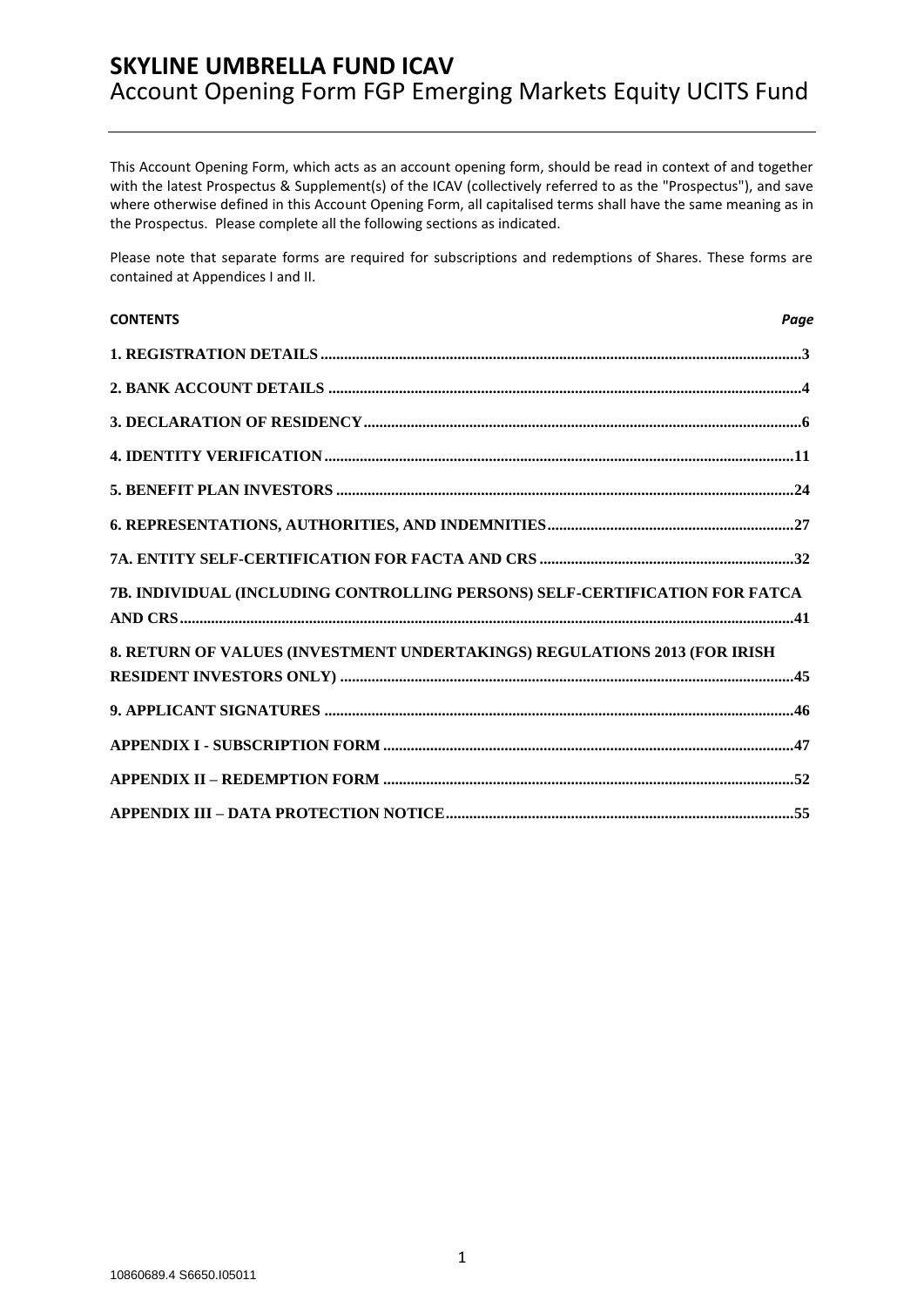**IMPORTANT:** You will need to contact the Distributor or the Administrator before completing this form if you are an Irish resident who is tax-exempt. You will need to request the specific declaration form.

This Account Opening Form constitutes your agreement to subscribe for Shares in the FGP Emerging Markets Equity UCITS Fund (the "Sub-Fund"). Once fully completed and signed, this Account Opening Form and full identity verification documentation should be sent to the following address and/or facsimile number, and **if sent by facsimile the original Account Opening Form and supporting documentation must follow by post**.

Once the signed Account Opening Form and complete identity verification documentation is received and verified, the Administrator will send you an account number that is unique to you, this account number should then be included on the subscription form (see Appendix I for dealing information). The account number must be specified on all subscription forms in order for the deal to be executed. Subscription (dealing) instructions and associated proceeds must not be forwarded until the account number is issued to you by the Administrator. Please note this may take up to 4 Business Days.

**Any deal instructions will be rejected until the Account Opening Form and supporting identity verification documentation has been processed and verified by the Administrator.**

**Account Opening Forms must be received by the Administrator by 12.00pm Irish time on the relevant Dealing Day.**

**Skyline Umbrella Fund ICAV Attention: Davy TA Queries Team C/o: Northern Trust International Fund Administration Services (Ireland) Limited 2nd Floor, Block A City East Plaza Towlerton, Ballysimon Limerick V94 X2N9 Ireland T** +353 (0)1 434 5124 **F** +353 (0)1 434 5285 **E** [davy\\_ta\\_queries@ntrs.com](mailto:davy_ta_queries@ntrs.com)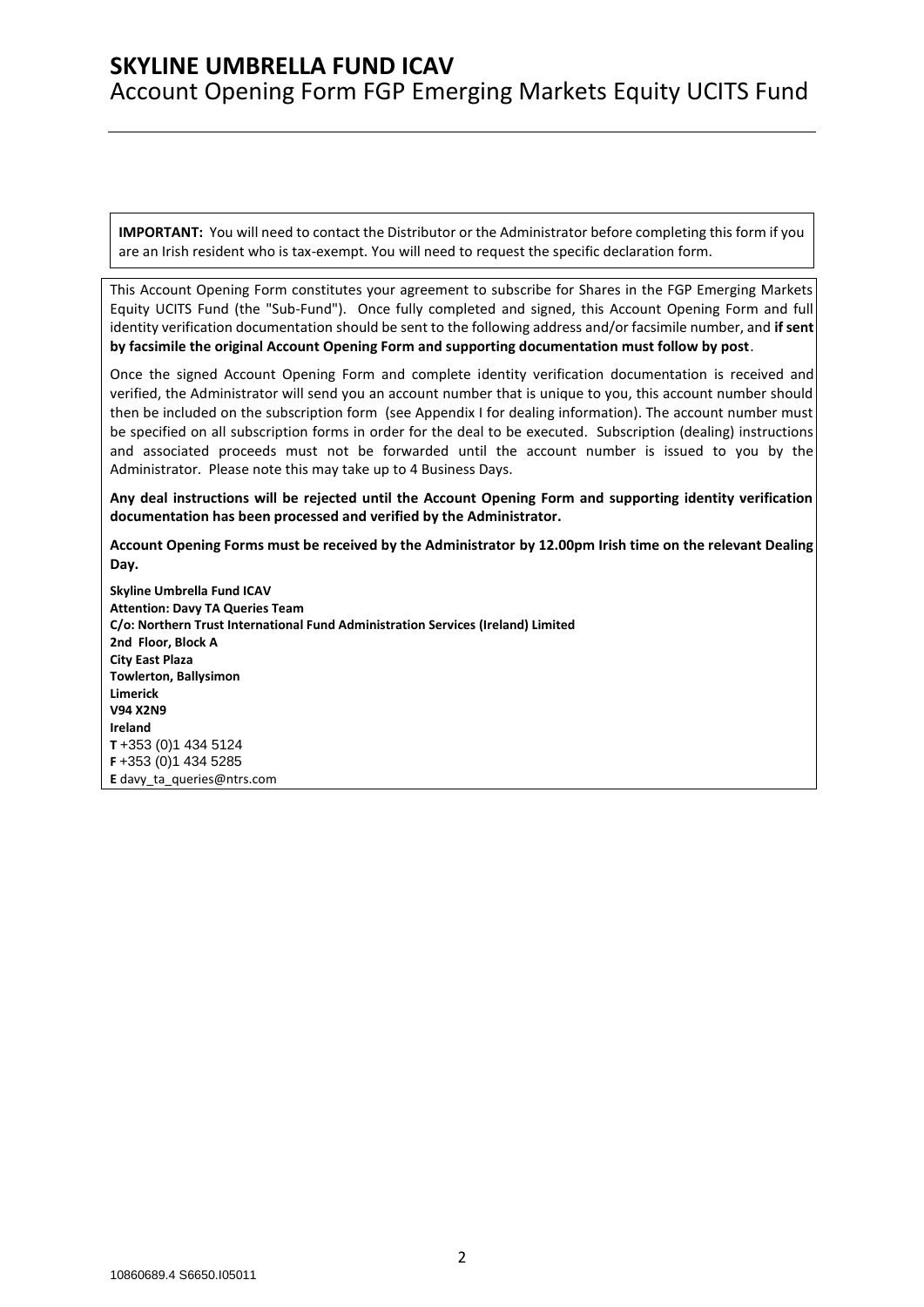Account Opening Form FGP Emerging Markets Equity UCITS Fund

### <span id="page-2-0"></span>**1. Registration Details** *Please complete in full*

Full Name of Applicant:

| <b>Registered Office Address</b> |  | Mailing Address (if different) |  |
|----------------------------------|--|--------------------------------|--|
|                                  |  |                                |  |
|                                  |  |                                |  |
|                                  |  |                                |  |
| Telephone Number:                |  | Telephone Number:              |  |
| Fax Number:                      |  | Fax Number:                    |  |
| <b>Contact Name:</b>             |  | <b>Contact Name:</b>           |  |
| E-mail Address:                  |  | E-mail Address:                |  |

#### **Details of Authorised Contactee/Agent\***

By ticking the box opposite and signing this Account Opening Form, I hereby authorise the Administrator to transfer to the authorised contactee/agent copies of contract notes, statements, investor reports and other documentation that may contain my personal details and/or information in relation to my investment in the Sub-Fund.  $\Box$ 

\*If you do not wish to appoint an authorised contactee/agent, please leave this section blank.

Full Name:

Relationship with the Applicant: (e.g. agent)

| <b>Registered Office Address</b> |  | Mailing Address (if different) |  |
|----------------------------------|--|--------------------------------|--|
|                                  |  |                                |  |
|                                  |  |                                |  |
|                                  |  |                                |  |
| Telephone Number:                |  | Telephone Number:              |  |
| Fax Number:                      |  | Fax Number:                    |  |
| <b>Contact Name:</b>             |  | <b>Contact Name:</b>           |  |
| E-mail Address:                  |  | E-mail Address:                |  |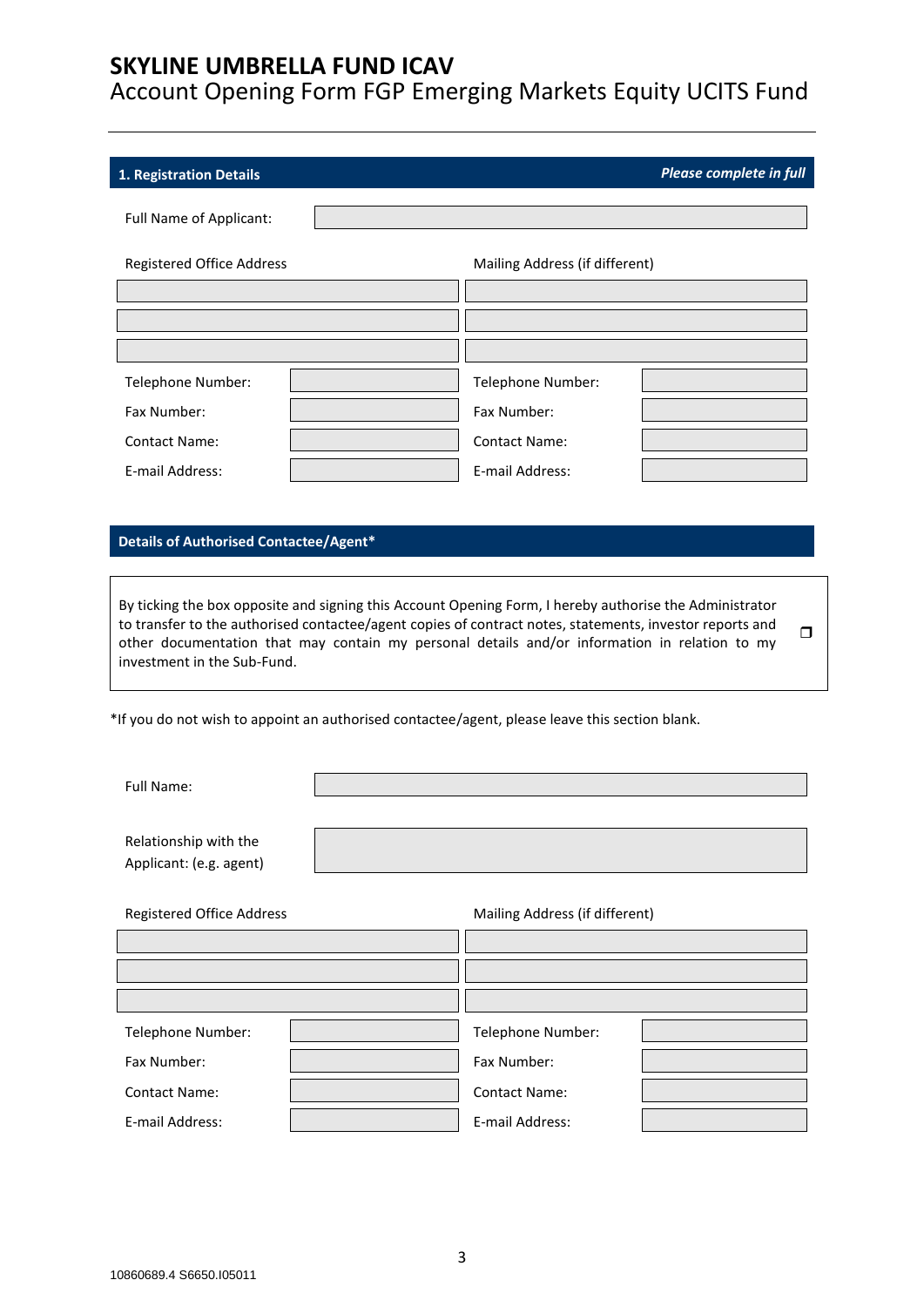Account Opening Form FGP Emerging Markets Equity UCITS Fund

### <span id="page-3-0"></span>2**. Bank Account Details** *Please complete in full*

#### **Applicant's Banking Information**

Important information regarding bank accounts for subscriptions and redemptions

Third party payments are not permitted for redemptions. Please confirm the details of the bank accounts from which and to which payments will be made below.

A copy of a recent bank statement (no more than 3 months old) or a banker's reference, must accompany the application to evidence the bank account details provided for subscriptions and redemption payments are for a bank account in the registered account name. Accounts in the name of regulated entities are exempt from this requirement

To meet anti-money laundering and counter terrorist financing obligations under the current legislation, all joint bank account holders will be required to complete identity and verification requirements, even where those joint bank account holders will not be registered holders of shares or units in the fund.

Failure to provide all the anti-money laundering identity and verification requirements, bank account information and documentation requested as part of this application will result in a failure in setting up the account and subscribing to the fund.

THIS SECTION MUST BE COMPLETED BY ALL INVESTORS OTHER THAN EQUIVALENTLY REGULATED ENTITIES OPENING AN ACCOUNT IN THEIR OWN NAME OR THE NAME OF THEIR NOMINEE COMPANY, EITHER FOR THEIR OWN BENEFIT OR THE BENEFIT OF ONE OR MORE THIRD PARTIES

A request to change bank account details MUST BE MADE IN WRITING TO THE ADMINSTRATOR AND MUST BE ACCOMPANIED BY a bank statement or banker's reference to evidence the new bank account details provided are for a bank account registered account name.

| Name of Bank     |                 |
|------------------|-----------------|
| A/c Name         |                 |
| Address of Bank  |                 |
| A/c Number       |                 |
| Sort Code        |                 |
| IBAN:            |                 |
| Swift Code / ABA | Reference Code: |

#### **BENEFICIARY BANK INFORMATION**

#### **CORRESPONDENT BANK INFORMATION**

**Note:** Required if Payment CCY differs to bank account residency or if your bank account does not support Multi currency payments

| Correspondent Bank Name                            |  |
|----------------------------------------------------|--|
| Correspondent BIC/SWIFT<br>Code/Sort Code/ABA Code |  |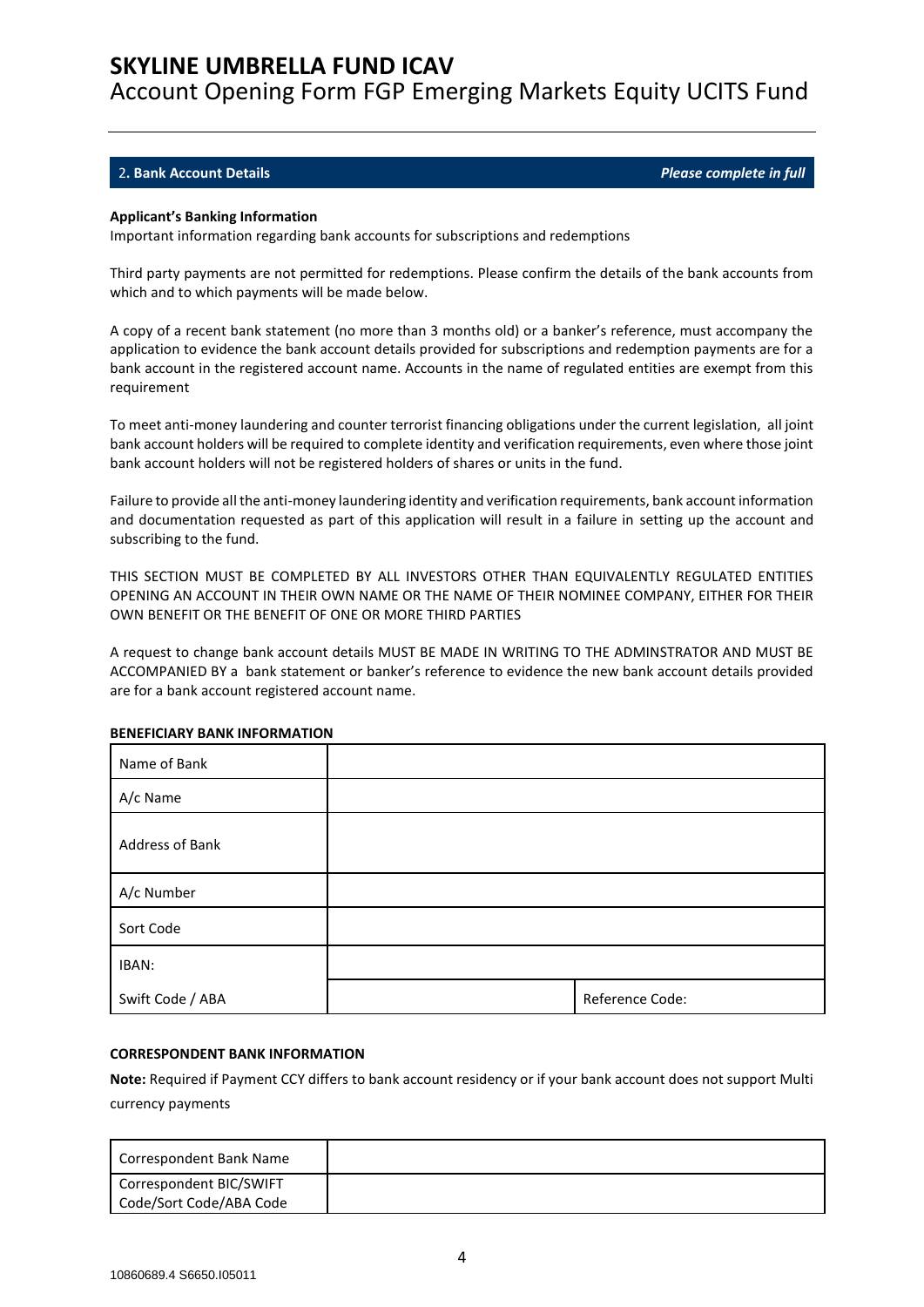# Account Opening Form FGP Emerging Markets Equity UCITS Fund

| Correspondent A/c Name                    |  |
|-------------------------------------------|--|
| Correspondent<br>Account<br>Number / IBAN |  |
| <b>Correspondent Bank Address</b>         |  |

### **Please complete the Bank Account Details for the account that you wish any redemption payment to be paid:**

#### **Bank account details for any redemption payments**

| Name of Bank          |  |
|-----------------------|--|
| <b>SWIFT Code</b>     |  |
| <b>Account Number</b> |  |
| <b>Account Name</b>   |  |
| Sort Code & IBAN      |  |

#### **Note: No third party payments will be undertaken**

### **Note: A request to change bank account details must be made in writing to the Administrator, requiring an original signed instruction, and must be accompanied by a bank statement or banker's reference**

Please contact the Administrator if payment details are required in any other currency. Any bank charges in respect of telegraphic transfers or otherwise will be deducted from the amount or value of subscriptions and the net amount invested in Shares. Requests for redemption to be made by telegraphic transfer will be subject to bank charges. The Base Currency of the Sub-Fund and the designated currency of any Shares will be set out in the Prospectus and is also noted above. Applications for Shares shall be accepted in the Base Currency of the relevant Sub-Fund or the designated currency of the relevant Share Class. At the discretion of the ICAV or the Manager, applications may be accepted in currencies other than the Base Currency. No redemption payment may be made until the original Account Opening Form has been received by the Administrator and the Administrator is satisfied that all necessary anti-money laundering documentation and checks have been received and completed in full.

By **ticking the box** opposite, I hereby consent to the provision of contract notes, statements and other reports, by secured or encrypted electronic transmission, which may be issued from time to time by the Administrator in respect of my holdings in the ICAV.  $\square$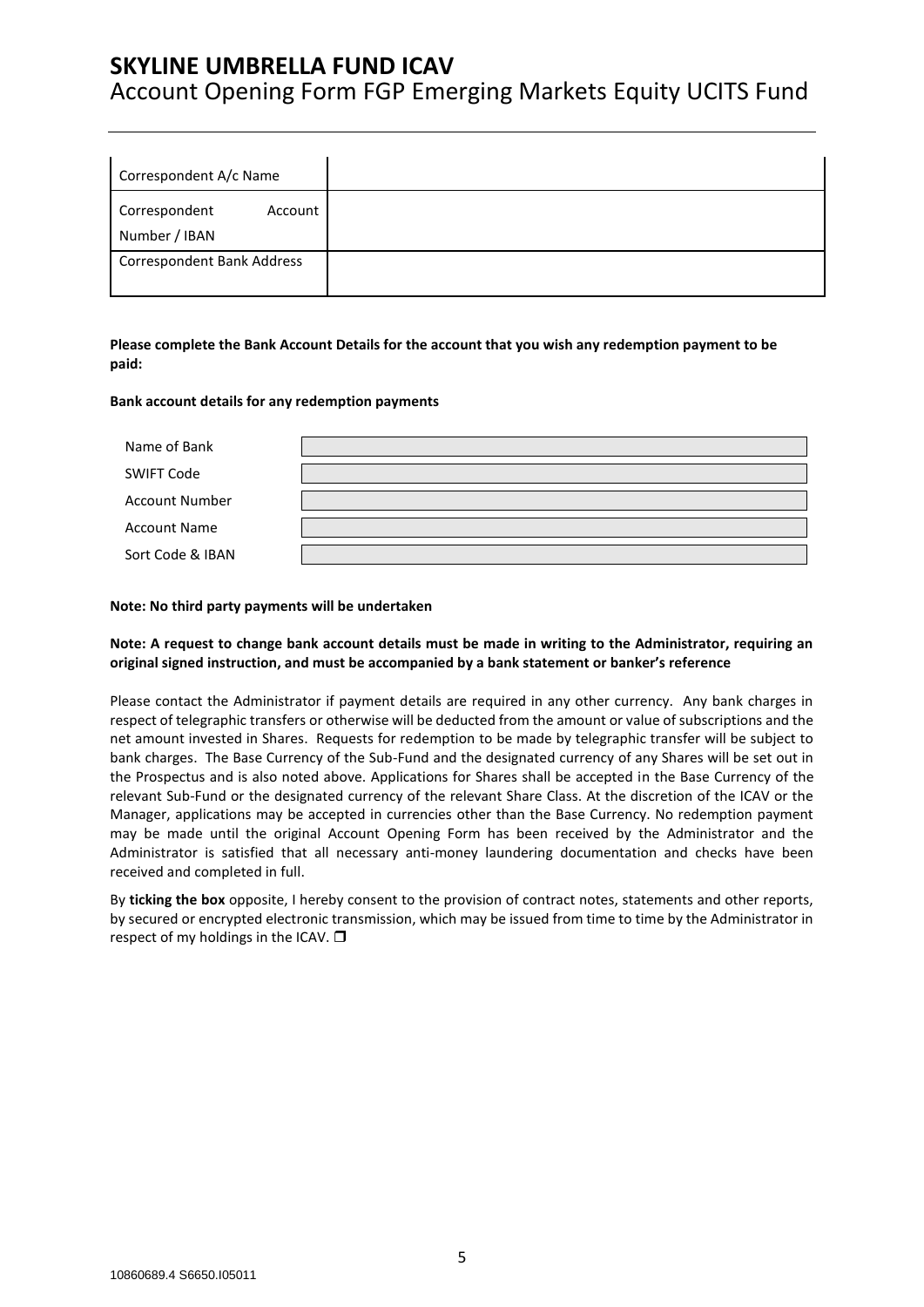Account Opening Form FGP Emerging Markets Equity UCITS Fund

## <span id="page-5-0"></span>**3. Declaration of Residency**

## **Investment Undertaking Tax - Declaration of Residence**

### **Declaration of Residence inside or outside Ireland (OWN BEHALF ONLY)**

Please tick (i), (ii) or (iii) as appropriate

### **(i) Irish residents**

I am/we are an Irish resident who will cause the Fund to have an obligation to deduct and pay tax to the Irish Revenue Commissioners. *Irish resident companies entitled to the lower rate of Investment Undertaking Tax are required to provide a statement on its letterhead confirming that the company is within the charge of corporation tax.*

**OR**

## **(ii) Exempt Irish residents**

I am/we are an Irish resident who will not cause the Fund to have an obligation to deduct and pay tax to the Irish Revenue Commissioners. *If this box is ticked, please also complete the declaration of exempt Irish residents below.*

**OR**

## **(iii) Non-Irish residents**

I am/we are not currently resident or ordinarily resident who will not cause the Fund to have an obligation to deduct and pay tax to the Irish Revenue Commissioners. *If this box is ticked, please also complete the declaration of residence outside Ireland below.*

## **Declaration of Residence for the beneficial owner inside or outside Ireland (INTERMEDIARIES ONLY)**

Please tick (i), (ii) or (iii) as appropriate

## **(i) Irish residents**

As an Intermediary, I/we declare that the person who will be beneficially entitled to the units is an Irish resident who will cause the Fund to have an obligation to deduct and pay tax to the Irish Revenue Commissioners. *Irish resident companies entitled to the lower rate of Investment Undertaking Tax are required to provide a statement on its letterhead confirming that the company is within the charge of corporation tax.*

**OR**

## **(ii) Exempt Irish residents**

As an Intermediary, I/we declare that the person who will be beneficially entitled to the shares/units is an Irish resident who will not cause the Fund to have an obligation to deduct and pay tax to the Irish Revenue Commissioners. *If this box is ticked, please also complete the declaration of exempt Irish residents below.*

**OR**

## **(iii) Non-Irish residents**

As an Intermediary, I/we declare that the person who will be beneficially entitled to the shares/units is not currently resident or ordinarily resident who will not cause the Fund to have an obligation to deduct and pay tax to the Irish Revenue Commissioners. *If this box is ticked, please also complete the declaration of residence outside Ireland below.*

**Authorised signatory: \_\_\_\_\_\_\_\_\_\_\_\_\_\_\_\_\_\_\_\_\_\_\_\_\_\_\_**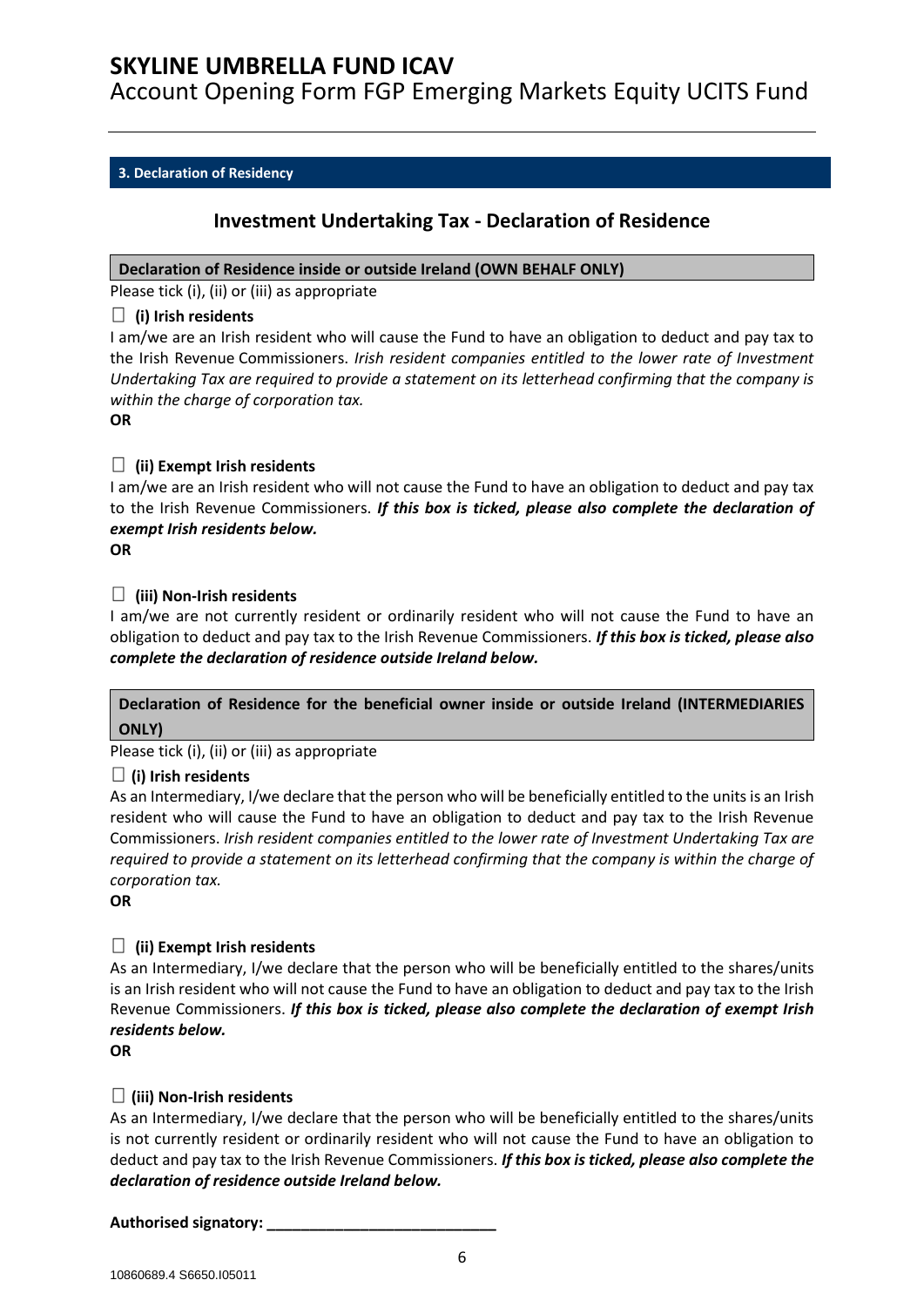Account Opening Form FGP Emerging Markets Equity UCITS Fund

**Authorised signatory: \_\_\_\_\_\_\_\_\_\_\_\_\_\_\_\_\_\_\_\_\_\_\_\_\_\_\_**

**Date: \_\_\_\_ / \_\_\_\_ / \_\_\_\_**

**Declaration of exempt Irish resident entities**

## **Declaration referred to in Section 739D(6), Taxes Consolidation**

## **[It is important to note that this declaration, if it is then still correct, shall apply in respect of any subsequent acquisitions of shares/units.]**

- I declare that the information contained in this declaration is true and correct.
- I also declare that I am applying for the shares/units on behalf of the applicant named below who is entitled to the units in respect of which this declaration is made and is a person referred to in Section 739D(6) of the Taxes Consolidation Act, 1997, being a person who is: (*please tick as appropriate)*
- $\Box$  a pension scheme;
- $\Box$  a company carrying on life business within the meaning of section 706 TCA 1997;
- $\square$  an investment undertaking;
- $\square$  an investment limited partnership;
- $\square$  a special investment scheme;
- $\Box$  a unit trust to which section 731(5)(a) TCA 1997 applies;
- $\Box$  a charity being a person referred to in section 739D(6)(f)(i) TCA 1997;
- $\Box$  a qualifying management company;
- $\Box$  entitled to exemption from income tax and capital gains tax by virtue of section 784A(2) TCA,
- 1997\* (see further requirement for Qualifying Fund Manager below);
- $\Box$  a PRSA Administrator;
- $\Box$  a credit union within the meaning of section 2 of the Credit Union Act 1997.

## **Additional requirements where the declaration is completed on behalf of a Charity**

- I also declare that at the time of making this declaration, the units in respect of which this declaration is made are held for charitable purposes only and
	- form part of the assets of a body of persons or trust treated by the Revenue Commissioners as a body or trust established for charitable purposes only, or
	- are, according to the rules or regulations established by statute, charter, decree, deed of trust or will, held for charitable purposes only and are so treated by the Revenue Commissioners.
- I undertake that, in the event that the person referred to in paragraph (7) of Schedule 2B TCA 1997 ceases to be a person referred to in Section 739D(6)(f)(i) TCA, 1997, I will, by written notice, bring this fact to the attention of the investment undertaking accordingly.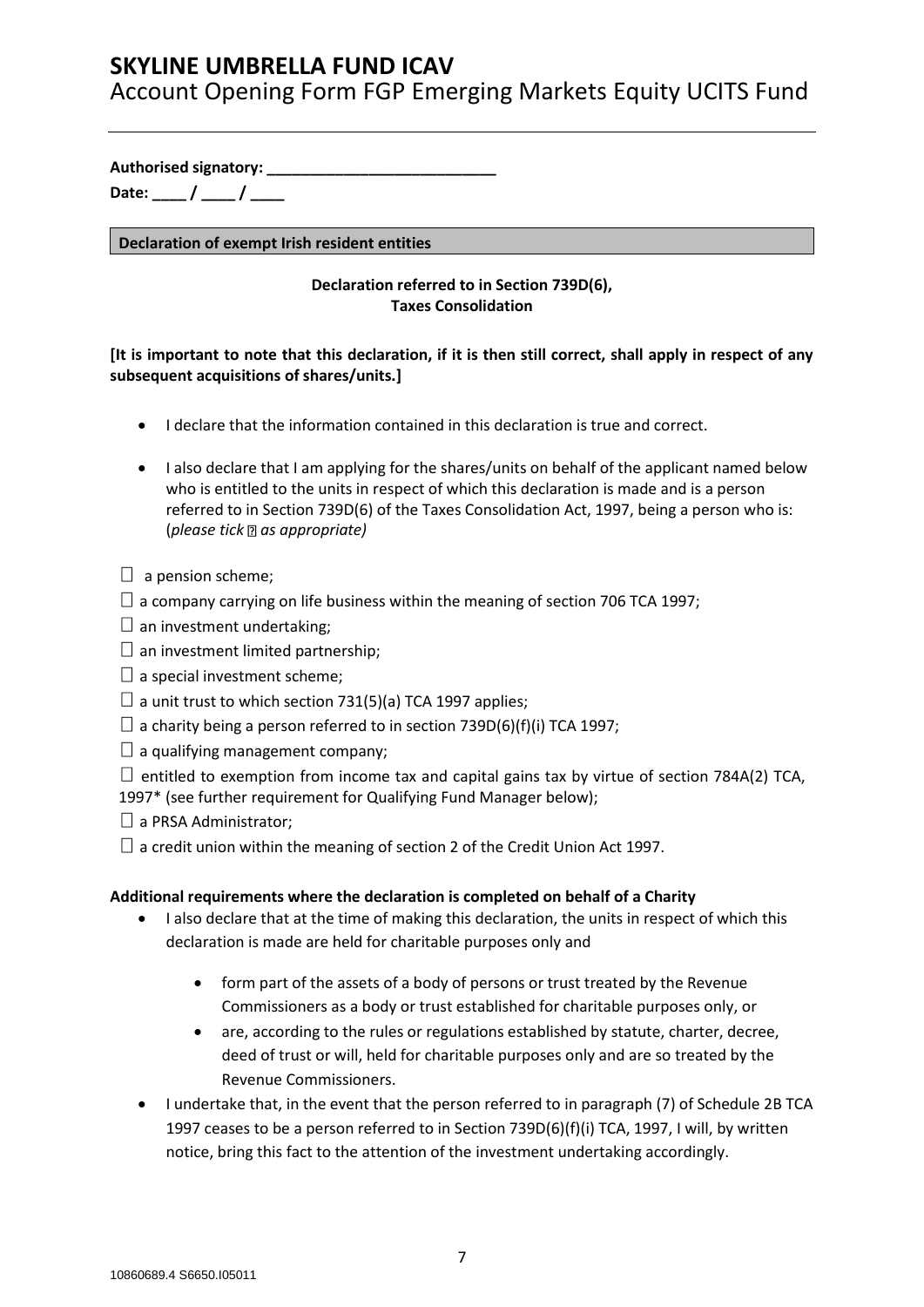**Additional requirements where the declaration is completed by a qualifying fund manager / PRSA Administrator**

- I/we\* also declare that at the time this declaration is made, the units in respect of which this declaration is made
	- $\circ$  are assets of \*an approved retirement fund/an approved minimum retirement fund or a PRSA, and
	- $\circ$  are managed by the Declarant for the individual named below who is beneficially entitled to the units.
- I/we\* undertake that, if the units cease to be assets of \*the approved retirement fund/the approved minimum retirement fund or the PRSA, including a case where the units are transferred to another such fund or account, I/we\* will, by written notice, bring this fact to the attention of the investment undertaking accordingly.

\*Delete as appropriate

### **Additional requirements where the declaration is completed by an Intermediary**

- I/we\* also declare that I am/we are\* applying for shares/units on behalf of persons who
	- $\circ$  to the best of my/our\* knowledge and belief, have beneficial entitlement to each of the shares/units in respect of which this declaration is made, and
		- o is a person referred to in section 739D(6) TCA 1997.
- I/we\* further declare that
	- $\circ$  Unless I/we\* specifically notify you to the contrary at the time of application, all applications for shares/units made by me/us\* from the date of this application will be made on behalf of persons referred to in section 739D TCA 1997, and
	- $\circ$  I/we\* will inform you in writing if I/we\* become aware that any person ceases to be a person referred to in section 739D(6) TCA 1997.
	- \* Delete as appropriate

**Name of applicant: \_\_\_\_\_\_\_\_\_\_\_\_\_\_\_\_\_\_\_\_\_\_\_\_\_\_\_\_\_\_\_\_\_\_**

**Irish tax reference number of applicant:** 

**Authorised signatory: \_\_\_\_\_\_\_\_\_\_\_\_\_\_\_\_\_\_\_\_\_\_\_\_\_\_\_(declarant)**

**Capacity in which declaration is made: \_\_\_\_\_\_\_\_\_\_\_\_\_\_\_\_\_\_\_\_\_\_\_\_\_\_\_\_**

| Authorised signatory: |  | (declarant) |
|-----------------------|--|-------------|
|-----------------------|--|-------------|

| Capacity in which declaration is made: |  |
|----------------------------------------|--|
|                                        |  |

Date: / /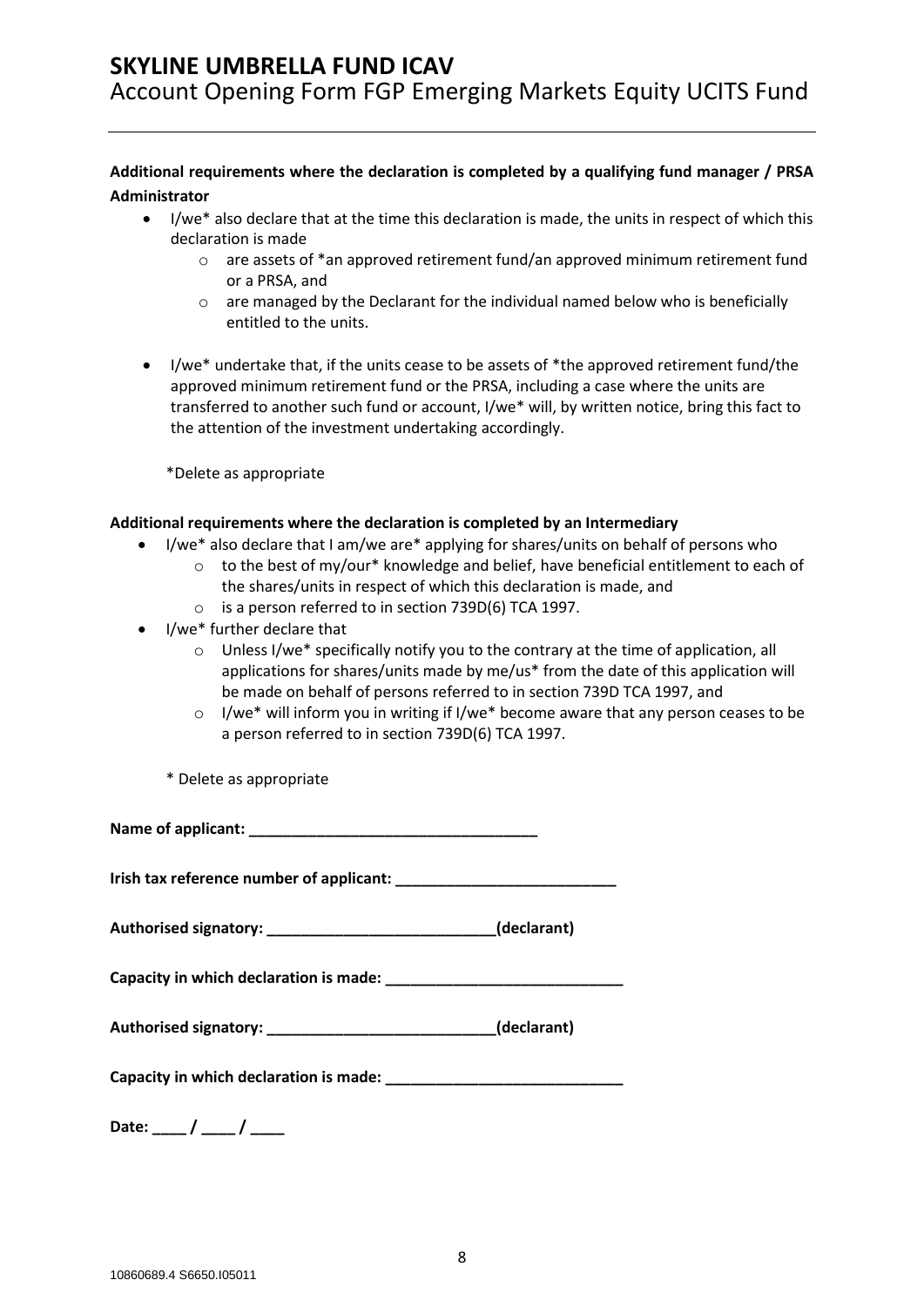#### **IMPORTANT NOTES**

1. This is a form authorised by the Revenue Commissioners which may be subject to inspection. It is an offence to make a false declaration.

2. Tax reference number in relation to a person has the meaning assigned to it by Section 885 TCA, 1997 in relation to a "specified person" within the meaning of that section. In the case of a charity, quote the Charity Exemption Number (CHY) as issued by Revenue. In the case of a qualifying fund manager, quote the tax reference number of the beneficial owner of the share/units.

3. In the case of, (i) an exempt pension scheme, the administrator must sign the declaration; (ii) a retirement annuity contract to which Section 784 or 785 applies, the person carrying on the business of granting annuities must sign the declaration; (iii) a trust scheme, the trustees must sign the declaration. In the case of a charity, the declaration must be signed by the trustees or other authorised officer of a body of persons or trust established for charitable purposes only within the meaning of Sections 207 and 208 TCA 1997. In the case of an approved retirement fund/an approved minimum retirement fund or a PRSA, it must be signed by a qualifying fund manager or PRSA administrator. In the case of an intermediary, the declaration must be signed by the intermediary. In the case of a company, the declaration must be signed by the company secretary or other authorised officer. In the case of a unit trust it must be signed by the trustees. In any other case it must be signed by an authorised officer of the entity concerned or a person who holds a power of attorney from the entity. A copy of the power of attorney should be furnished in support of this declaration.

#### **Declaration of residence outside Ireland**

It is important to note that this declaration, if it is then still correct, shall apply in respect of any subsequent acquisitions of shares/units. Terms used in this declaration are defined in the Prospectus.

#### **Declaration on own behalf**

I/we\* declare that I am/we are\* applying for the shares/units on my own/our own behalf/on behalf of a company\* and that I am/we are/the company\* is entitled to the shares/units in respect of which this declaration is made and that

- I am/we are/the company is\* not currently resident or ordinarily resident in Ireland, and
- Should I/we/the company\* become resident in Ireland I will/we will\* so inform you, in writing, accordingly.

\*Delete as appropriate

#### **Declaration as Intermediary**

I/we\* declare that I am/we are\* applying for shares/units on behalf of persons:

- who will be beneficially entitled to the shares/units; and
- who, to the best of my/our\* knowledge and belief, are neither resident nor ordinarily resident in Ireland.

\*Delete as appropriate

**Name and address of applicant**: \_\_\_\_\_\_\_\_\_\_\_\_\_\_\_\_\_\_\_\_\_\_\_\_\_\_\_\_\_\_\_\_\_\_\_\_\_\_\_\_\_

\_\_\_\_\_\_\_\_\_\_\_\_\_\_\_\_\_\_\_\_\_\_\_\_\_\_\_\_\_\_\_\_\_\_\_\_\_\_\_\_\_\_\_\_\_\_\_\_\_\_\_\_\_\_\_\_\_\_\_\_\_\_\_\_\_\_\_\_\_

**Signature of applicant or authorised signatory**:\_\_\_\_\_\_\_\_\_\_\_\_\_\_\_\_\_\_\_ (declarant)

**Capacity of authorised signatory (if applicable):**\_\_\_\_\_\_\_\_\_\_\_\_\_\_\_\_\_\_\_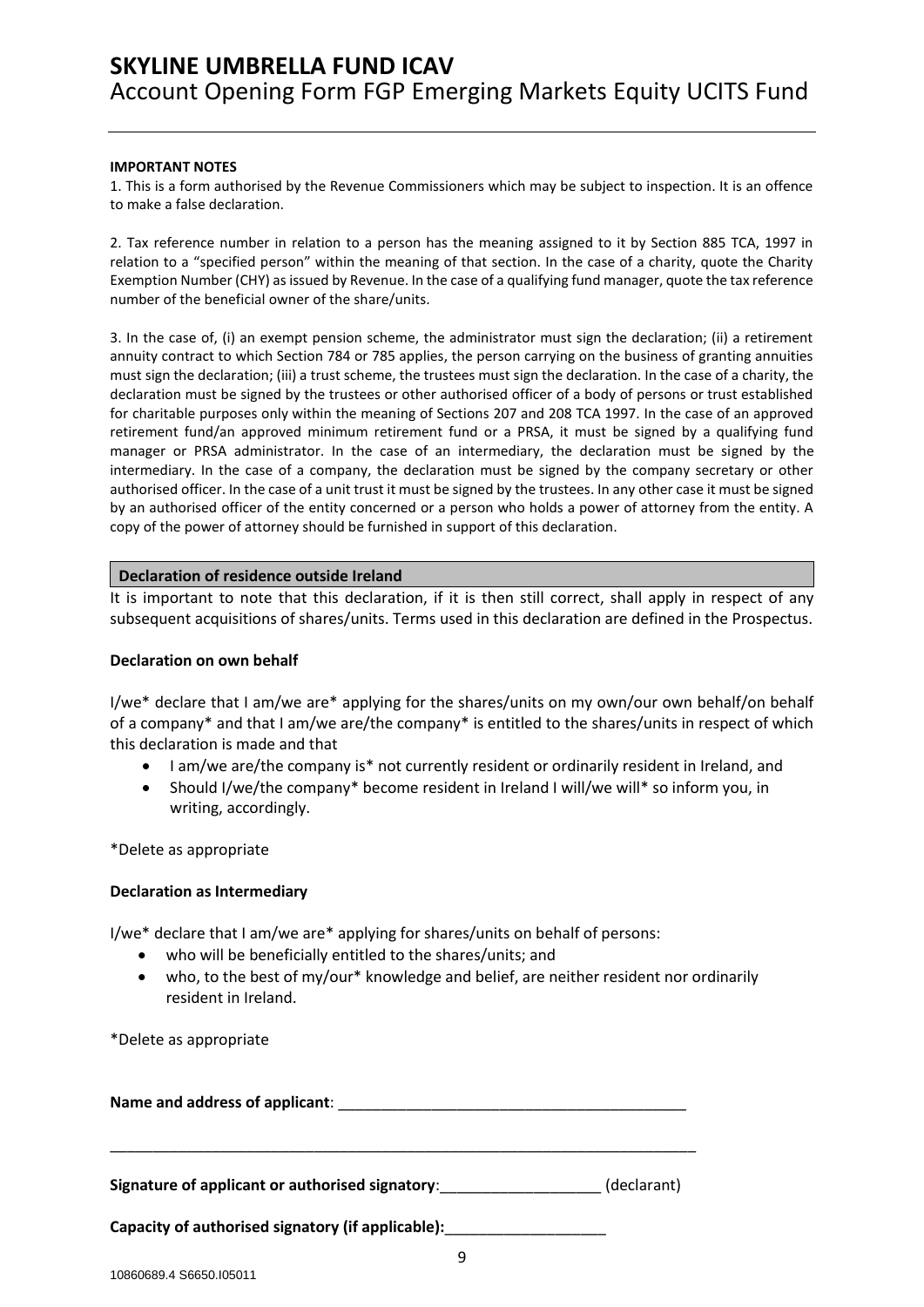**Date:** \_\_\_\_ / \_\_\_\_ / \_\_\_\_

**Joint Applicants:**

**Names:** \_\_\_\_\_\_\_\_\_\_\_\_\_\_\_\_\_\_\_\_\_\_\_ **Signatures:** \_\_\_\_\_\_\_\_\_\_\_\_\_\_\_\_\_\_\_\_\_\_\_\_\_\_\_

\_\_\_\_\_\_\_\_\_\_\_\_\_\_\_\_\_\_\_\_\_\_\_\_\_\_\_\_\_\_ \_\_\_\_\_\_\_\_\_\_\_\_\_\_\_\_\_\_\_\_\_\_\_\_\_\_\_

IMPORTANT NOTES

1. Non-resident declarations are subject to inspection by the Irish Revenue Commissioners and it is a criminal offence to make a false declaration.

2. To be valid, the Account Opening Form (incorporating the declaration required by the Irish Revenue Commissioners) must be signed by the applicant. Where there is more than one applicant, each person must sign. If the applicant is a company, it must be signed by the company secretary or another authorised officer.

3. If the Account Opening Form (incorporating the declaration required by the Revenue Commissioners) is signed under power of attorney, a copy of the power of attorney must be furnished in support of the declaration.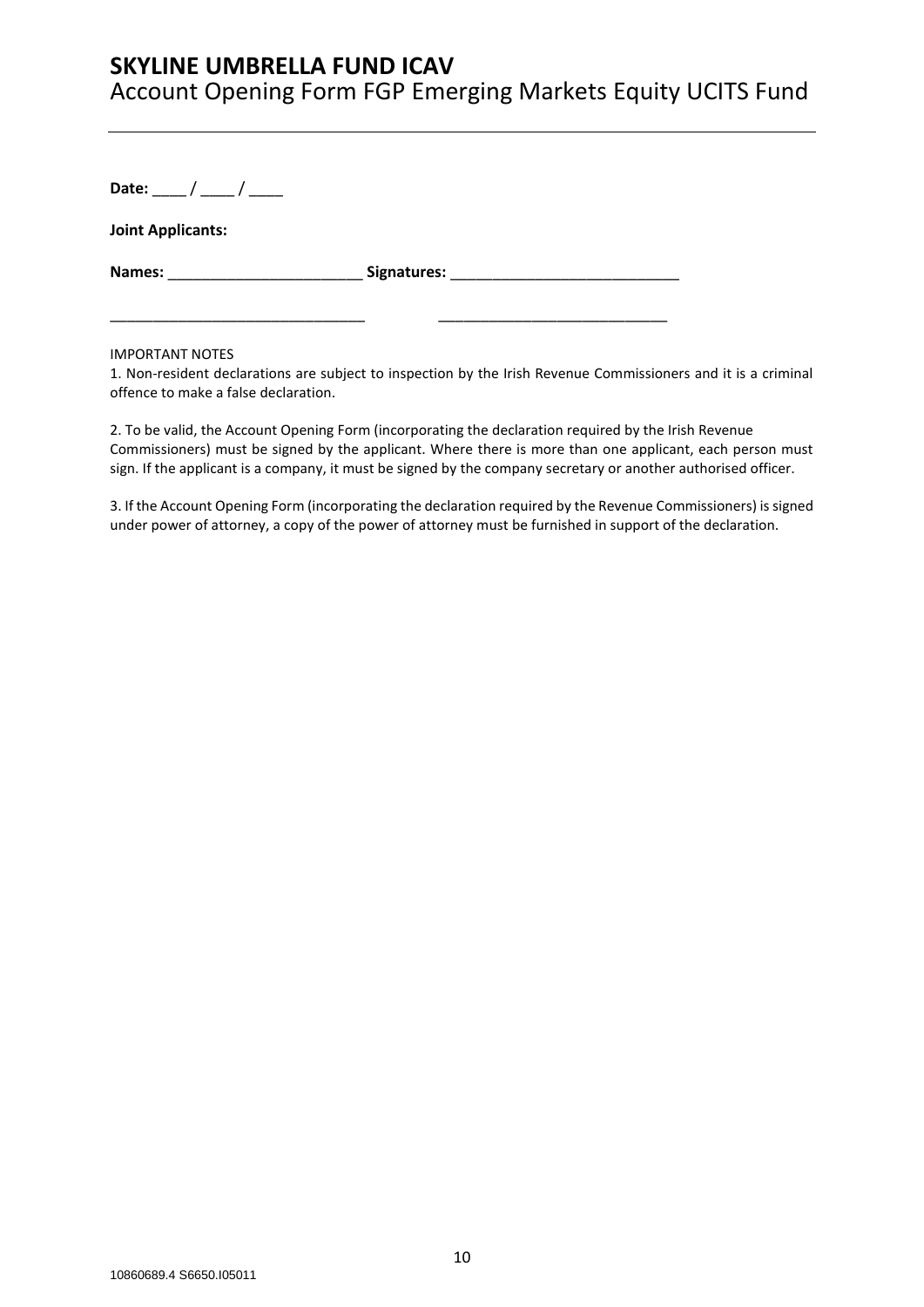Account Opening Form FGP Emerging Markets Equity UCITS Fund

### <span id="page-10-0"></span>4. Identity Verification

In accordance with the Criminal Justice (Money Laundering and Terrorist Financing) Acts 2010- 2018 (the "**Act**"), please complete the area below applicable to you and provide the identity verification documentation initially requested.

**IMPORTANT: Be aware that the ICAV reserves the right to request additional information and documentation,** *including requiring that previously submitted documentation be certified as a true copy and re-submitted* **to ensure the ICAV's compliance with the Act and any associated regulations and authoritative guidance.**

Guide to completing this section:

- **Part I** Beneficial Ownership Detail must be provided by **All Applicants**
- **Part II** To be completed by any applicant which is a Recognised Regulated Entity; e.g. a bank, provider of financial services or nominee company investing on its own behalf or on behalf of a third party and if regulated for compliance with applicable Anti Money Laundering regulations in a Prescribed Country.
- **Part III** To be completed by any **Individual (s) investing in their own name**
- **Part IV** To be completed by any **Unregulated Nominee Company** that does not fall within scope of Part II above.
- **Part V** To be completed by any **Politically Exposed Person(s)** investing into the Sub-Fund.
- **Part VI** To be completed by natural persons and legal persons investing in their own name for their own benefit.
- **Part VII** To be completed by **Other Investors** investing into the Sub-Fund.

**Be aware that this may extend to identifying the beneficial owner and verifying their identity until such time that the ultimate natural persons beneficially owning the investment are identified.**

### **Examples of Photographic Identity Documentation**

- ➢ Current passport.
- ➢ Current driving licence.
- $\triangleright$  Current national identity card.
- ➢ Identity document with photographic identity issued by a government department.

#### **Examples of Proof of Address**

- $\triangleright$  Bank statements/credit card statements.
- $\triangleright$  Utility bill.
- ➢ Household/motor insurance certificate and renewal notices.
- $\triangleright$  Correspondence from local authorities.
- $\triangleright$  Correspondence from the revenue commissioners or equivalent.
- $\triangleright$  Correspondence from any government body.
- $\triangleright$  Driving licence which confirms the address provided it has not also been used to satisfy the photographic identity requirement above.
- $\triangleright$  Payslip or salary advice dated within the previous 3 months.
- $\triangleright$  Confirmation of address from a lawyer or financial institution.

Note: All documentation must reflect the current residential address and must be dated within the previous 3 months other than in the case of an official document known to be issued only or typically at fixed intervals of more than 3 months, in which case such document may be accepted during that period, to a maximum of 12 months (e.g. correspondence from local authorities).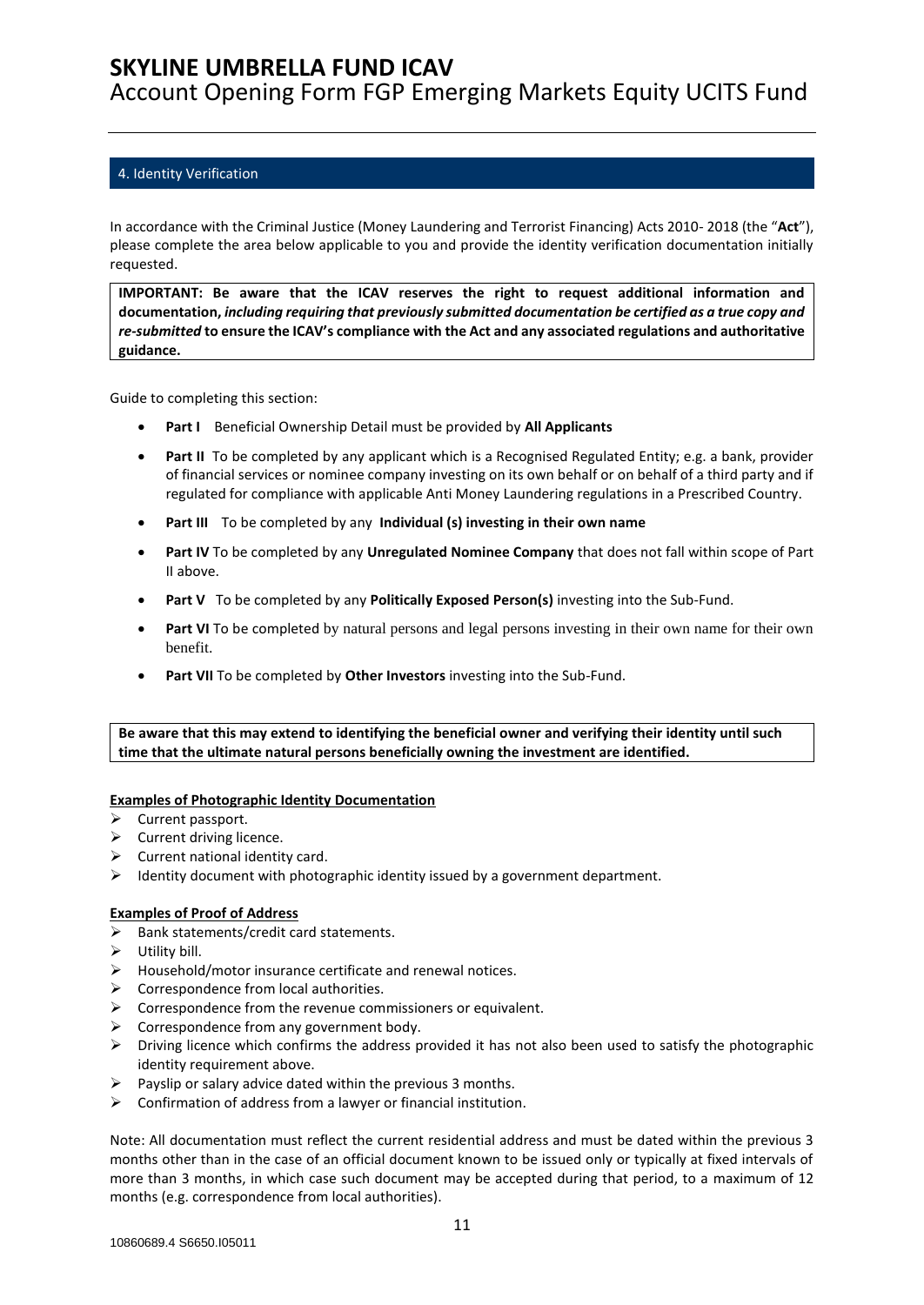**Note that, in all cases the Administrator or ICAV may, at its absolute discretion request further due diligence documentation/ information to satisfy applicable procedural and regulatory requirements.** 

**Please note that for certain types of investors (for example a politically exposed person ("PEP") or a recognised regulated entity) the Administrator will require and request further information.**

#### **PART I – Beneficial Ownership Detail**

Please complete the relevant section to your entity type. The Ultimate Beneficial Owner section must be completed. Non-completion could delay acceptance of subscription.

#### **Corporate Entities**

Ultimate Beneficial Owners are individuals who directly or indirectly hold ownership of 25% or more of the shares or voting rights in an entity, or otherwise exercise control of the entity.

**\*** In cases where shareholder(s) are entities with 25% or more ownership or control, please provide the details of Individual(s) who hold beneficial ownership 25% or more. For Trusts or similar arrangements, Ultimate Beneficial Owners include the beneficiaries, the settlor, the trustee(s) and the protector (if any). The beneficiaries are the individuals benefiting from the trust or similar legal arrangement.

Please complete the below:

| Name | Address | $\%$       | Nationality | Date of Birth |
|------|---------|------------|-------------|---------------|
|      |         | Ownership  |             |               |
|      |         | or Control |             |               |
|      |         | Function   |             |               |
|      |         |            |             |               |
|      |         |            |             |               |
|      |         |            |             |               |
|      |         |            |             |               |
|      |         |            |             |               |

For Trusts or similar arrangements, where the beneficiaries are not yet been determined, the class of persons in whose main interest the trust or similar legal arrangement has been set up should be stated (please provide an additional document/ information as required):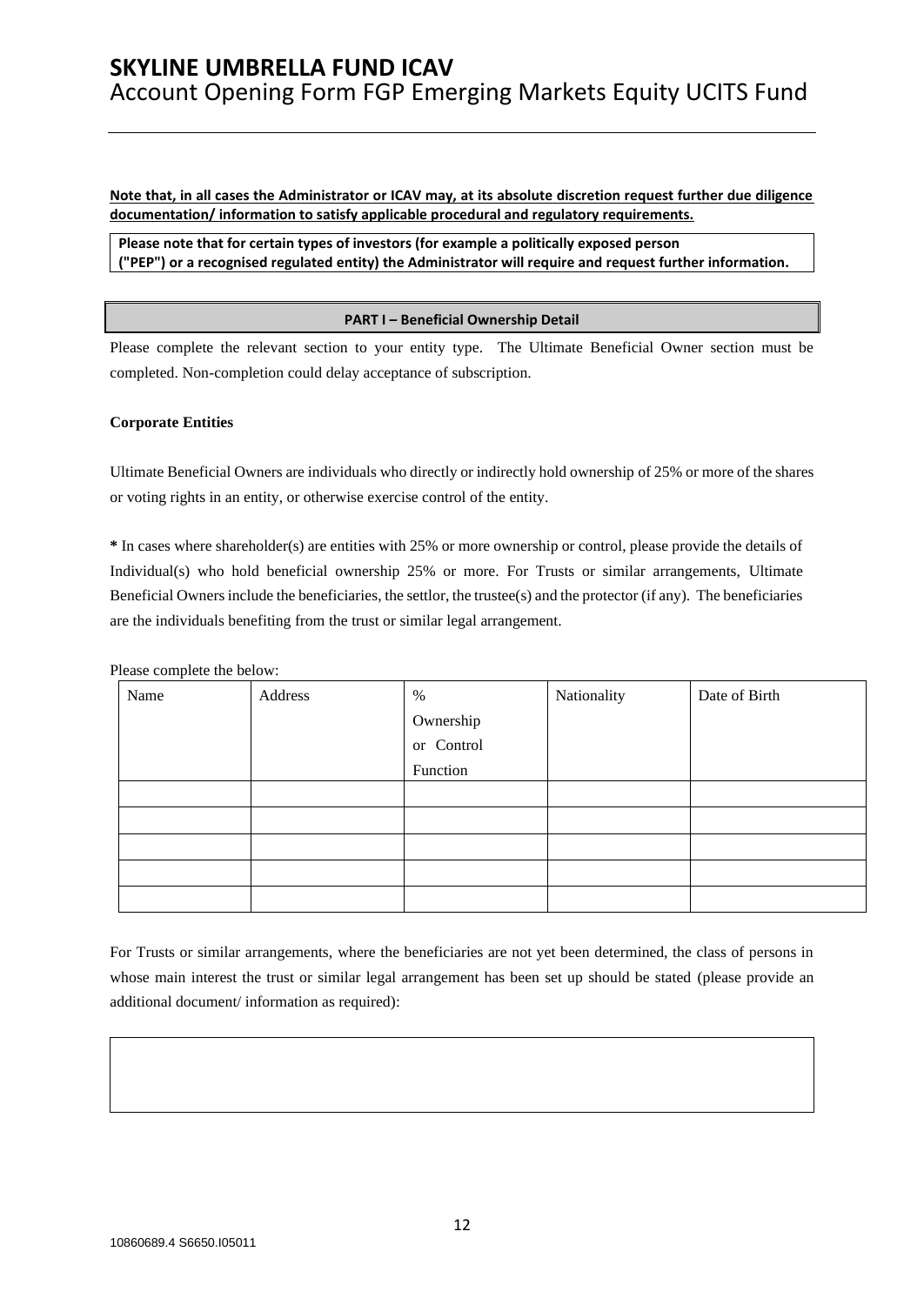|   | please check the box.                                                                                                                 | Note: If there is/ are no Individual(s) with a beneficial interest of 25% or more (either directly or indirectly) of the<br>shares or voting rights of the entity, naryone that otherwise exercises control of the entity (where applicable),            |
|---|---------------------------------------------------------------------------------------------------------------------------------------|----------------------------------------------------------------------------------------------------------------------------------------------------------------------------------------------------------------------------------------------------------|
|   | true and accurate to the best of my/our knowledge and belief.                                                                         | Declaration - I/We declare that the information contained in this form and the attached documentation, if any, is                                                                                                                                        |
|   |                                                                                                                                       |                                                                                                                                                                                                                                                          |
|   |                                                                                                                                       |                                                                                                                                                                                                                                                          |
| □ | additional information and documentation.<br>(a) We are a regulated credit or financial institution in this<br><b>EU Member State</b> | If you are one of the following (tick where appropriate), you do not need to complete the Supplemental<br>Investor Identification Information section, subject to (i) the ICAV's agreement and (ii) its right to request<br>EU Member State Country Name |
| □ | (b) We are a regulated credit or financial institution in this<br>Country                                                             | <b>Country Name</b>                                                                                                                                                                                                                                      |
| ◻ | (c) We are a company listed on this stock exchange                                                                                    | <b>Exchange Name</b>                                                                                                                                                                                                                                     |
|   |                                                                                                                                       | Company Name and Country                                                                                                                                                                                                                                 |
| □ | (d) We are a registered pension or superannuation fund in<br>this EU Member State                                                     | EU Member State Country Name                                                                                                                                                                                                                             |
|   | You may independently verify this registration on our<br>regulator's website named here or we attach a copy of<br>our authorisation   | <b>Regulator Website</b>                                                                                                                                                                                                                                 |

Supplemental Investor Identification Information

3.\_\_\_\_\_\_\_\_\_\_\_\_\_\_\_\_\_\_\_\_\_\_\_\_\_\_\_\_\_\_\_\_\_\_ 4.\_\_\_\_\_\_\_\_\_\_\_\_\_\_\_\_\_\_\_\_\_\_\_\_\_\_\_\_\_\_\_\_\_\_\_\_\_ Tick, complete as appropriate and attach the documentation required. If there is insufficient space, attach the information to the application and indicate in the relevant box to see your attachments

Natural Persons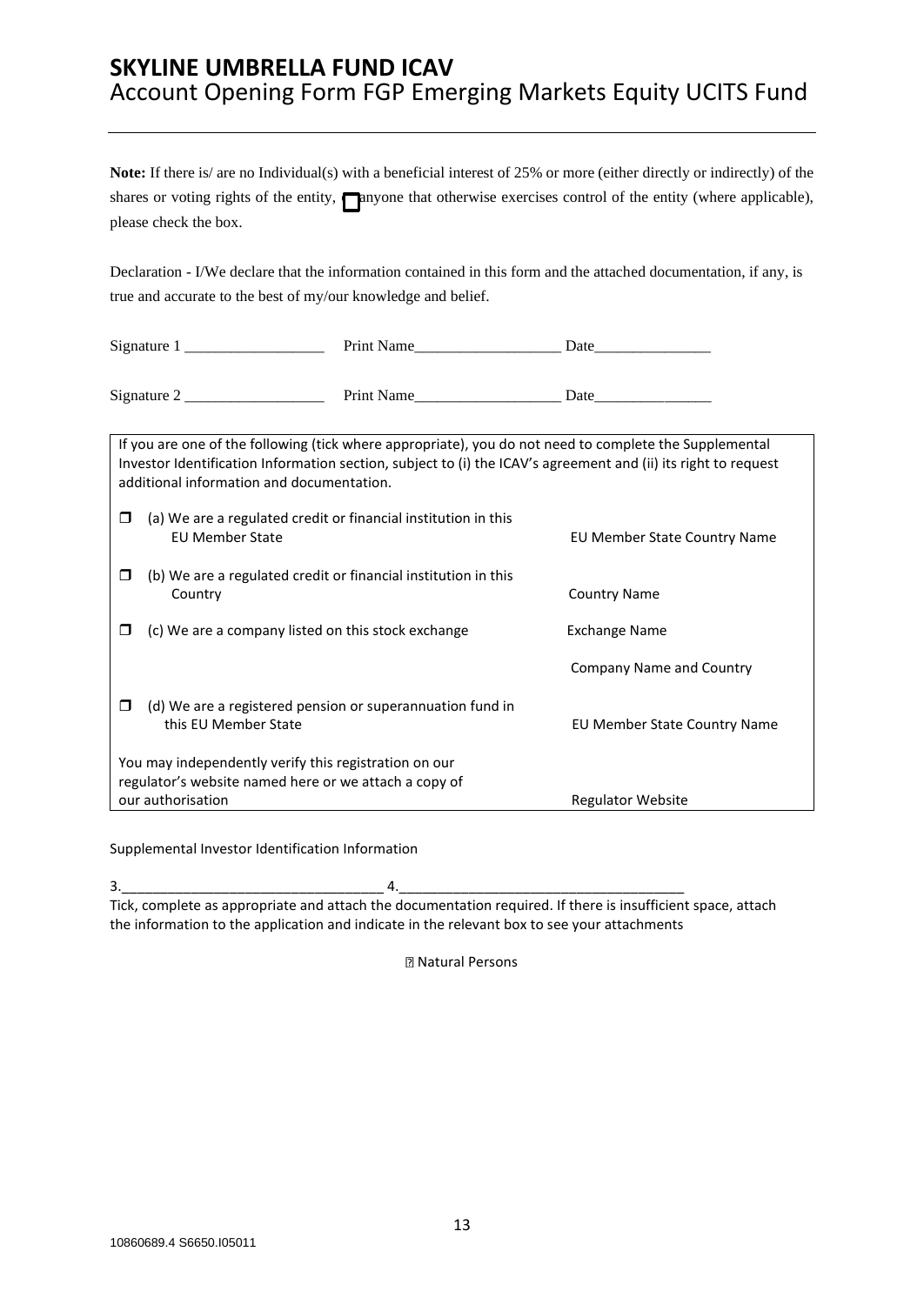Account Opening Form FGP Emerging Markets Equity UCITS Fund

### **PART II – Recognised Regulated Entities**

Applicant is a Recognised Regulated Entity (as previously defined) acting on its own account or on behalf of a third party

\_\_\_\_\_\_\_\_\_\_\_\_\_\_\_\_\_\_\_\_\_\_\_\_\_\_\_\_\_\_\_\_\_\_\_\_\_\_\_\_\_\_\_\_\_\_\_\_\_\_\_\_\_\_\_\_\_\_\_\_\_\_\_\_\_\_\_\_\_\_\_\_\_\_\_\_\_\_\_\_\_\_\_\_\_\_

| and the |  |
|---------|--|

Name of Regulatory Authority:

Applicable Domestic Regulations:

- 1. A letter of assurance from the Regulated Credit or Financial Institution (see appendix 3 for template).
- 2. Identify any beneficial owner entitled to 25% or more (directly or indirectly) of the share capital, profit or voting rights or otherwise exercise control over the management of the entity. Where there is no beneficial owner entitled to 25% or more, then the natural person(s) who hold the position of director(s) of the entity must be identified (along with address, date of birth and nationality).

**PART III - Individual(s)**

\_\_\_\_\_\_\_\_\_\_\_\_\_\_\_\_\_\_\_\_\_\_\_\_\_\_\_\_\_\_\_\_\_\_\_\_\_\_\_\_\_\_\_\_\_\_\_\_\_\_\_\_\_\_\_\_\_\_\_\_\_\_\_\_\_\_\_\_\_\_\_\_\_\_\_\_\_\_\_\_\_\_\_\_\_

#### **Please provide**

- 1. A copy photographic identity document e.g. Passport or Driver's Licence and
- 2. One copy of non-photographic identity documents e.g.utility bill / bank statement dated within the last three months.

\_\_\_\_\_\_\_\_\_\_\_\_\_\_\_\_\_\_\_\_\_\_\_\_\_\_\_\_\_\_\_\_\_\_\_\_\_\_\_\_\_\_\_\_\_\_\_\_\_\_\_\_\_\_\_\_\_\_\_\_\_\_\_\_\_\_\_\_\_\_\_\_\_\_\_\_\_\_\_\_\_\_\_\_\_

\_\_\_\_\_\_\_\_\_\_\_\_\_\_\_\_\_\_\_\_\_\_\_\_\_\_\_\_\_\_\_\_\_\_\_\_\_\_\_\_\_\_\_\_\_\_\_\_\_\_\_\_\_\_\_\_\_\_\_\_\_\_\_\_\_\_\_\_\_\_\_\_\_\_\_\_\_\_\_\_\_\_\_\_\_

Current Occupation (s)

Date of Birth

In the case of joint account holders, please supply the relevant documentation and information in respect of all holders.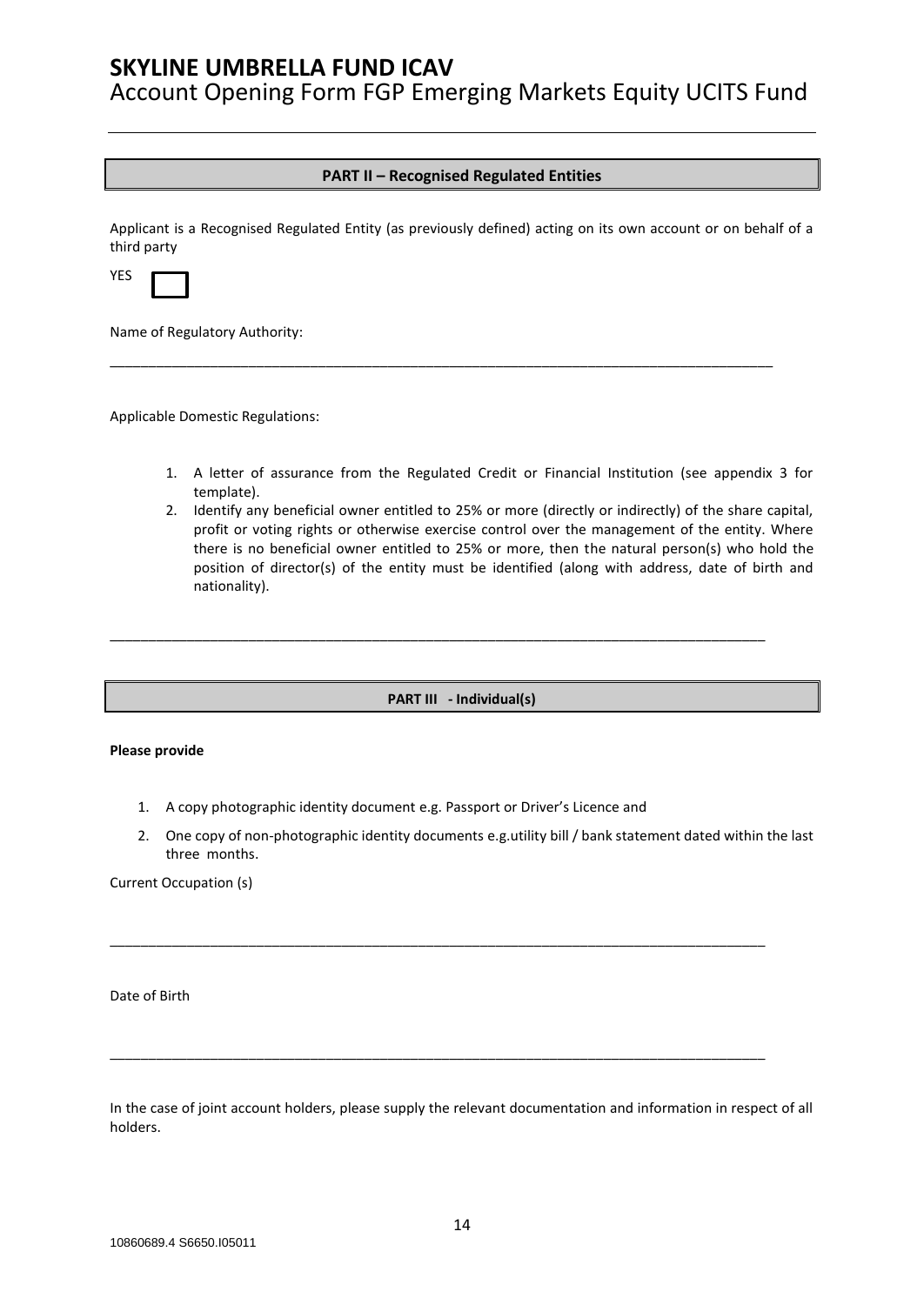Account Opening Form FGP Emerging Markets Equity UCITS Fund

#### **PART IV – Unregulated Nominee Company**

#### **Please provide**

- 1. Standard Reliance Letter and
- 2. Proof of Regulatory Status of Parent Company **or**
- 3. Documentation in accordance with the legal form of the Nominee Company (see Part VI)

#### **PART V – Politically Exposed Persons**

Please confirm whether you are a politically exposed person. A politically exposed person is defined as an individual who is or was, at any time in the preceding year,12 months entrusted with a prominent public functions, and their function or immediate family members, of such persons or persons known to be close professional associates of such persons:

Please confirm whether you are a **Politically Exposed Person (PEP)** YES:

| NO: |  |
|-----|--|
|     |  |

#### **Required Identity Verification Documentation**

- **1.** Certified Copy Photographic Identity Document e.g. Passport or Driver's Licence and
- **2.** One Certified Copy of Proof of Residential Address Verification e.g.utility bill / bank statement dated within the last three months
- **3.** Source of Funds
- **4.** Source of Wealth

**Note:** In terms of certified documents, this means that there is an original signature on the document from a suitable person confirming the documents are a true copy of the original, and they will need to sign and date it, printing their name, occupation, address, telephone number and email address. Suitable persons include any of the following;, practicing solicitors, practicing barrister, Justice of the Peace, embassy consular staff, financial institutions, financial adviser, , notaries public. The person certifying the documents should be independent of the investor.

#### **Required Identity Verification Documentation** Please provide:

- A photocopy of a photographic identity documents such as a passport or driver's license and
- One non-photographic identity document (such as a utility bill) dated within the previous three months

Corporate Entities

Country of Registration:

Registration Number: \_\_\_\_\_\_\_\_\_\_\_\_\_\_\_\_\_\_\_\_\_\_\_\_\_\_\_\_\_\_\_\_\_\_\_\_\_\_\_\_\_\_\_\_\_\_\_\_\_\_\_\_\_\_\_\_\_\_\_\_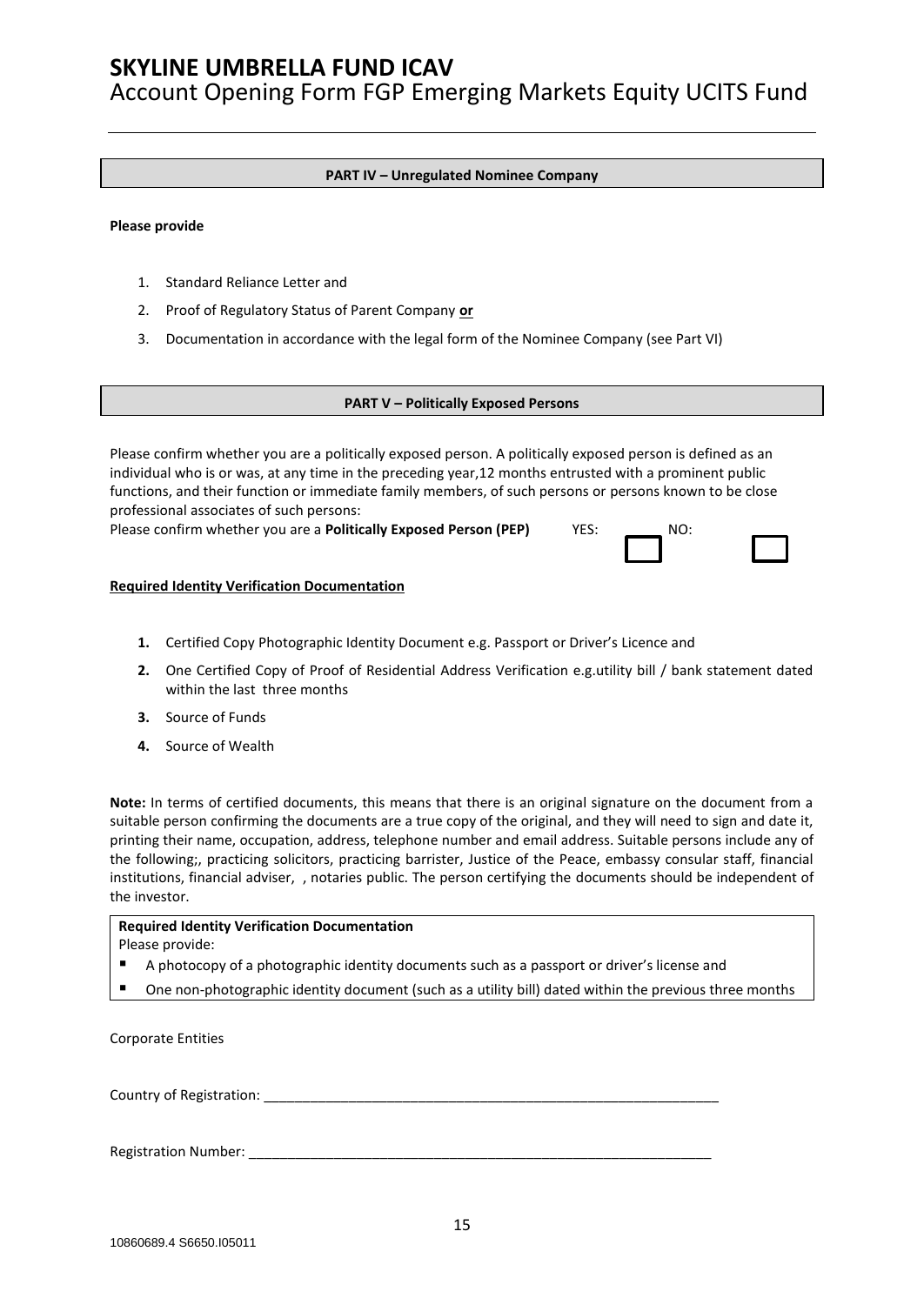### **A. Source of Funds**

| Earnings from Employment/Self Employment | Inheritance or Gift          |  |
|------------------------------------------|------------------------------|--|
| Investment Income                        | Matured Investment           |  |
| Lump Sum Retirement                      | Court Award                  |  |
| Sale of Property                         | Other - please specify below |  |
| Other                                    |                              |  |

### **A. B. Source of Wealth**

**Please provide a brief description of your source of wealth** (source of total accumulated net worth)

### **PART VII – OTHER INVESTORS (Standard Customer Due Diligence)**

#### **Required Identity Verification Documentation**

Please provide

- A copy of one of (i) certificate of incorporation (or equivalent), or (ii) the memorandum & articles of association (or equivalent) or, (iii) the latest audited financial statements, and
- For each of two (2) directors of the company, please provide:
- A photocopy of a photographic identity document such as passport or driver's license and

One non-photographic identity document (such as a utility bill) dated within the previous three months

**If you fall under one of the investor categories outlined below please provide documents evidencing the requested information.** 

**Partnerships, Limited Liability Companies, Limited Liability Partnerships, and Equivalents Country of Domicile**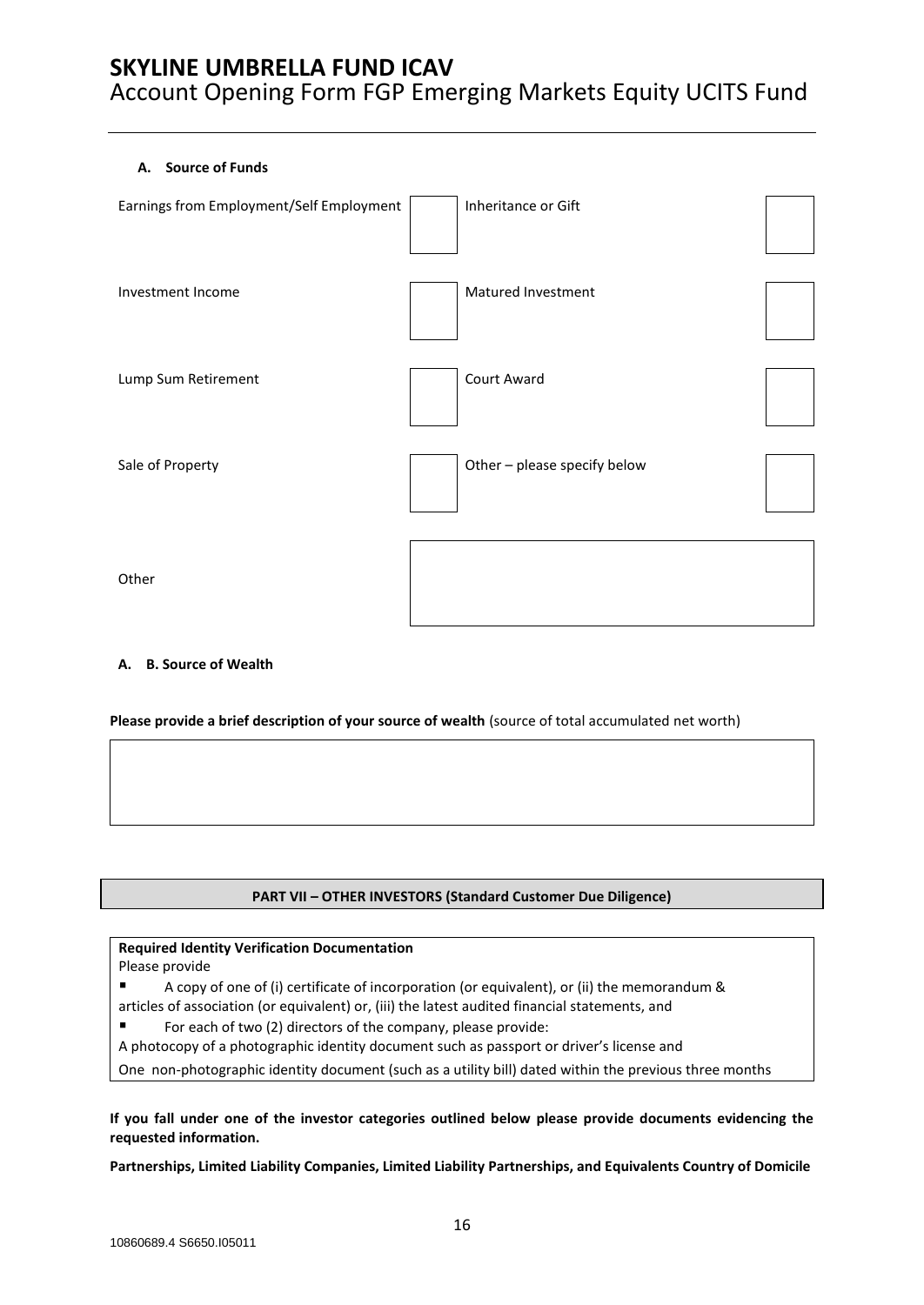### **Note that, in all cases this is an indicative list only and the Administrator or ICAV may, at its absolute discretion request further due diligence documentation/ information to satisfy applicable procedural and regulatory requirements.**

#### **Listed Company on a Recognised Exchange**

1. Please provide Proof of Listing on a recognised stock exchange in a Prescribed Country

#### **Listed Company – Not Appearing on a Recognised Exchange**

#### **Please provide:**

- 1. Proof of listing of the company.
- 2. Full name of the company.
- 3. Registered number of the company.
- 4. Registered office address of the company.
- 5. Principal business address of the company.
- 6. Details of Directors of the company- including name, residential address and date of birth & verification of identity of two directors or where applicable one director and one authorised signatory
- 7. Identification and verification of any beneficial owners who are natural persons, who own 25% or more (directly or indirectly) of the share capital, profit or voting rights or otherwise exercise control over the management of the company.

Note: Where the beneficial owner is a corporate entity, Northern Trust requires details of ultimate beneficial owners (this can be demonstrated through an organisation chart signed by an authorised signatory or shareholder register or other company documentation etc. reflecting the ownership and control structure).

- 8. Confirmation as to whether the company is investing on its own behalf or on behalf of underlying investors and (as applicable) identify any Beneficial Owner
- 9. Verification of identity of Company by providing one of the below:
- Search of the relevant company registry; or
- Copy of Certificate of incorporation or equivalent; or
- Copy of Memorandum and Articles of Association or equivalent; or
- Copy of latest audited financial statements.

#### **Wholly Owned Subsidiary of a Listed Company**

#### **Please provide**

- 1. Full name of the subsidiary company.
- 2. Registered number of the subsidiary company.
- 3. Registered office address of the subsidiary company.
- 4. Principal business address of the subsidiary company
- 5. Details of Directors of the company including name, residential address and date of birth & verification of identity of two directors or where applicable one director and one authorised signatory.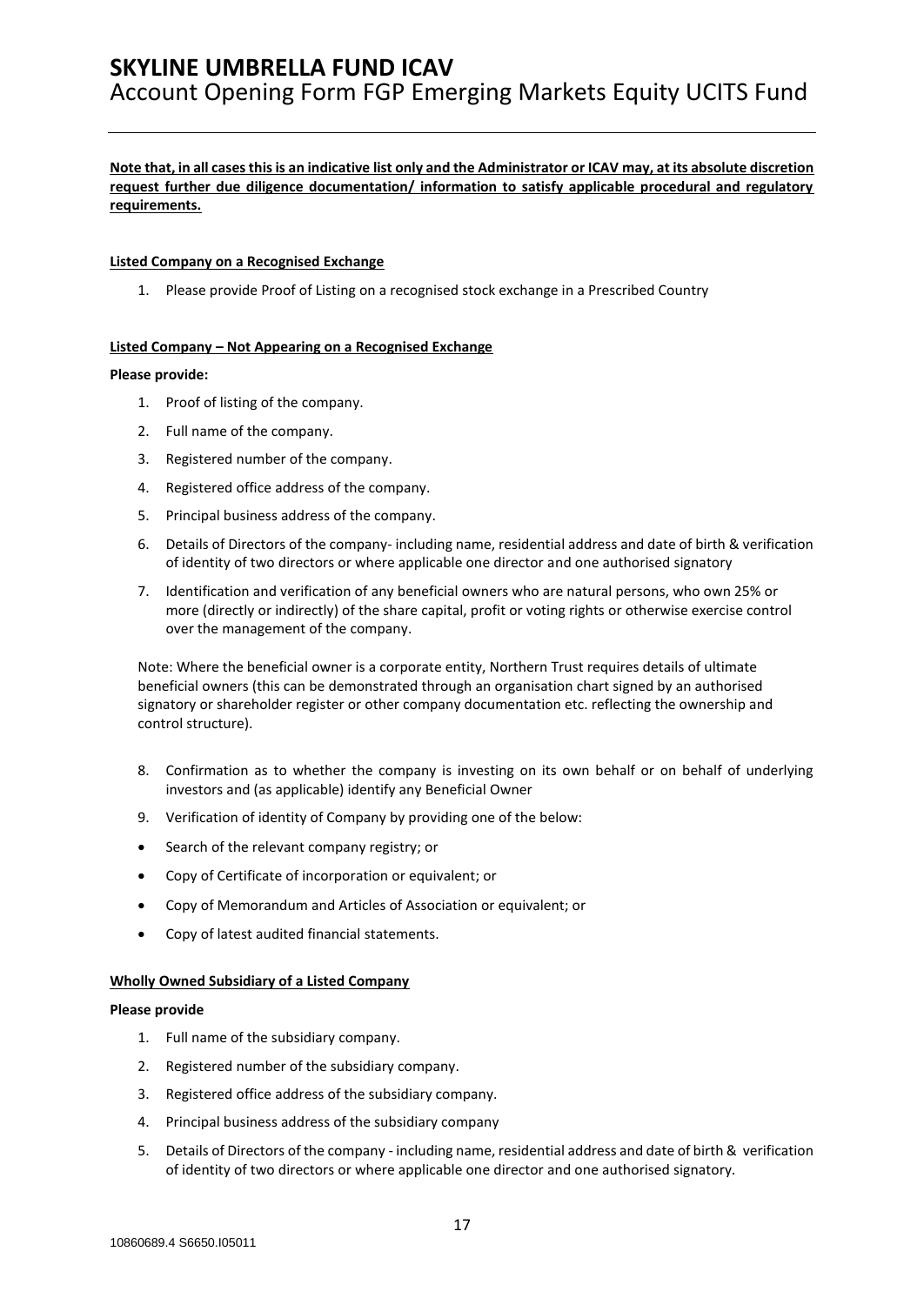6. Identification and verification of any Beneficial Owner beneficially entitled to 25% or more (directly or indirectly) of the share capital, profit or voting rights or otherwise exercise control over the management of the entity. Where the Beneficial Owner is deemed high risk per NT risk rating requirements, the identity should be verified in line with its legal form.

Note: Where the beneficial owner is a corporate entity, Northern Trust requires details of ultimate beneficial owners (this can be demonstrated through an organisation chart signed by an authorised signatory or shareholder register or other company documentation etc. reflecting the ownership and control structure).

- 7. Confirmations as to whether the company is investing on its own behalf or on behalf of underlying investors and (as applicable) provide identity detail for any Beneficial Owner.
- 8. Verification of identity of the subsidiary company by providing one of the below:
- Search of the relevant company registry; or
- Copy of Certificate of incorporation or equivalent; or
- Copy of Memorandum and Articles of Association or equivalent; or
- Copy of latest audited financial statements.
- Name of beneficial owners who own 25% or more (directly or indirectly)of the entity or its voting rights or indicate if none (attach a sheet if necessary)

#### **Private Company**

#### **Please provide**

- 1. Full name of the company.
- 2. Registered number of the company.
- 3. Registered office address of the company.
- 4. Principal business address of the company.
- 5. Details of directors of the company- including name, residential address and date of birth.
- 6. Documentation to verify the identity of two directors or one director and one authorised signatory in line with legal form (If individuals, one proof of ID and one proof of address is required).
- 7. Identification and verification of any beneficial owners who are natural persons, own 25% or more (directly or indirectly) of the share capital, profit or voting rights or otherwise exercise control over the management of the company. Where the Beneficial Owner is deemed high risk per NT risk rating requirements, the identity should be verified in line with its legal form.

Note: Where the beneficial owner is a corporate entity, Northern Trust requires details of ultimate beneficial owners (this can be demonstrated through an organisation chart signed by an authorised signatory or shareholder register or other company documentation etc. reflecting the ownership and control structure).

- 8. Verification of identity of the company by providing one of the below:
- Search of the relevant company registry; or
- Copy of Certificate of incorporation or equivalent; or
- Copy of Memorandum and Articles of Association or equivalent; or
- Copy of audited financial statements.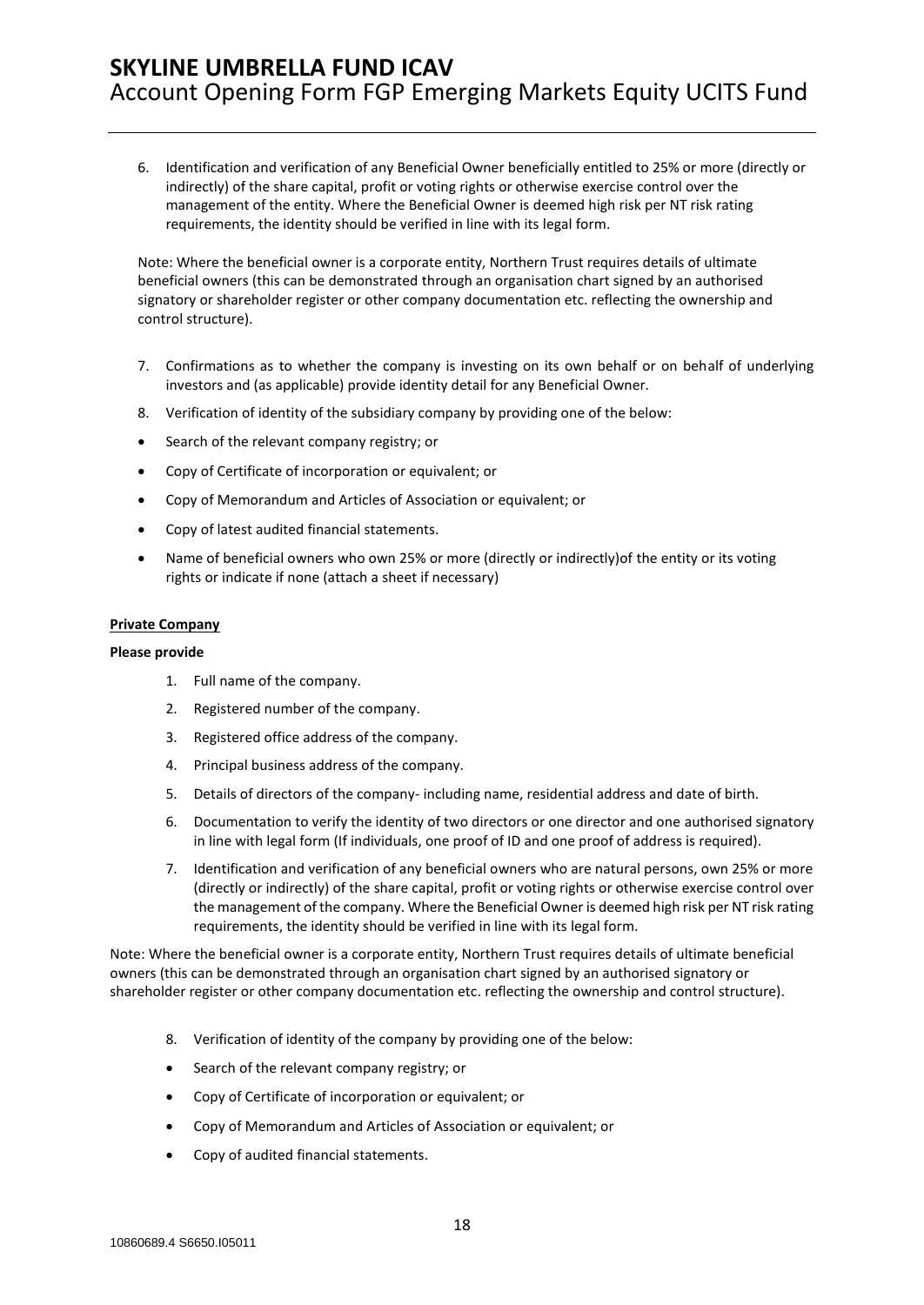#### **Partnership**

#### **Please provide**

- 1. Full name of the partnership.
- 2. Registered office address
- 3. Principal business address of the partnership.
- 4. Detail of all partners- including name, residential address and date of birth.
- 5. Documentation to verify the identity of two partners general partner and a second partner or one partner and one authorised signatory (If individuals, one proof of ID and one proof of address is required).
- 6. Identification and verification of any partners who own 25% or more (directly or indirectly) of the partnership capital, profit or voting rights or otherwise exercise control over the management of the partnership. Where the Beneficial Owner is deemed high risk per NT risk rating requirements, the identity should be verified in line with its legal form.

Note: Where the beneficial owner is a corporate entity, Northern Trust requires details of ultimate beneficial owners (this can be demonstrated through an organisation chart signed by an authorised signatory or shareholder register or other company documentation etc.).

7. Constitutional Document for the partnership (e.g. Partnership Agreement).

| <b>Required Identity Verification Documentation</b>                                                |
|----------------------------------------------------------------------------------------------------|
| Please provide                                                                                     |
| copy of the partnership agreement or equivalent, and                                               |
| The appropriate identity verification documentation*, depending on their legal nature, for:        |
| The General Partner (or equivalent), or                                                            |
| Any two partners, or                                                                               |
| Any one partner and one authorised signatory                                                       |
| * i.e. if they are a corporate entity, see Required Identity Verification Documentation within the |
| Corporate Entities section above, or if they are a natural person, then the following is required: |
| A photocopy of a photographic identity document such as passport or driver's license and           |

*Two non-photographic identity documents (such as a utility bill)*

## **Where the applicant is not a Partnership Fund or located in one of the aforementioned deemed high risk jurisdictions, the following documentation should also be provided:**

- 1. Identify and verify the identity of at least two partners or, where applicable, one partner and one authorised signatory.
- 2. Identify and verify the identity of any partners who own more than 10% of the partnership capital, profit or voting rights or otherwise exercise control over the management of the Partnership.

Note: Where the Beneficial Owner is a corporate entity, Northern Trust requires details of the ultimate Beneficial Owners (this can be demonstrated through an organisation chart signed by an authorised signatory or shareholder register confirming the identity of the ultimate Beneficial Owner).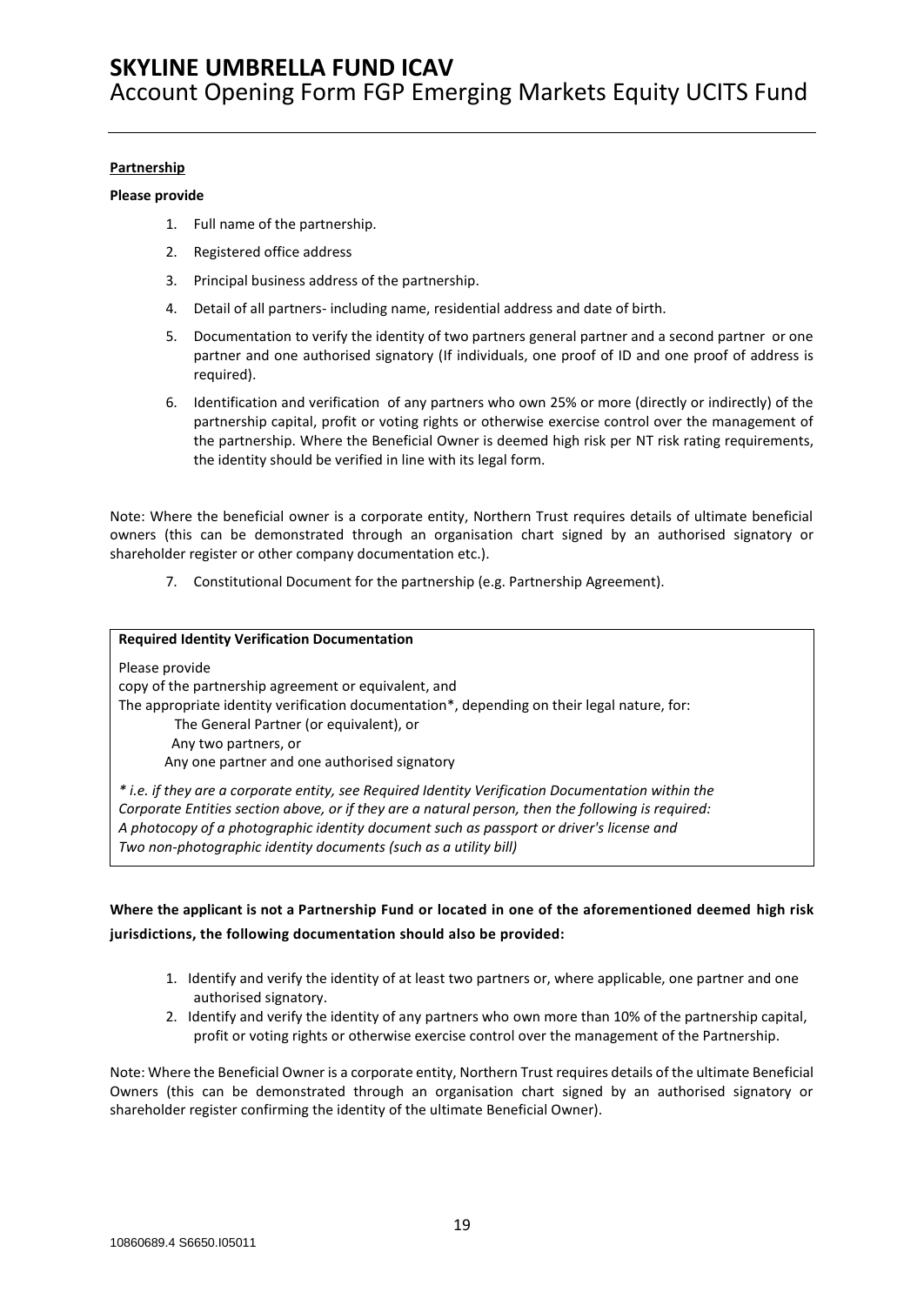#### **Limited Liability Company**

#### **Please provide**

- 1. Full name of the LLC.
- 2. Registered office address of the LLC.
- 3. Principal business address of the LLC.
- 4. Details of all Managing Members- including name, residential address and date of birth.
- 5. Documentation to verify the identity of two Managing Members or one Managing Member and one authorised signatory (If individuals, one proof of ID and one proof of address is required)
- 6. Identification and verification of any Member beneficially entitled to 25% or more (directly or indirectly) of the entity's share capital or otherwise exercise control over the management of the entity. Where the Beneficial Owner is deemed high risk per NT risk rating requirements, the identity should be verified in line with its legal form.

Note: Where the beneficial owner is a corporate entity, Northern Trust requires details of ultimate beneficial owners (this can be demonstrated through an organisation chart signed by an authorised signatory or shareholder register or other company documentation etc.).

- 7. Constitutional Document for the LLC (e.g. certificate of incorporation
- 8. Operating Agreement for the LLC

#### **Collective Investment Scheme ('CIS')**

#### **Please provide**

- 1. Full name of CIS.
- 2. Registered address of CIS.
- 3. Prospectus or equivalent.
- 4. Name and address of scheme promoter.
- 5. Name and address of scheme administrator.
- 6. Name and address of entity carrying out anti-money laundering checks upon the scheme investors and confirmation that entity is regulated for AML purposes.
- 7. Names of any investors (Beneficial Owners) who own 25% or more (directly or indirectly) of the share capital.

#### **Employee/ Superannuation Pension Scheme**

#### **Please provide**

1. Proof of registration from the relevant tax authorities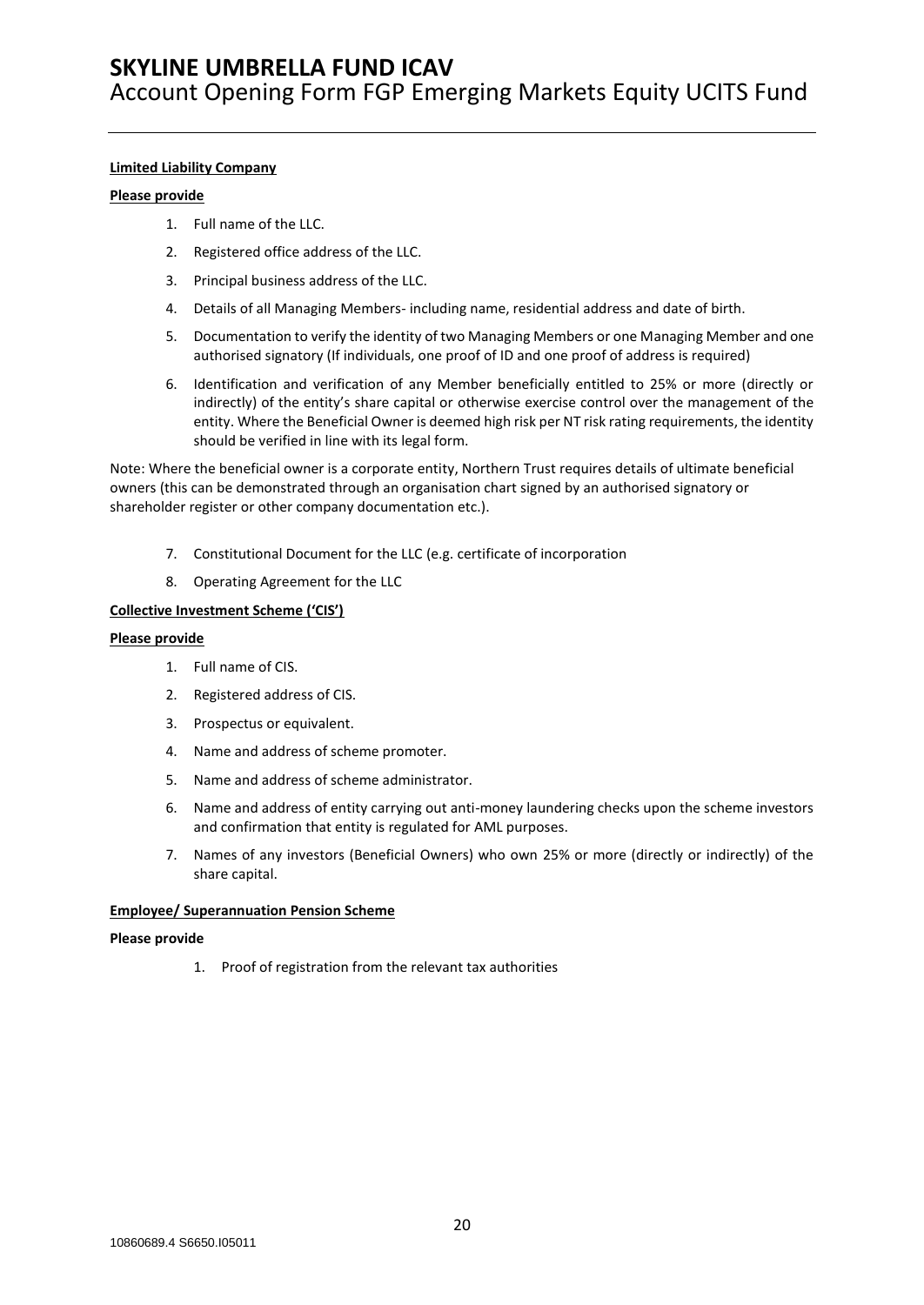#### **General Pension Scheme**

#### **Please provide**

- 1. Full name of the pension scheme.
- 2. Registered office address of the pension scheme.
- 3. Confirmation of registration (as appropriate) from the relevant tax authorities or pension's board

#### **or**

- 4. Documentation to verify the identity of two Trustees / Directors/Governors/Board Members or one Trustee/ Director/Governor/ Board Member and one authorised signatory (If individuals, one proof of ID and one proof of address is required)
- 5. Constitutional/Formation Document (e.g. Trust Deed).

#### **Pensions Only — please confirm the following:**

- The scheme provides retirement benefits to employees  $\Box$  No  $\Box$  No  $\Box$
- 
- Contributions are made by an employer or by way of deduction from an employee's wages Yes  $\Box$  No  $\Box$
- The scheme's rules do not permit the assignment of a member's interest under the scheme Yes  $\Box$  No  $\Box$

#### **Registered Charity**

#### **Please provide**

- 1. Nature/purpose of the charity
- 2. Nature and source of funding of the charity
- 3. Registered legal address of the charity & principal business address of the charity.
- 4. Names of all trustees/directors (or equivalent) of the charity.
- 5. Identify and verify the identity of the company secretary or equivalent or, where applicable, verify the identity of one of the trustees.
- 6. (If a charitable trust), details of the settlor of the charitable trust.
- 7. Names or classes of persons who stand to benefit from the objects of the charity.
- 8. Extract from the relevant Charities Register e.g. UK Charities Commission

Note: Where there is a named individual beneficiary with a 25% interest or more, the beneficiary will need to be verified.

#### **Unregistered Charity**

### **Where the applicant is not a registered Charity or where the applicant is domiciled in an aforementioned high risk jurisdiction please provide the following confirmations/documentation:**

- 1. Full name of the charity.
- 2. Nature/purpose including the nature of the funding of the charity.
- 3. Registered office address of the charity.
- 4. Principal business address of the charity.
- 5. Details of Trustees/Directors/ Governors/Board Members or equivalent.- including name, residential address and date of birth.
- 6. Documentation to verify the identity of two Trustees / Directors/Governors/Board Members or one Trustee/ Director/Governor/ Board Member and one authorised signatory (If individuals, one proof of ID and one proof of address is required).
- 7. Certified copies of the audited financial statements.
- 8. Certified constitutional/ formation document of the charity.
- 9. Identify and verify the identity of the beneficiaries (where ascertainable) of the charity.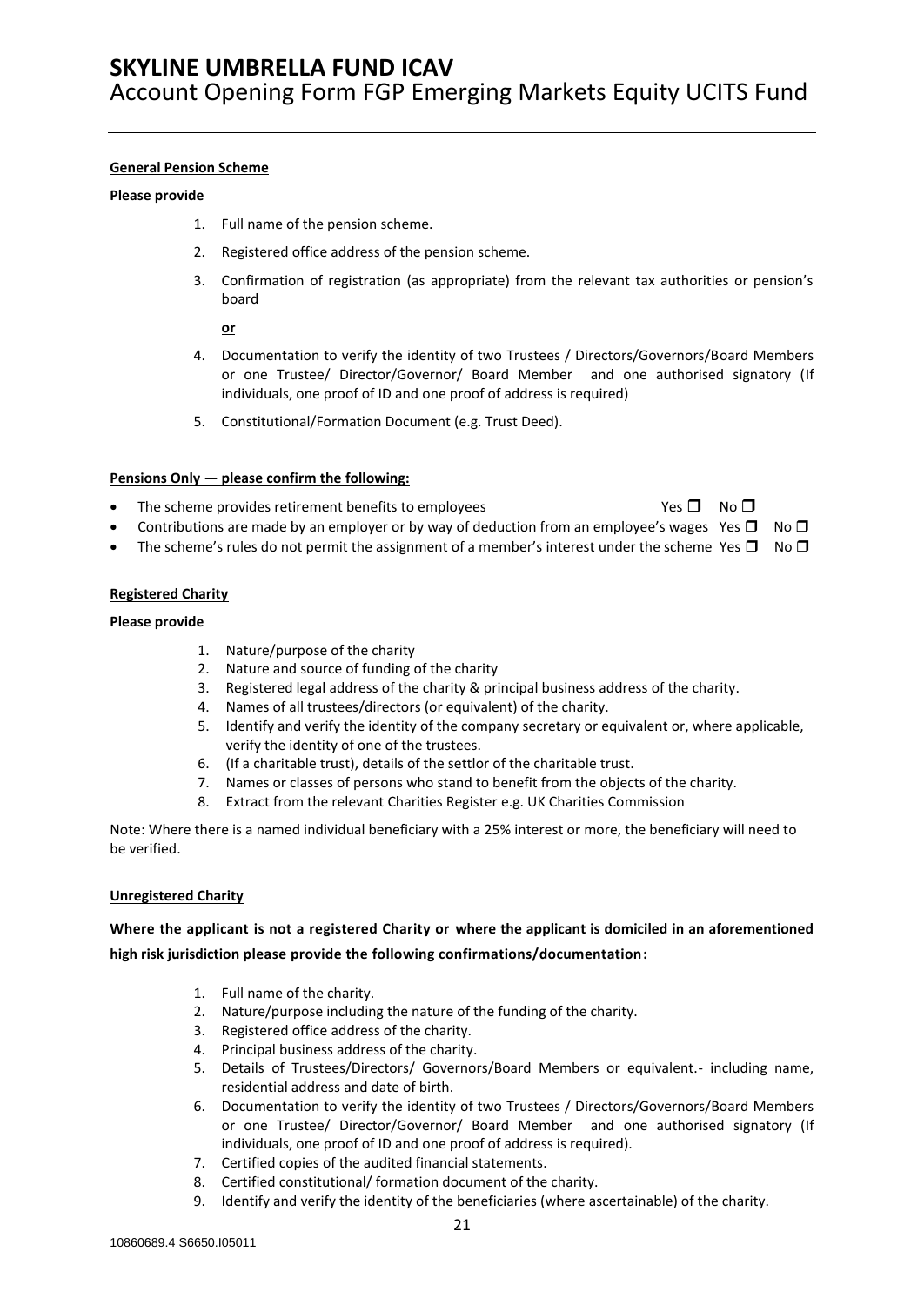10. Identify and verify the settlor, where applicable.

**Note: Where the applicant is not a registered Charity, documentation provided should be certified as true copies of the original documentation.**

#### **Trust, Foundation or similar entity**

#### **Please provide**

- 1. Full name of trust, foundation or similar entity.
- 2. Registered address of trust, foundation or similar entity.
- 3. Legal form of the trust, foundation or similar entity.
- 4. Trust deed or equivalent or confirmation of the entity to an appropriate register.
- 5. Detail of Nature / purpose of the Trust, foundation or similar entity.
- 6. Details of all trustees- including name, residential address and date of birth.
- 7. Documentation to verify the identity of two trustees or one trustee and one authorised signatory (If individuals, one proof of ID and one proof of address is required)
- 8. Identification and verification for any beneficial owners who own 25% or more of the share capital or voting rights or otherwise exercises control over the trust. Where the Beneficial Owner is deemed high risk per NT risk rating requirements, the identity should be verified in line with its legal form. Note: Where the beneficial owner is a corporate entity, the Administrator requires details of ultimate beneficial owners (this can be demonstrated through an organisation chart signed by an authorised signatory or shareholder register or other company documentation etc.).
- 9. Identification and verification of settlor- including name, residential address and date of birth, as applicable
- 10. Identification and verification of protector (as appropriate)- including name, residential address and date of birth, as applicable

### Please Provide

A copy of the trust deed (or equivalent) or confirmation of the entity to an appropriate register, and The appropriate identity verification documentation\*, depending on their legal nature, for: Any two trustees / directors / governors / equivalent, or Any one trustee / director / etc. and one authorised signatory *\*i.e. if they are a corporate entity, see Required Identity Verification Documentation within the Corporate Entities section above, or if they are a natural person, then the following is required: A photocopy of a photographic identity document such as passport or driver's license and Two non-photographic identity documents (such as a utility bill)*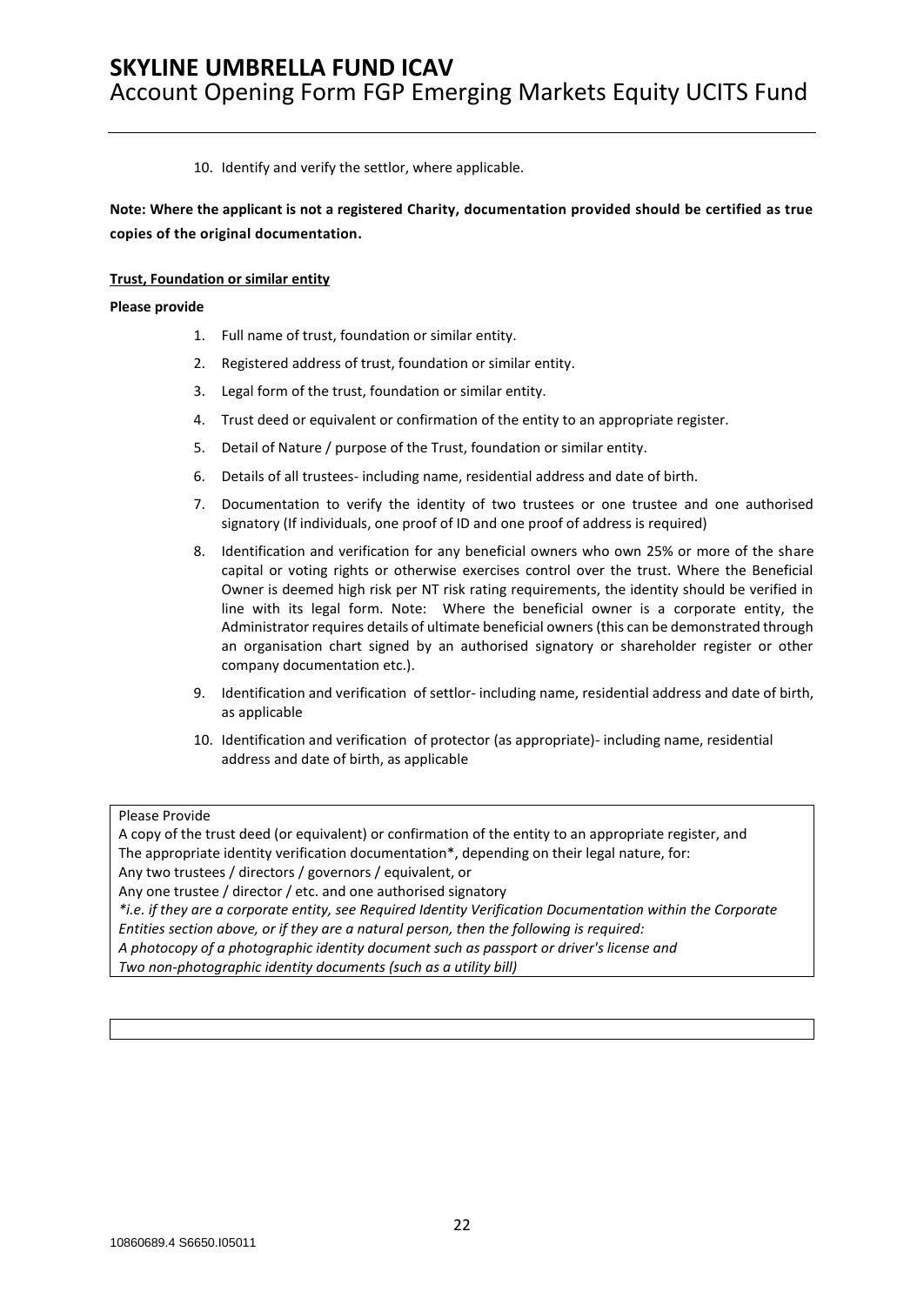#### **Club or Society**

#### **Please provide**

- 1. Full name of the club/society.
- 2. Registered office address of the club/society.
- 3. Nature/Purpose including the nature of funding of the club/society.
- 4. Confirmation of the legal status of the club/society.
- 5. Constitutional/Formation Document (e.g. Trust Deed) and / or copy of audited financial statements (if available).
- 6. Details of officers of the club/society.
- 7. Documentation to verify the identity of two officers of the Club/Society or one officer and one authorised signatory (If individuals, one proof of ID and one proof of address is required)

Note: Where there is a named individual beneficiary with a 25% interest or more, the beneficiary will need to be verified.

8. Names or classes of persons who stand to benefit from the Club or Society.

#### **Government / Public Body in Ireland:**

#### **Please provide**

1. Background from a reliable source (e.g. copy of the legal instrument establishing the government body/public authority.)

#### **Government/ Public Body not in Ireland**

#### **Please provide**

- 1. Full name of the government/public authority.
- 2. Nature and status the government/public authority.
- 3. Registered office address of the government/public authority.
- 4. Name of the home state authority and nature of its relationship with the government/public authority.
- 5. Details of the home state of the public authority and details of the nature of its relationship with the public authority.
- 6. Details of main public body officials- including name, residential address and date of birth & verification of identity of two officials or where applicable, one official and one authorised signatory.
- 7. Identity detail for all persons who own or control 25% or more of the entity's share capital, profit or voting rights or otherwise exercises control over the management of the entity.
- 8. Note: Where the beneficial owner is a corporate entity, the Administrator requires details of ultimate beneficial owners (this can be demonstrated through an organisation chart signed by an authorised signatory or shareholder register or other company documentation etc).
- 9. Appropriate background information on the entity (e.g. via internet search).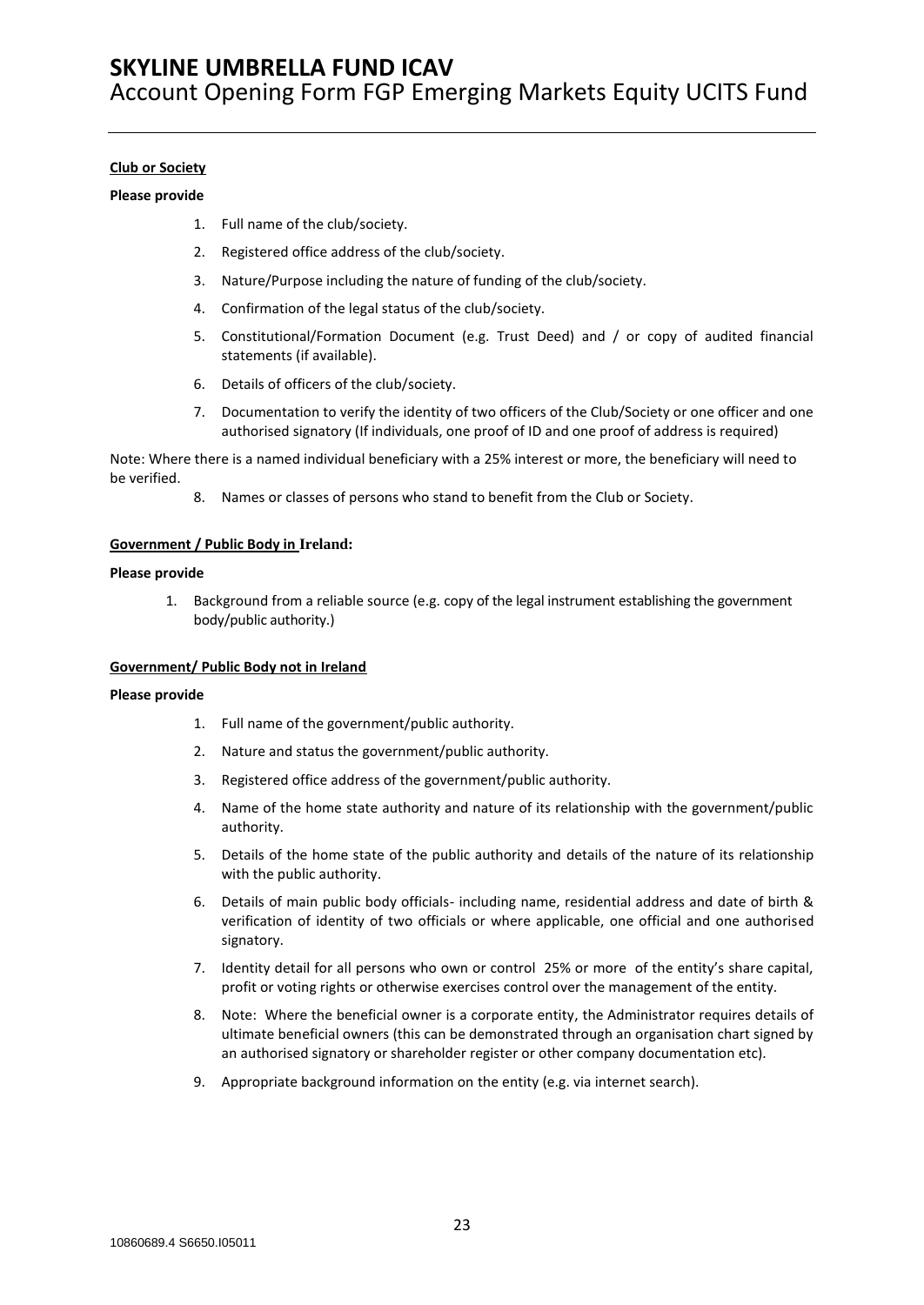#### **School, College or University**

#### **Please provide**

- 1. Full name of school, college or university.
- 2. Registered office address school, college or university.
- 3. Detail to allow verification of identity of school, college or university from relevant registers and/or from obtaining appropriate background information (e.g. via internet search).
- 4. Documentation to verify the identity of two officials or one official and one authorised signatory (If individuals, one proof of ID and one proof of address is required) or 6 and 7 below.
- 5. Confirmation of ownership of the entity. In particular, confirmation of public ownership or independent ownership.
- 6. Where independently owned, identity detail of all persons who own or control 25% or more of the entity's share capital, profit or voting rights. Where the Beneficial Owner is deemed high risk per NT risk rating requirements, the identity should be verified in line with its legal form.
- 7. Detail of main officials of school, college or university- including name, residential address and date of birth.

#### **None of the Above**

Please contact the Distributor or Administrator for requirements

#### **Where verification of identity is required, please provide the following in all cases :-**

A photocopy of a photographic identity document such as passport or driver's license and One non-photographic identity documents (such as a utility bill) dated within the past three months.

### <span id="page-23-0"></span>5**. Benefit Plan Investors**

In order for the ICAV and each Fund to accurately monitor its "Benefit Plan Investor" participation, please review the following definition and make the appropriate representations by checking all applicable boxes following the definition

The Subscriber represents that it is:

- A.  $\Box$  not a Benefit Plan Investor<sup>[1]</sup>; or
- $B. \quad \Box \quad$  a Benefit Plan Investor that is:

<sup>[1]</sup> A Benefit Plan Investor means (1) an "employee benefit plan" within the meaning of Section 3(3) of the Employee Retirement Income Security Act of 1974, as amended, that is subject to the provisions of Part 4 of Title I of ERISA, (2) an individual retirement account, Keogh plan or other plan described in Section 4975(e)(1) of the US Internal Revenue Code of 1986, as amended, (3) an entity whose underlying assets include "plan assets" by reason of 25% or more of any class of equity interests in the entity being held by plans described in (1) or (2) above, or (4) any other entity (such as an insurance company separate or general account or a group or common trust) whose underlying assets include "plan assets" by reason of an investment in the entity by plans described in (1) or (2) above.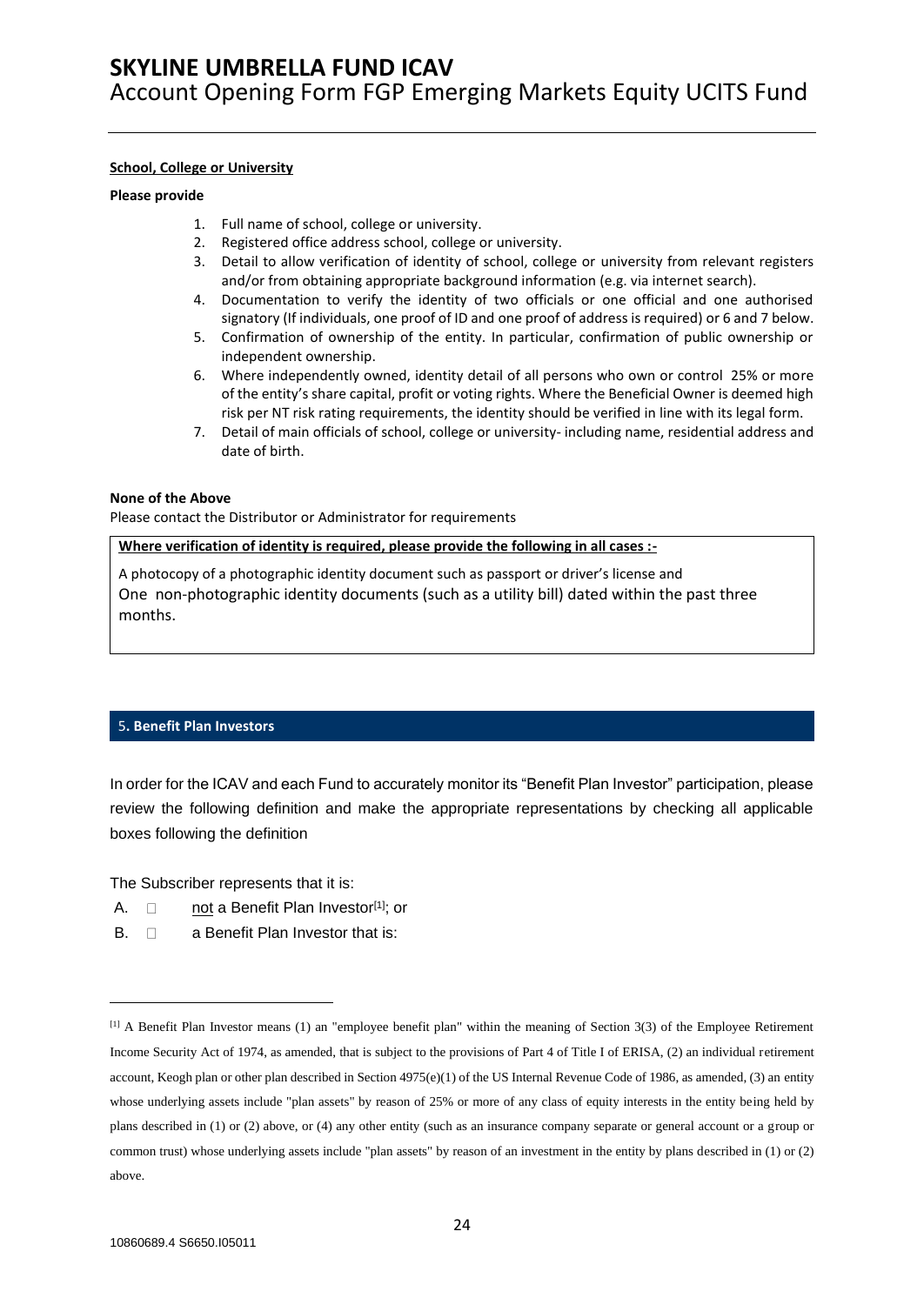1.  $\Box$  subject to Part 4 of Title I of the Employee Retirement Income Security Act of 1974, as amended ("**ERISA**");

- 2. □ subject to Section 4975 of the Internal Revenue Code of 1986, as amended (the "**Code**") (that has not checked B1);
- 3. an entity whose underlying assets include "**plan assets**". The Subscriber also represents that the percentage of its "plan assets" compared to the value of its total assets is not more than:

| $\Box$ | 10% * □      | 20% * □ 30% □ |       | 40% |
|--------|--------------|---------------|-------|-----|
| $\Box$ | 50% ⊓        | 60% □         | 70% □ | 80% |
| $\Box$ | $90\%$ 100%; |               |       |     |

(\* applicable to entities with multiple classes, one of which exceeds the 25% threshold for Benefit Plan Investors)

4.  $\Box$  an insurance company general account (or is investing general account assets under the U.S. Department of Labor Advisory Opinion Letter 2005-19A). The Subscriber also represents that the percentage of "plan assets" included in the general account is not more than:

| $\Box$ | 10% | $\Box$         | 20%       | $\Box$ . The set of $\Box$ | 30% | 40% |
|--------|-----|----------------|-----------|----------------------------|-----|-----|
| $\Box$ |     |                | 50% a 60% | $\Box$ $\Box$              | 70% | 80% |
| $\Box$ | 90% | $\blacksquare$ | 100%.     |                            |     |     |

The Subscriber agrees to promptly notify the Manager and the Administrator immediately if the above response changes and to provide any other information reasonably requested by the Fund, the Manager or the Administrator for the purposes of determining whether or not the Fund is holding "plan assets".

If the Subscriber is, or is acting on behalf of, an employee benefit plan (a "**Plan**") which is subject to ERISA, the Subscriber represents and warrants that: (a) it is aware of and has taken into consideration any applicable diversification requirements of Section 404(a)(1)(C) of ERISA; (b) it has concluded that its proposed investment in the Fund is a prudent one and has independently decided to invest in the Fund; (c) the fiduciary or other person signing this Subscription Agreement is independent of the Fund and parties providing services to the Fund (including without limitation the Manager); (d) this subscription and the investment contemplated hereby is in accordance with all requirements applicable to the Plan under its governing instruments and under ERISA; (e) the Subscriber acknowledges and agrees that parties providing services to the Fund shall not be a "fiduciary" (within the meaning of Section 3(21) of ERISA) with respect to any assets of the Plan by reason of the Subscriber's investment in the Fund; (f) the Subscriber represents and warrants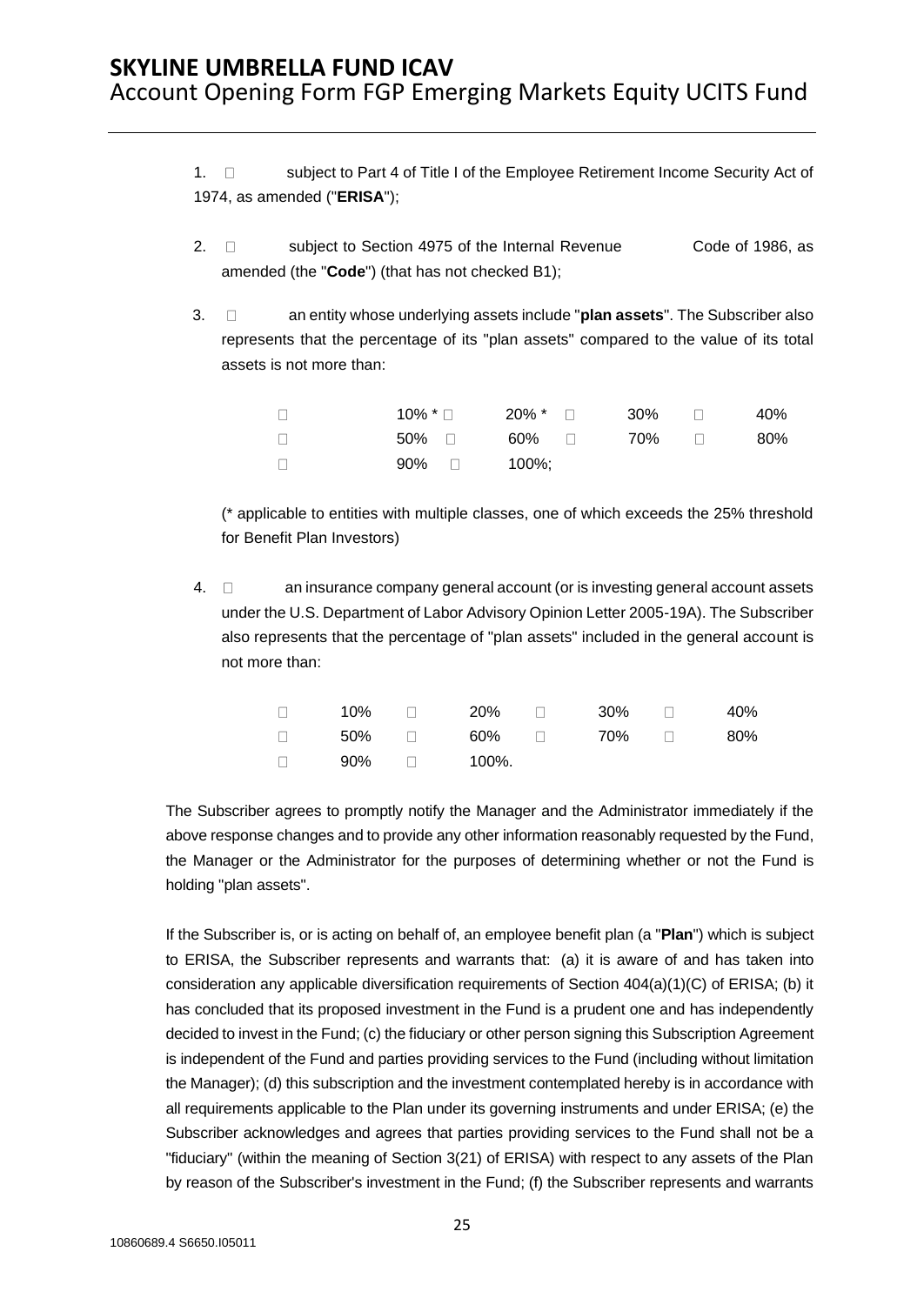that neither the Manager nor any affiliate thereof has acted as a fiduciary to the Subscriber with respect to the decision to invest in the Fund nor have such persons provided investment advice or a recommendation with respect to the decision of the Subscriber to invest in the Fund; and (g) the investment by the Subscriber in the Fund will not result in a "prohibited transaction" under Section 406 of ERISA or Section 4975(c) of the Code.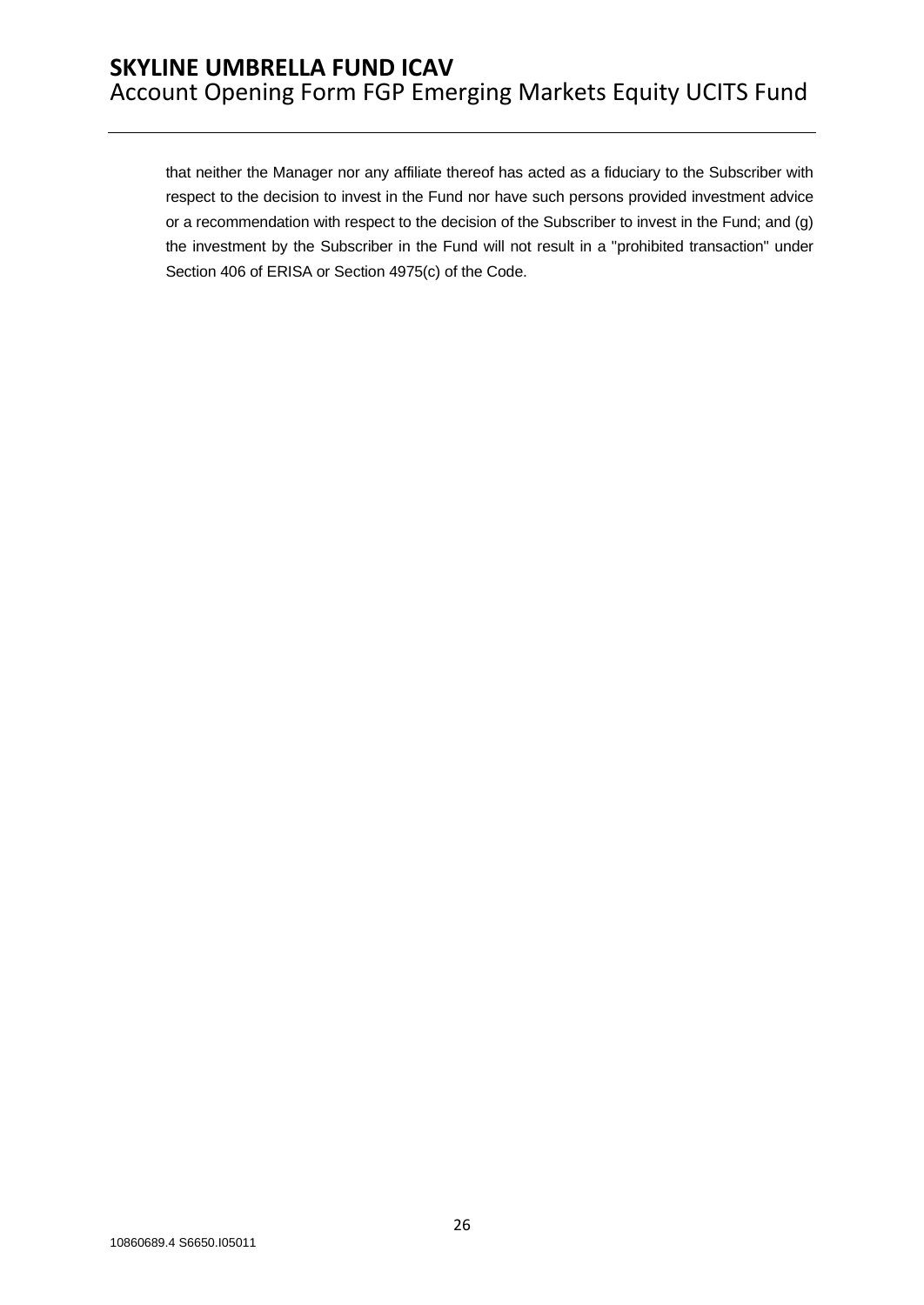Account Opening Form FGP Emerging Markets Equity UCITS Fund

#### <span id="page-26-0"></span>6**. Representations, Authorities, and Indemnities**

- 1. I/we confirm that I am / we are 18 years of age or over (delete if you are not a natural person).
- 2. If you are joint applicants We direct that, on the death of one of us, the Shares for which we are applying shall be held in the name of and to the order of the survivor(s) or the executor(s) or administrator of the last such survivor (delete if you are not a natural person or you are a sole investor).
- 3. I/we confirm that I am / we are not a US Person (as defined in the Prospectus) and am/are not acquiring Shares on behalf of, or for the benefit of, a US Person, nor do I/we intend transferring any Shares which I/we may purchase to any person who is a US Person. I/we confirm that I/we have the authority to make this investment whether the investment is our own or is made on behalf of another person or institution.
- 4. I/we indemnify the ICAV, the Manager, Investment Manager, Depositary, Administrator and other Shareholders for any loss suffered by them as a result of me/us acquiring or holding Shares in the ICAV where, by virtue of my / our holding, I am / we are in breach of the laws of any competent jurisdiction.
- 5. I/we hereby acknowledge as part of this application that I/we have been provided with a copy of the Prospectus and applicable Supplement and where applicable the most recent annual or half-yearly reports and accounts for the ICAV and furthermore that this application is made on the terms thereof and subject to the provisions of the Instrument of Incorporation of the ICAV. In particular, I/we acknowledge that I am/we are aware of the potential risks associated with this investment and where appropriate have sought professional advice on matters of taxation and such other consequences applicable to the investment.
- 6. I/we hereby agree to indemnify and hold harmless the ICAV, the Manager, the Administrator, the Depositary, the Investment Manager, and their respective directors, officers and employees against any loss, liability, cost or expense (including without limitation legal fees, taxes and penalties) which may result directly or indirectly, from any misrepresentation or breach of any warranty, condition covenant or agreement set forth herein or in any document delivered to by me/us to the ICAV or the Administrator. The ICAV, the Investment Manager, and the Administrator will not be responsible or liable for the authenticity of instructions received from us or any authorised person and may rely upon any instruction from any such person representing himself to be a duly authorised person reasonably believed to be genuine.
- 7. The Administrator, the Investment Manager, the Manager and the ICAV are each authorised and instructed to accept and execute any instructions in respect of the Shares to which this Account Opening Form relates given by me/us in written form, or by facsimile.
- 8. I/we agree to indemnify each of the Administrator, the Manager, the Investment Manager, and the ICAV and agree to keep each of them indemnified against any loss of any nature whatsoever arising to any of them as a result of any of them acting upon a facsimile instruction. In circumstances where such instructions relate to a change in the Applicant's Banking Information referred to above, I/we confirm that I/we will provide you with an original instruction.
- 9. The Administrator, the Manager, the Investment Manager, and the ICAV may rely conclusively upon and shall incur no liability in respect of any action taken upon any notice, consent, request, instruction or other instrument believed in good faith to be genuine or to be signed by properly authorised persons.
- 10. I/we acknowledge that the ICAV and/or Administrator may refuse to accept any application to subscribe if a prospective investor delays in producing or fails to produce any information required for the purpose of verification as requested by the Administrator and, in that event, any funds received will be returned without interest to the account from which the moneys were originally debited. The ICAV and the Administrator shall not be held liable in this regard.
- 11. I/we acknowledge that the repurchase proceeds of Shares will only be paid on receipt by the Administrator of a repurchase request from me/us together with such other documentation that the Administrator may reasonably require. I/we further acknowledge that any failure to supply the ICAV or the Administrator with any documentation requested by them may result in a delay in the settlement of redemption proceeds. I/we acknowledge that in such circumstances, the Administrator will process any redemption request submitted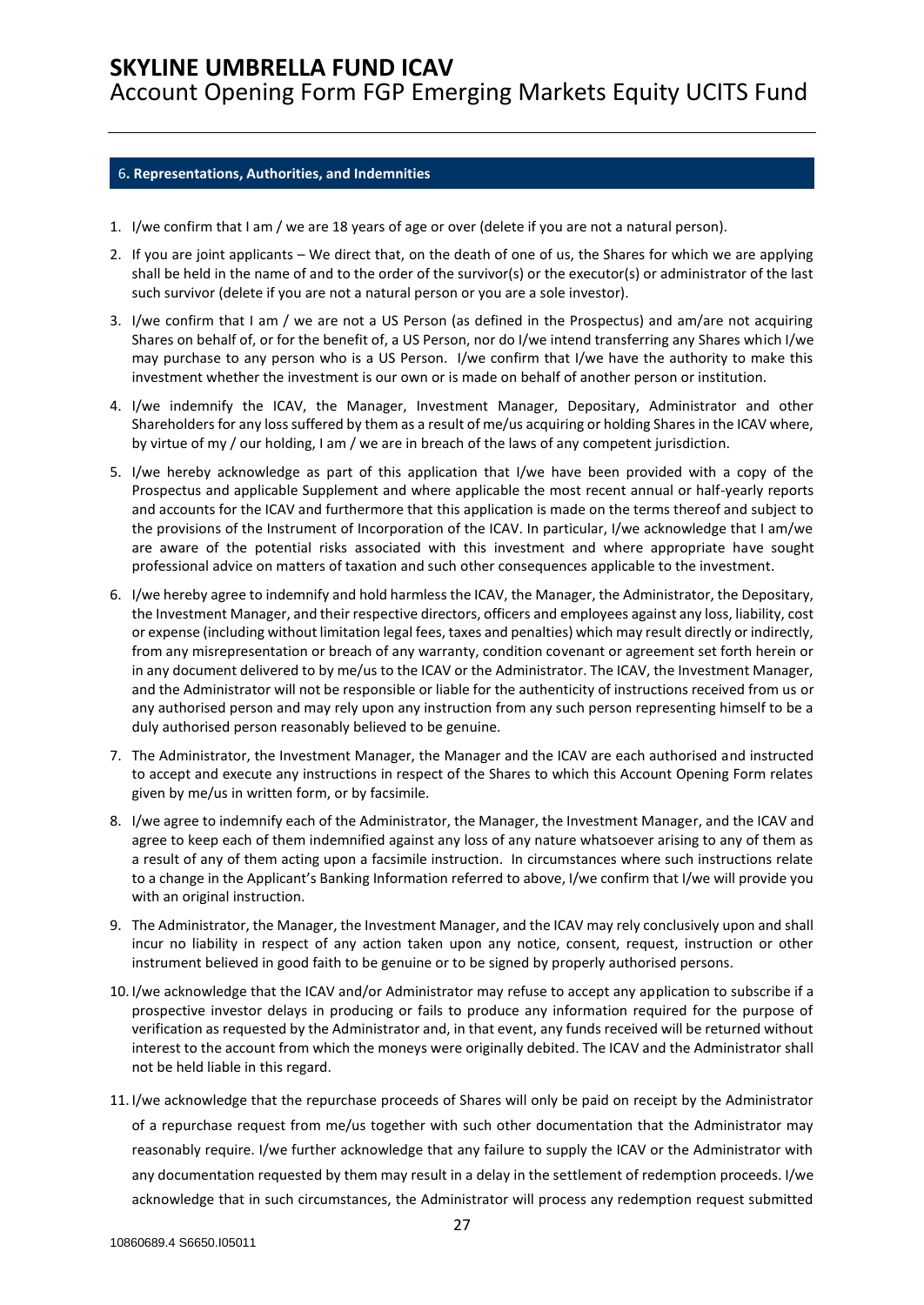by me/us and by doing so I/we will no longer be considered a Shareholder/s notwithstanding that I/we have not received the redemption proceeds.

- 12. I/we confirm that I/we will notify the ICAV and the Administrator if there are any material changes during the lifetime of this investment in the Beneficial Owner Detail which I/we have provided.
- 13. I/we acknowledge that the ICAV must obtain and hold details of its beneficial owners for the purposes of compliance with the European Union (Anti-Money Laundering: Beneficial Ownership Of Corporate Entities) Regulations 2016 (S.I. No. 560 of 2016) and that my/our personal details may be provided to a central register of beneficial ownership as part of this process.
- 14. I/we confirm that I/we have the capacity and am/are duly authorised to make this application and to make the representations and give the indemnities referred to in this Account Opening Form.
- 15. I/we shall provide the ICAV the Manager and the Administrator with any additional information which it may reasonably request in connection with tax and or/FATCA and/or CRS regulations/reporting requirements or other similar requirements in order to substantiate any representations made by me/us or otherwise and I/we authorise the ICAV or its agents to disclose such information relating to this application to such persons as they consider appropriate. For the purposes of the Tax Reporting Services, the Administrator may assume that the Sub-Fund has obtained any and all effective consents, agreements, waivers or approvals that may be required from Shareholders or others to whom a duty of confidentiality is owed and the Administrator shall not be obliged to enquire further but shall be entitled to rely on any representation made by the Sub-Fund or its duly authorised representatives in this respect.

I/we agree to provide to the ICAV, the Manager and the Administrator at such times as each of them may request such declarations, certificates or documents as each of them may reasonably require (the "Tax Information") in connection with this investment (including for the purposes of tax and/or FATCA and/or CRS regulations/reporting requirements). Should any information furnished to any of them become inaccurate or incomplete in any way, I/we hereby agree to notify the ICAV or the Administrator immediately of any such change and further agree to request the redemption of Shares in respect of which such confirmations have become incomplete or inaccurate where requested to do so by the ICAV.

In addition to any information required to the Tax Information, I/we agree to promptly provide, and periodically update, at any times requested by the ICAV, any information (or verification thereof) the ICAV deems necessary to comply with any requirement imposed by Sections 1471-1474 of the U.S. Internal Revenue Code of 1986, as amended (the "Code"), and any Treasury Regulations, forms, instructions, or other guidance issued pursuant thereto in order to reduce or eliminate FATCA withholding taxes. The information required to be provided by the preceding sentence may include, but shall not be limited to, (A) information the ICAV deems necessary to determine whether the Shareholder is a "foreign financial institution" ("FFI") as defined in Code 1471(d)(4) or a "non-financial foreign entity" ("NFFE") as defined in Code 1472(d), (B) if I/we am/are an FFI, any certification, statement or other information the ICAV deems necessary to determine whether I/we meet the requirements of Code 1471(b) (including entering into an agreement with the IRS pursuant to Code 1471(b) (an "FFI Agreement") and complying with the terms thereof or, if the FFI is in a jurisdiction that has signed an intergovernmental agreement ("IGA") with the United States, complying with the terms of the IGA and any local laws or regulations implementing its terms) or is otherwise exempt from withholding required under Code 1471, (C) if I/we am/are an FFI, including an FFI in a jurisdiction that has signed an IGA, a Global Intermediary Identification Number ("GIIN") assigned by the IRS; and (D) if I/we am/are an NFFE, any certification, statement or other information the ICAV deems necessary to determine whether a shareholder meets the requirements of Code 1472(b) (which information may be given to the U.S. Internal Revenue Service ("IRS") pursuant to Code 1472(b)(3)) or is otherwise exempt from withholding required under Code 1472.

In addition to the Tax Information, I/we agree to promptly provide, at any times requested by the ICAV, any information (or verification thereof) the ICAV deems necessary for the ICAV to comply with the terms of the IGA and any Irish laws, regulations or other guidance implementing the IGA, and any information required to comply with the terms of that agreement on an annual or more frequent basis. I/we agree to waive any provision of foreign law that would, absent such a waiver, prevent compliance with such requests and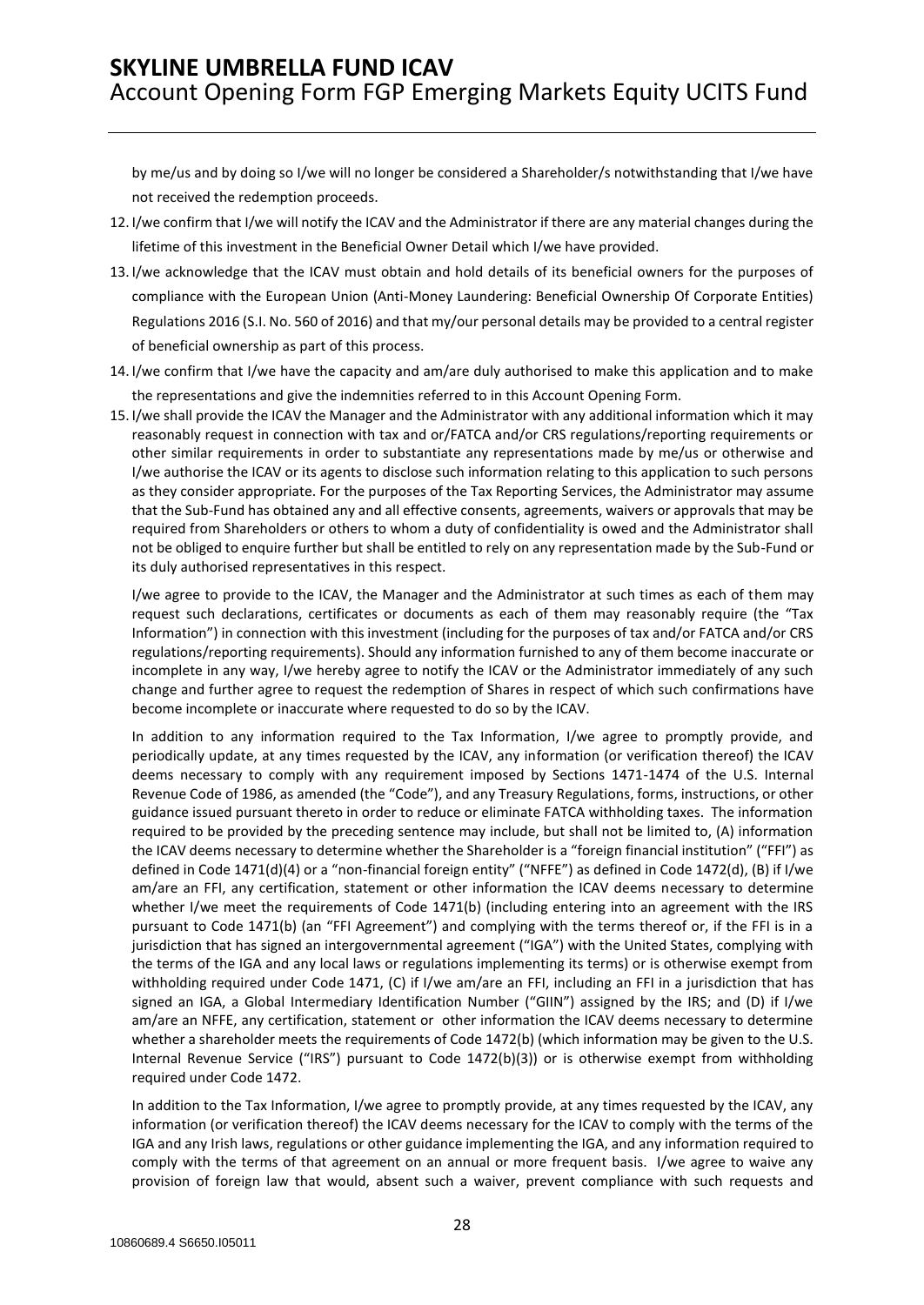acknowledges that, if it fails to provide such waiver, it may be required by the ICAV to withdraw from the Sub-Fund if necessary to comply with FATCA and/or CRS and the IGA.

By providing the Tax Information, I/we represent and warrant the completeness and accuracy of such information (as at the date of submission) and authorise the ICAV to act upon such information in good faith, including, but not limited to, disclosing or submitting such information to the Irish tax authorities. The ICAV shall have no obligation to carry out any investigation with respect to the truth, accuracy or completeness of the Tax Information provided by us and I/we will, on demand, hold the ICAV harmless from any liability resulting from the my/our failure to provide complete and accurate Tax Information.

I/we hereby acknowledge that if I/we fail to provide the Tax Information on a timely basis, I/we may be subject to 30% U.S. withholding tax on the investor's share of "withholdable payments" (as defined for purposes of FATCA) received by the ICAV.

I/we hereby acknowledge that if I/we fail to provide the Tax Information and such failure results in the ICAV being unable to comply with FATCA, the IGA or CRS, the ICAV may exercise its right to completely redeem an applicant (at any time upon any or no notice). I/we further acknowledge and agree to indemnify the ICAV and its other investors for any losses resulting from our failure to meet its obligations under this Section, including any U.S. withholding tax imposed on the ICAV.

- 16. I/we hereby acknowledge that any notice or document may be served by the ICAV or Administrator on me/us in the manner specified from time to time in the Prospectus and, for the purposes of the Electronic Commerce Act 2000, if I have provided an e-mail address or fax number to the ICAV or its delegate, consent to any such notice or document being sent to me/us by fax or electronically to the fax number or e-mail address previously identified to the ICAV or its delegate which I/we acknowledge constitutes effective receipt by me/us of the relevant notice or document. I/we acknowledge that I/we am/are not obliged to accept electronic communication and may at any time choose to revoke my/our agreement to receive communications by fax or electronically by notifying the ICAV in writing at the above address, provided that my/our agreement to receive communications by fax or electronically shall remain in full force and effect pending receipt by the ICAV of written notice of such revocation.
- 17. I/we request that the Shares issued pursuant to this application are registered in the name and address set out on page 1 hereof.
- 18. I/we accept such lesser number of Shares if any, than may be specified above in respect of which this application may be accepted.
- 19. I/we acknowledge that all telephone calls with the Manager, the Investment Manager, the Administrator or Depositary may be recorded and consent to such recording.
- 20. I/we agree (i) to provide these representations to the ICAV and/or the Manager at such times as the ICAV and/or the Manager may request, and (ii) to provide on request such certifications, documents or other evidence as the ICAV and/or the Manager may reasonably require to substantiate such representations.
- 21. I/we agree to notify the ICAV and/or the Manager immediately if I/we become aware that any of the representations made is no longer accurate and complete in all respects. I/we agree immediately either to sell or to tender to the ICAV for redemption of a sufficient number of Shares to allow the representations to be made again.
- 22. I/we acknowledge that in respect of a Sub-Fund which has invested in equity related securities, all or part of that Sub-Fund's fee and expenses may be charged to the capital of the fund and that this policy will have the effect of lowering the capital value of my/our investment.
- 23. I/we understand that the confirmations, representations, declarations and warranties made herein are continuing and apply to all subsequent purchases of Shares by me/us in the ICAV.
- 24. I/we understand that subscription monies paid by me/us into a Subscription/Redemption account will become the property of the Sub-Fund upon receipt and during the period between receipt of subscription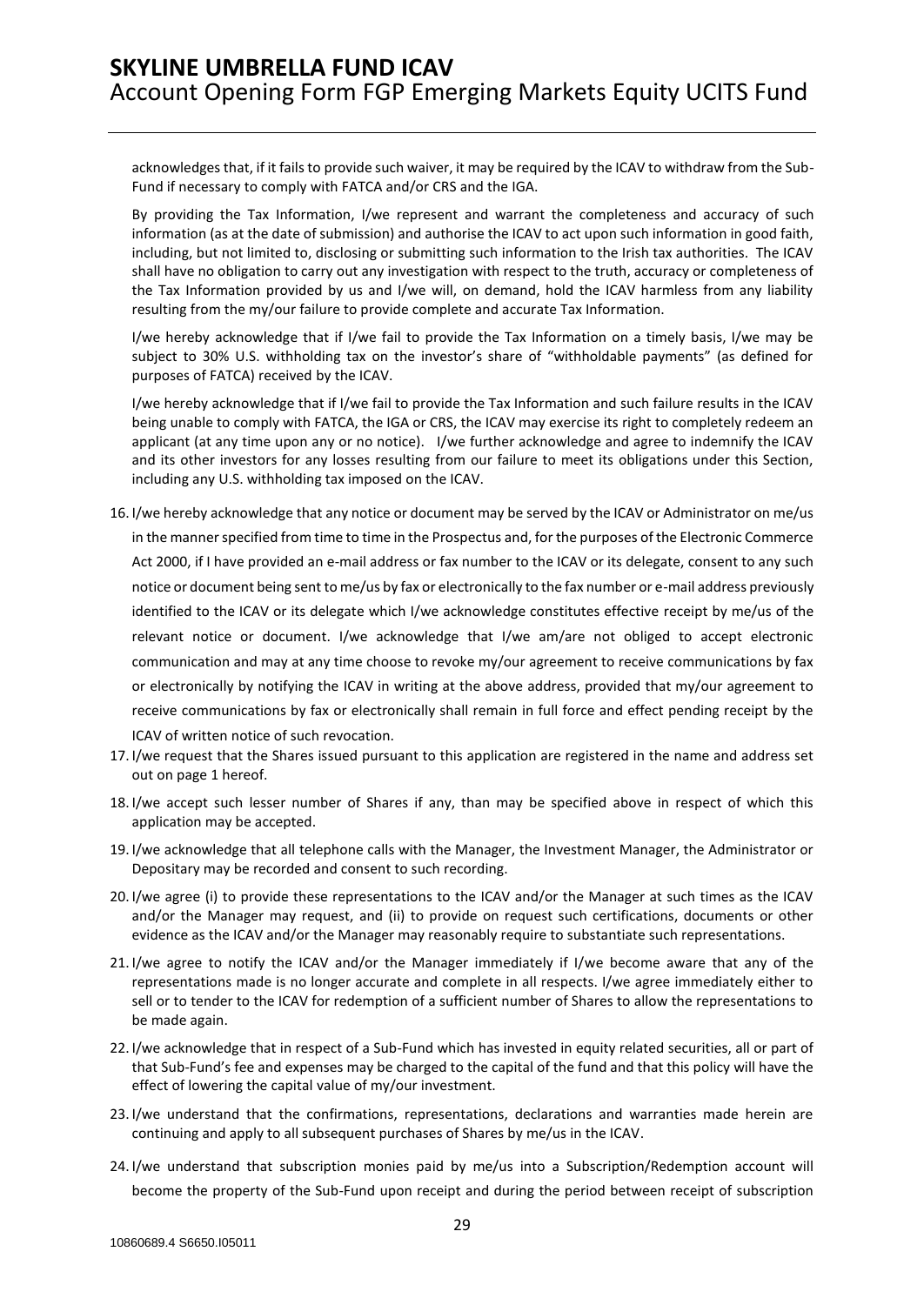monies and the Dealing Day on which Shares are issued, I/we will be treated as an unsecured creditor of the Sub-Fund.

25. I/we understand that any redemption proceeds held for any time in a Subscription/Redemption account shall remain an asset of the Sub-Fund. In the event of the insolvency of the ICAV or the Sub-Fund, I/we will rank as an unsecured creditor of the ICAV until such time as the Administrator is satisfied that its anti-moneylaundering procedures have been fully complied with, following which redemption proceeds will be released to me/us.

#### **Key Investor Information Document ("KIID")**

- 1. I/we hereby acknowledge and confirm that I/we have received, read and understood the KIID for the Sub-Fund and Class(es) to which this Account Opening Form relates in good time prior to completing this Account Opening Form. I/we hereby confirm that for any subsequent investments I/we will obtain and read the latest version of the appropriate KIID prior to each subscription and that any future investments to any other Sub-Fund or share class of the ICAV can also be transacted based on this confirmation. The KIID is available on [https://www.davygfm.com/funds-factsheets/management-company-services.](https://www.davygfm.com/funds-factsheets/management-company-services)
- 2. I/we represent and acknowledge that:

I/we have regular access to the internet and acknowledge and agree that the provision of the KIID by way of email or website is appropriate in the context in which the business between the ICAV, its delegate(s) and me/us is, or is to be, carried on and that the provision by me/us of my/our email address to the ICAV or its delegate(s) is evidence of this.

I/we have been offered the choice of receiving the prospectus and the KIID on paper and in electronic form by means of a website or by email and hereby specifically consent to receiving the KIID in electronic form by email or by accessing the latest version of the document online at [https://www.davygfm.com/funds](https://www.davygfm.com/funds-factsheets/management-company-services)[factsheets/management-company-services](https://www.davygfm.com/funds-factsheets/management-company-services) (or such other website as may be notified to me/us from time to time).

I/we have also been notified electronically of this website address and the place on the website where the KIID can be accessed.

I/we received or accessed by electronic means the KIID.

I/we consent to accessing the KIID by electronic means before making any subsequent and/or future subscriptions for Shares in any Class of the Sub-Fund.

The KIID shall be reviewed at least every 12 months and that the up-to-date version of the KIID at any given time shall be made available on [https://www.davygfm.com/funds-factsheets/management-company](https://www.davygfm.com/funds-factsheets/management-company-services)[services](https://www.davygfm.com/funds-factsheets/management-company-services) (or such other website as may be notified to me/use from time to time. I/We agree that I/we will inspect the KIID by accessing the website in good time before making any subsequent and/or future subscriptions for Shares in any Class of the Sub-Fund. I/We agree that I/we bear sole responsibility for ensuring that I/we have inspected the up-to-date version of the KIID and that, in any event, I/we consent to be, and shall be deemed to have been, provided with the up-to-date KIID by means of the website in good time before any subsequent or future subscriptions.

Where I/we are acquiring the Shares for or on behalf of any person in my/our capacity as a sub-distributor of the ICAV, I/we certify that prior to accepting any order for the acquisition of Shares, I/we will ensure that the investor will be provided with the current KIID for the relevant Share Class. Where permitted by applicable law, "provided" shall include informing the investor of the applicable website where the KIID may be obtained, which is <https://www.davygfm.com/funds-factsheets/management-company-services> (or such other website address as may be notified to me/us from time to time).

I/we may at any time request a hard copy of any such documentation from the Sub-Fund free of charge and/or revoke, in writing or other authorised manner, the consent given to receive such information electronically or to subscribe or redeem Shares of the Sub-Fund electronically.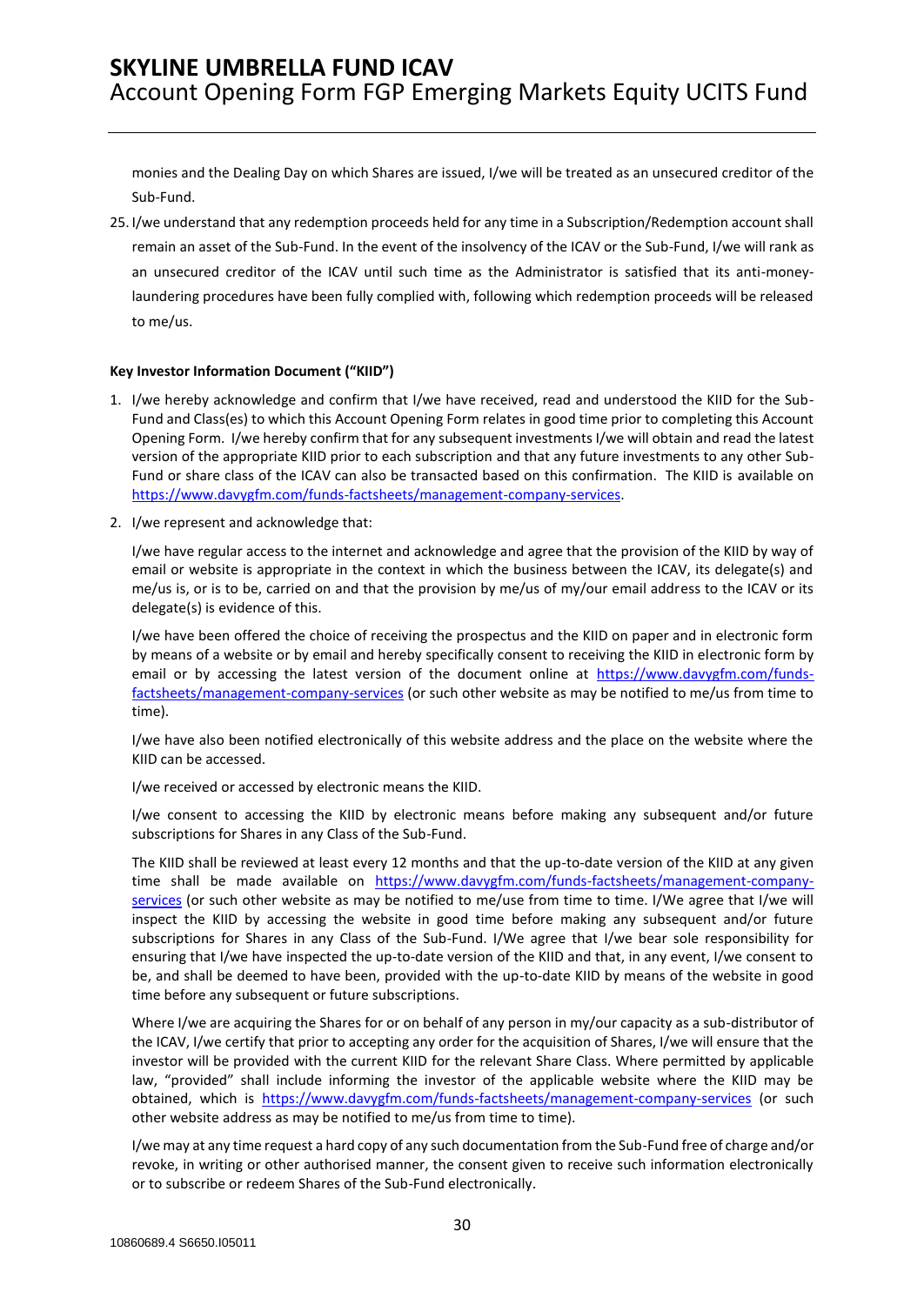#### **Data Protection**

- A. I/We consent to personal information obtained in relation to me/us being handled by the Administrator, the Manager, the ICAV, or the Investment Manager and their delegates, agents or affiliates in accordance with the Irish Data Protection Acts 1988 to 2003. Information in relation to me/us will be held, used, disclosed and processed for the purposes of (a) managing and administering my/our holdings in the Sub-Fund and any related account on an ongoing basis; (b) for any other specific purposes where I have given specific consent to do so; (c) to carry out statistical analysis and market research (d) to comply with any applicable legal, tax or regulatory obligations including legal obligations under company law, tax law and anti-money laundering legislation and (e) for disclosure and transfer whether in Ireland or elsewhere (including companies situated in countries outside of the European Economic Area which may not have the same data protection laws as in Ireland) to third parties including my/our financial adviser (where appropriate), regulatory bodies, taxation authorities, auditors, technology providers or to the Sub-Fund and its delegates and its or their duly appointed agents and any of their respective related, associated or affiliated companies for the purposes specified above; (f) For other legitimate business interests of the Sub-Fund. I/We hereby acknowledge my/our right of access to and the right to amend and rectify my/our personal data, as provided herein. I/We understand that the Sub-Fund is a data controller and will hold any personal information provided by me/us in confidence and in accordance with the Data Protection Act 1988 to 2003. The Administrator may only transfer personal data outside of the EEA by using an EU-approved 'model contract' by means of which the non-EEA data receiver agrees to abide by the instructions of the data controller (the Administrator), and agrees to comply with security measures which are appropriate to the circumstances of the data transfer, and which are specified in the contract itself.
- B. I/We consent to the recording of telephone calls that I/we make to and receive from the Administrator, the Manager, the ICAV or the Investment Manager and their delegates or duly appointed agents and any of their respective related, associated or affiliated companies for record keeping, security and/or training purposes. I/We consent to the ICAV, the Manager or the Investment Manager sending information about other investment services to me/us by letter, telephone or other reasonable means of communication. I/We understand that I/we have a right to request not to receive such information. The Administrator or ICAV may disclose personal information to the Depositary and/or the Manager and/or the Investment Manager and/or third parties where necessary or for legitimate business interests. This may include disclosure to third parties such as auditors and the Central Bank of Ireland or agents of the Administrator who process the personal information for anti-money laundering purposes or for compliance with foreign regulatory requirements. The Administrator may and will hold all or part of the information in relation to your shareholding in accordance to legal and regulatory requirements even after you have fully redeemed from the fund.
- C. I/we consent to the processing of my/our information and the disclosure of my/our information as outlined above and to the Manager and/or the Investment Manager and where necessary or in the ICAV's legitimate interests to any company in the Investment Manager's group of companies or agents of the ICAV including companies situated in countries outside the European Economic Area, which may not have the same data protection laws as in Ireland.
- D. From time to time, the Manager and/or the Investment Manager may send you information about other products or services which they offer. You have a right to request not to receive such information. If you do wish to receive such information and/or marketing material, **please tick here**: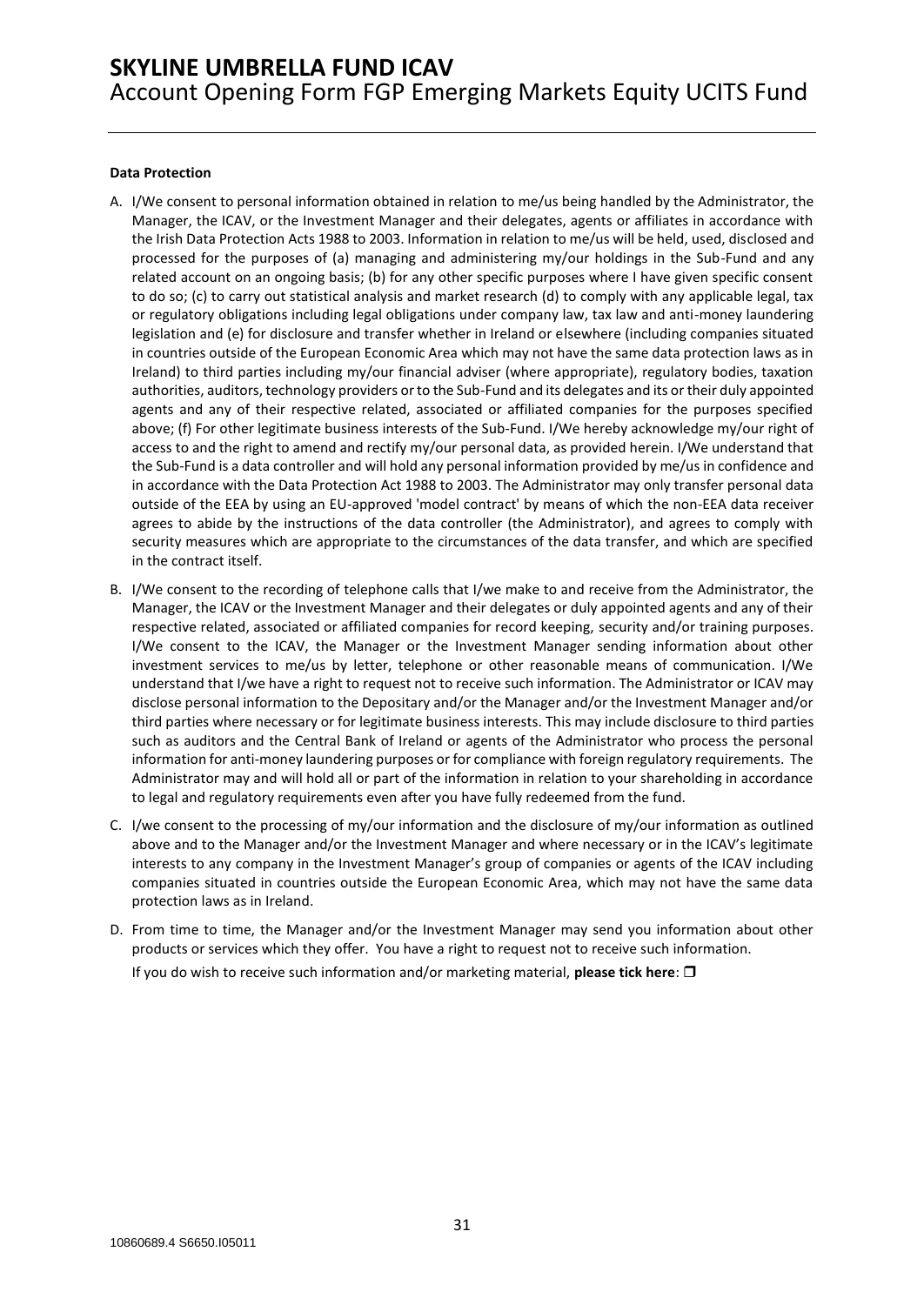Account Opening Form FGP Emerging Markets Equity UCITS Fund

### <span id="page-31-0"></span>**7a. Entity Self-Certification for FACTA and CRS**

#### **Instructions for completion and data protection notice.**

We are obliged under Section 891E, Section 891F, and Section 891G of the Taxes Consolidation Act 1997 (as amended) and regulations made pursuant to those sections to collect certain information about each account holder's tax arrangements. Please complete the sections below as directed and provide any additional information that is requested. Please note that by completing this application form you are providing personal information, which may constitute personal data within the meaning of the Data Protection Acts, 1988 and 2003 of Ireland. Please note that in certain circumstances we may be legally obliged to share this information, and other financial information with respect to an account holder's interests in the Sub-Fund, with the Irish tax authorities, the Revenue Commissioners. They in turn may exchange this information, and other financial information with foreign tax authorities, including tax authorities located outside the EU.

If you have any questions about this form or defining the account holder's tax residency status, please speak to a tax adviser or local tax authority.

For further information on FATCA or CRS please refer to the Irish Revenue or the OECD website at: http://www.revenue.ie/en/business/aeoi/index.html or the following link:

*http://www.oecd.org/tax/automatic-exchange/* in the case of CRS only.

*If any of the information below about the account holder's tax residence or FATCA/CRS classification changes in the future, please ensure that we are advised of these changes promptly.*  (Mandatory fields are marked with an \*)

#### *Account holders that are Individuals or Controlling Persons should not complete this form and should complete the form entitled "Individual (including Controlling Persons) Self-Certification for FATCA and CRS".*

| *Section 1: Account holder Identification  |                                                                                  |  |
|--------------------------------------------|----------------------------------------------------------------------------------|--|
|                                            |                                                                                  |  |
|                                            |                                                                                  |  |
| *Current (Resident or Registered) Address: |                                                                                  |  |
|                                            |                                                                                  |  |
|                                            |                                                                                  |  |
|                                            | Postal/ZIP Code: ____________________Country: __________________________________ |  |
| Mailing address (if different from above): |                                                                                  |  |
|                                            |                                                                                  |  |
|                                            |                                                                                  |  |
|                                            | Postal/ZIP Code: ______________________Country: ________________________________ |  |
| *Section 2: FATCA Declaration:             |                                                                                  |  |

Please tick either (a), (b) or (c) below and complete as appropriate.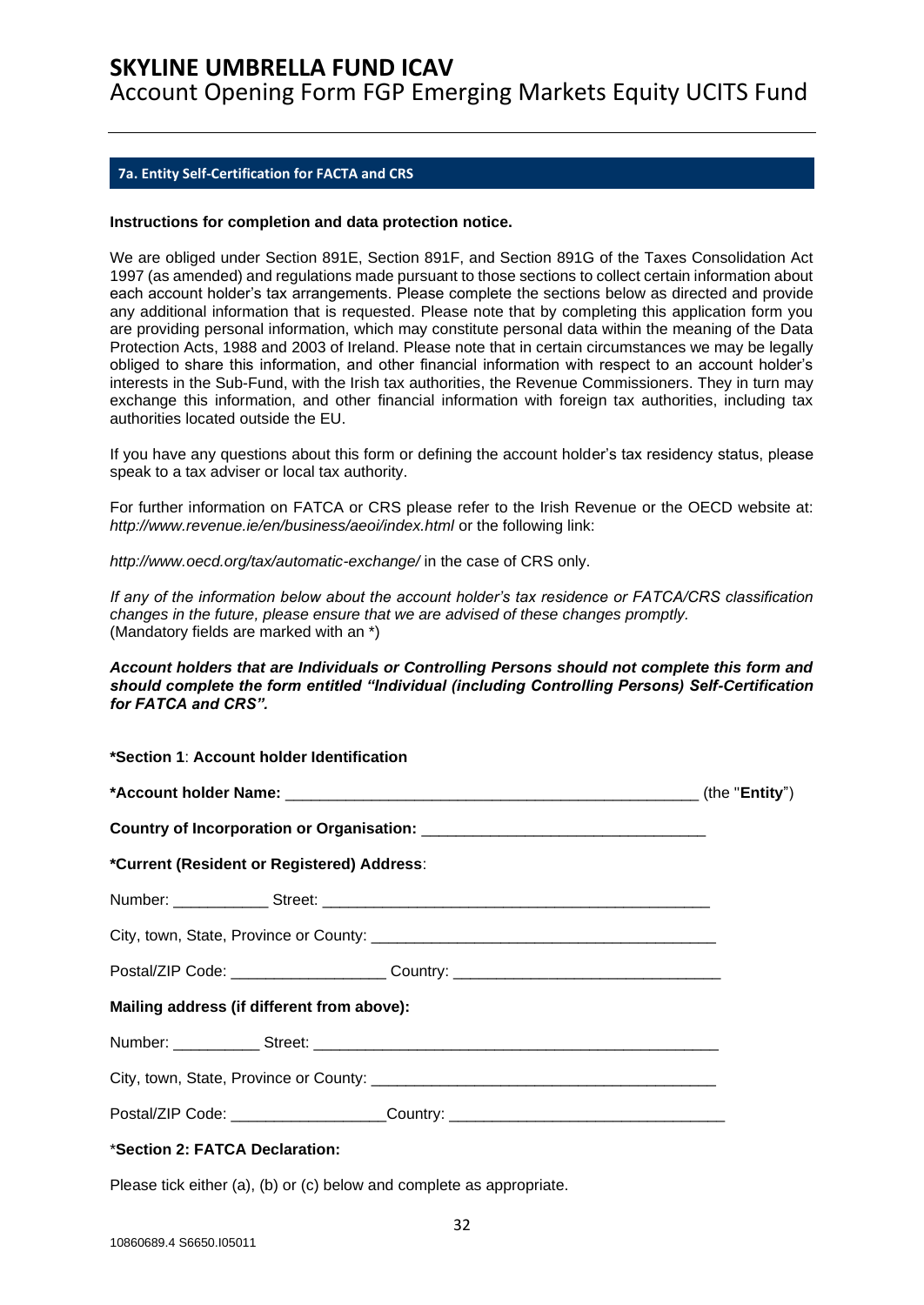**a)** The Entity **is** a *Specified U.S. Person* and the Entity's U.S. Federal Taxpayer Identifying number (U.S. TIN) is as follows:

| $U.S.$ TIN:                                                                                             |  |
|---------------------------------------------------------------------------------------------------------|--|
| Or                                                                                                      |  |
| b) The Entity is not a Specified U.S. Person (Please also complete Sections 3, 4 and 5)                 |  |
| Or                                                                                                      |  |
| c) The Entity is a US person but not a Specified U.S. Person (Please also complete<br>Sections 4 and 5) |  |

Indicate exemption: \_\_\_\_\_\_\_\_\_\_\_\_\_\_\_\_\_\_\_\_\_\_\_\_\_\_\_\_\_\_\_\_\_\_\_\_\_\_\_\_\_\_\_

**\*Section 3: Entity's FATCA Classification (the information provided in this section is for FATCA, please note your FATCA classification may differ from your CRS classification in Section 5):** 

### **3.1 Financial Institutions under FATCA:**

If the Entity is a *Financial Institution***,** please tick one of the below categories and provide the Entity's GIIN at 3.2 or indicate at 3.3 the reason why you are unable to provide a GIIN.

|      | Irish Financial Institution or a Partner Jurisdiction Financial Institution |  |
|------|-----------------------------------------------------------------------------|--|
| Ш.   | Registered Deemed Compliant Foreign Financial Institution                   |  |
| III. | Participating Foreign Financial Institution                                 |  |

**3.2** Please provide the Entity's *Global Intermediary Identification number ("GIIN")* 

## ⎕⎕⎕⎕⎕⎕.⎕⎕⎕⎕⎕.⎕⎕.⎕⎕⎕

**3.3 If the Entity is a** *Financial Institution* **but unable to provide a** *GIIN***,** please tick one of the below reasons:

| The Entity has not yet obtained a GIIN but is sponsored by another entity<br>which does have a GIIN∞ Please provide the sponsor's name and sponsor's<br>GIIN : |  |
|----------------------------------------------------------------------------------------------------------------------------------------------------------------|--|
| <b>Sponsor's Name:</b>                                                                                                                                         |  |
| Sponsor's $GIN: \Box \Box$                                                                                                                                     |  |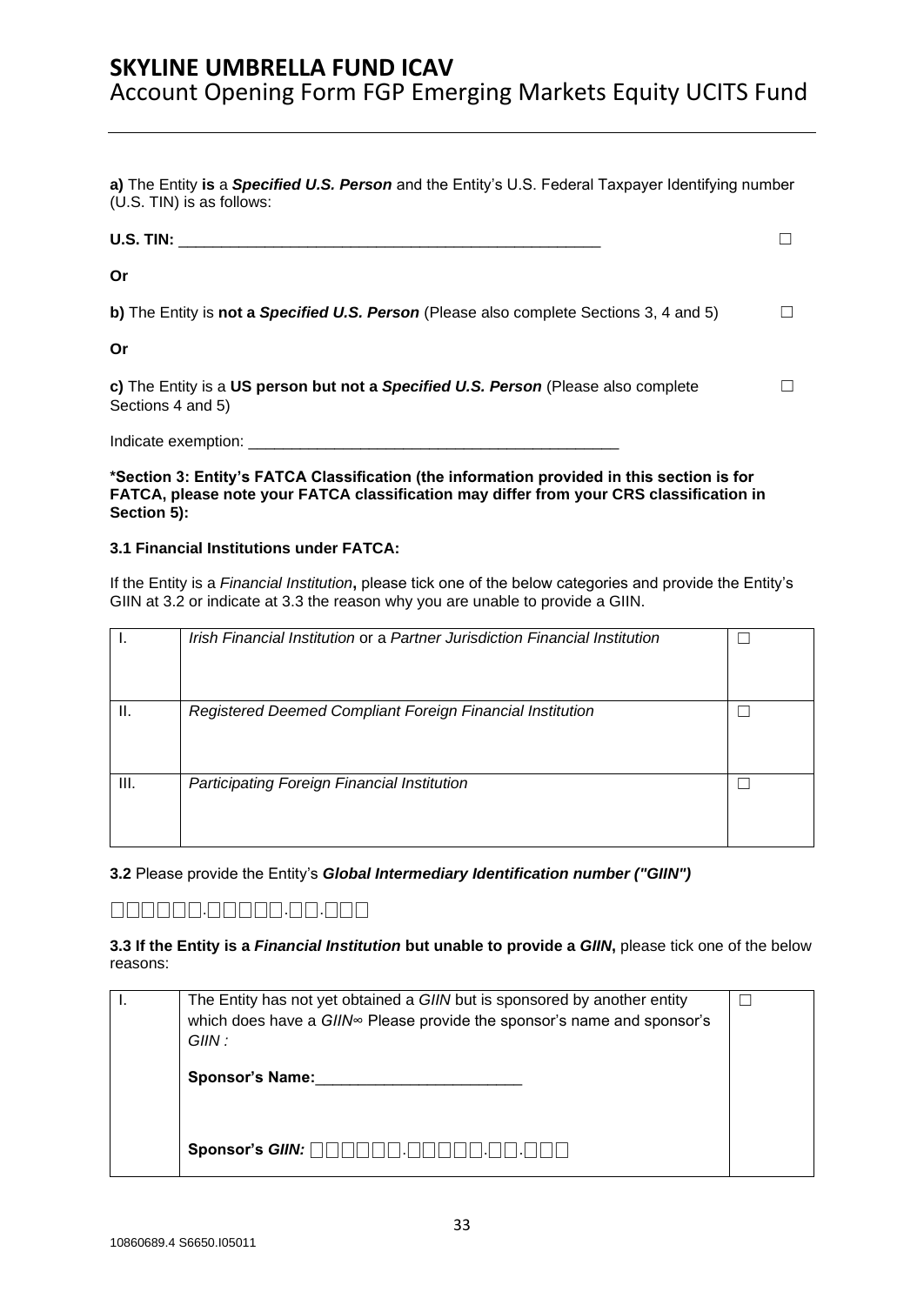# Account Opening Form FGP Emerging Markets Equity UCITS Fund

|      | <b>«NOTE:</b> this option is only available to Sponsored Investment Entities in<br>Model 1 IGA jurisdictions. Sponsored Investment Entities that do not have<br>U.S. reportable accounts are not required to register and obtain a GIIN with<br>the IRS unless and until U.S. reportable accounts are identified. |         |
|------|-------------------------------------------------------------------------------------------------------------------------------------------------------------------------------------------------------------------------------------------------------------------------------------------------------------------|---------|
| ΙΙ.  | The Entity is an Exempt Beneficial Owner,                                                                                                                                                                                                                                                                         |         |
|      | Please tick and confirm the category of Exempt Beneficial Owner;<br>I. □Government Entity<br>II. □International Organisation<br>III. □Foreign Central Bank<br>IV.□ Exempt Retirement Fund<br>V. □ Collective Investment Vehicle Wholly Owned by Exempt Beneficial<br>Owners.                                      |         |
|      |                                                                                                                                                                                                                                                                                                                   |         |
| III. | The Entity is a Certified Deemed Compliant Foreign Financial Institution<br>(including a deemed compliant Financial Institution under Annex II of the IGA<br>Agreement)<br>Indicate exemption:                                                                                                                    | П       |
| IV.  | The Entity is a Non-Participating Foreign Financial Institution                                                                                                                                                                                                                                                   | $\perp$ |
|      |                                                                                                                                                                                                                                                                                                                   |         |
| V.   | The Entity is an Excepted Foreign Financial Institution                                                                                                                                                                                                                                                           | $\perp$ |
|      |                                                                                                                                                                                                                                                                                                                   |         |
| VI.  | The Entity is a Trustee Documented Trust. Please provide your                                                                                                                                                                                                                                                     | П       |
|      | <b>Trustee's name and GIIN</b>                                                                                                                                                                                                                                                                                    |         |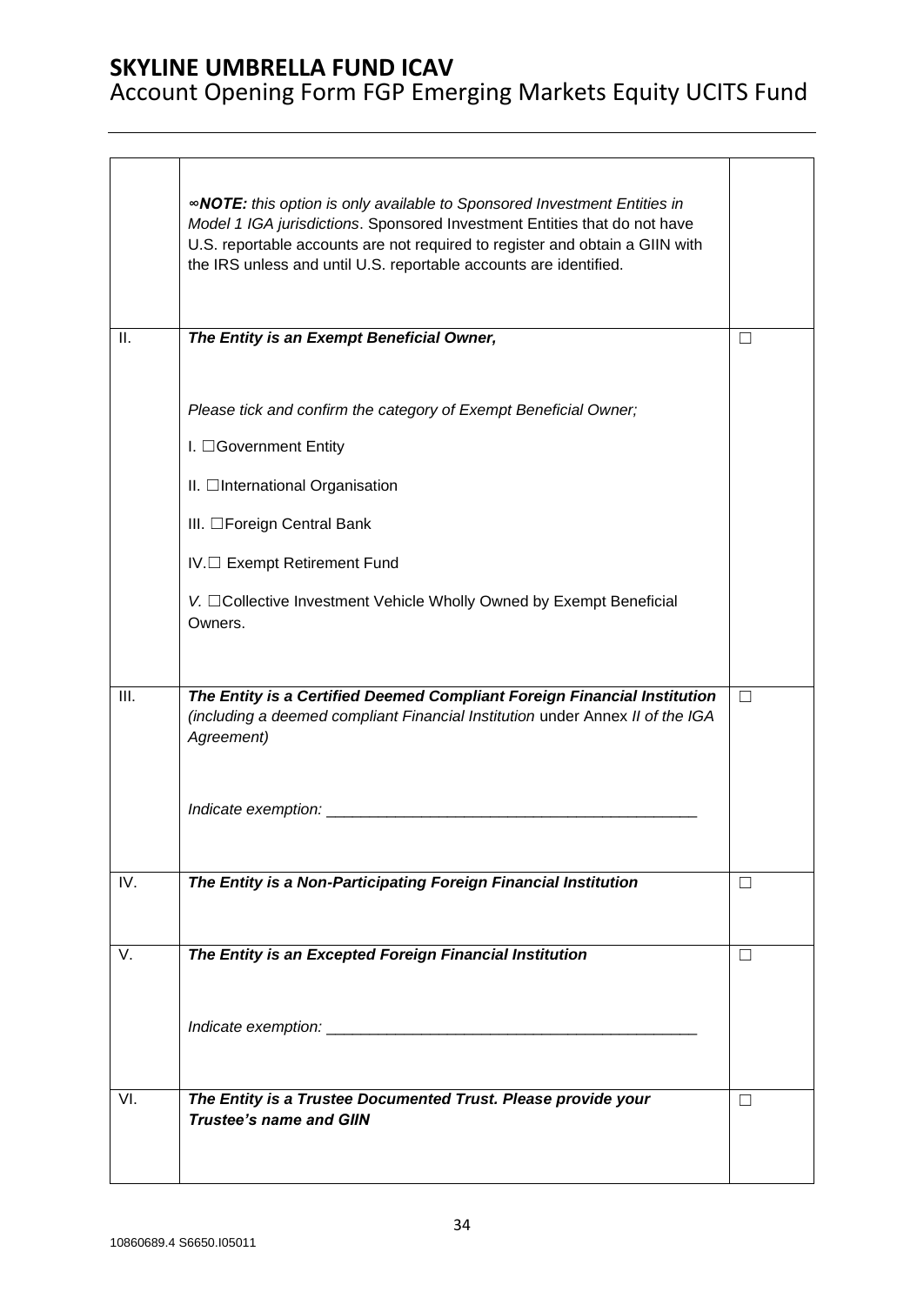Account Opening Form FGP Emerging Markets Equity UCITS Fund

*Trustee's Name:* \_\_\_\_\_\_\_\_\_\_\_\_\_\_\_\_\_\_\_\_\_\_\_\_\_\_\_\_\_\_\_\_\_\_\_\_\_\_\_\_\_\_\_

*Trustee's GIIN:* ⎕⎕⎕⎕⎕⎕.⎕⎕⎕⎕⎕.⎕⎕.⎕⎕⎕

### **3.4. Non-Financial Institutions (Non-Foreign Financial Entity/NFFE) under FATCA:**

If the Entity is **not** a Financial Institution, please confirm the Entity's FATCA classification below by ticking one of the categories

| Ι.   | <b>Active Non-Financial Foreign Entity</b>                                                                                                                 |                   |
|------|------------------------------------------------------------------------------------------------------------------------------------------------------------|-------------------|
|      |                                                                                                                                                            |                   |
| II.  | Passive Non-Financial Foreign Entity (NFFE)                                                                                                                | $\vert \ \ \vert$ |
|      |                                                                                                                                                            |                   |
|      | (Please tick the box that applies)                                                                                                                         |                   |
|      |                                                                                                                                                            |                   |
|      | I. Passive Non-Financial Foreign Entity with no Controlling Persons that<br>are specified U.S Persons.                                                     |                   |
|      |                                                                                                                                                            |                   |
|      | II. Passive Non-Foreign Financial Entity with Controlling Persons that                                                                                     |                   |
|      | are specified U.S Persons. (If this box is ticked, please indicate the name of<br>all natural Controlling Person(s) of the Entity in section 6.1 below and |                   |
|      | separately complete                                                                                                                                        |                   |
| III. | <b>Excepted Non-Financial Foreign Entity</b>                                                                                                               | П                 |
|      |                                                                                                                                                            |                   |
| IV.  | <b>Direct Reporting NFFE</b>                                                                                                                               | П                 |
|      |                                                                                                                                                            |                   |
|      |                                                                                                                                                            |                   |
|      | Please provide your GIIN                                                                                                                                   |                   |
|      |                                                                                                                                                            |                   |
|      |                                                                                                                                                            |                   |
|      |                                                                                                                                                            |                   |
|      |                                                                                                                                                            |                   |

**\*Section 4: Common Reporting Standard ("CRS") Declaration of Tax Residency (Note that Entities may have more than one country of Tax Residence)** 

**Please indicate the Entity's country of tax residence for CRS purposes**, (if resident in more than one country please detail all countries of tax residence and associated tax identification numbers ("**TIN**")). Please refer to the OECD CRS Web Portal for AEOI for more information on Tax Residence. [https://www.oecd.org/tax/automatic-exchange/crs-implementation-and-assistance/tax-identification](https://www.oecd.org/tax/automatic-exchange/crs-implementation-and-assistance/tax-identification-numbers/)[numbers/](https://www.oecd.org/tax/automatic-exchange/crs-implementation-and-assistance/tax-identification-numbers/)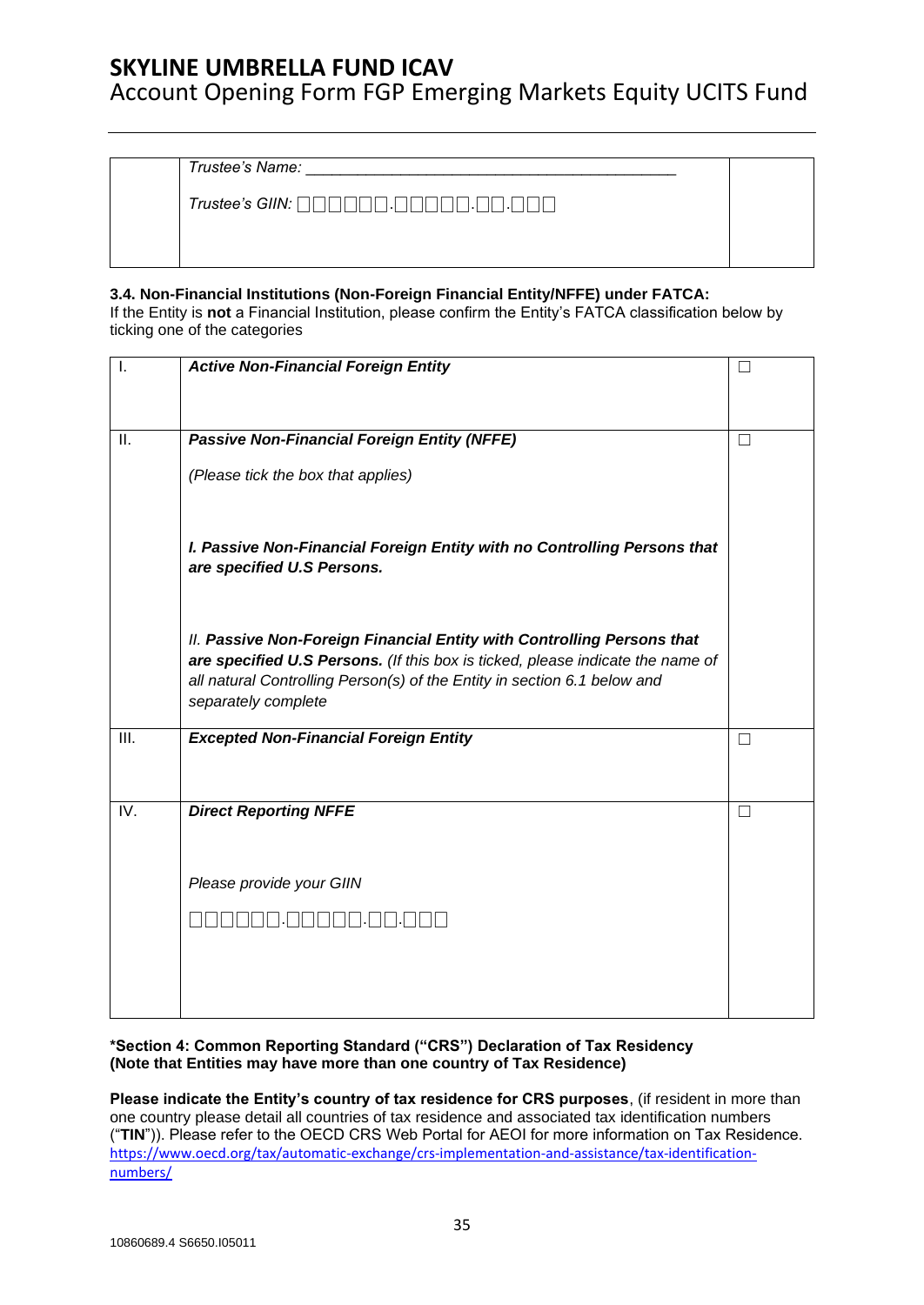If the Entity is not tax resident in any jurisdiction (e.g., because it is fiscally transparent), please indicate that below and provide its place of effective management or country in which its principal office is located.

**NOTE:** Under the Irish legislation implementing the CRS, provision of a Tax ID number (TIN) is required to be provided unless:

**a)** You are tax resident in a Jurisdiction that does not issue a (TIN) Or

**b)** You are tax resident in a non-reportable Jurisdiction (i.e. Ireland or the USA)

| <b>Country of Tax Residency</b> | <b>Tax ID Number</b> | ∞If TIN unavailable Select (A, B or C)<br>and check box below |
|---------------------------------|----------------------|---------------------------------------------------------------|
|                                 |                      |                                                               |
|                                 |                      |                                                               |
|                                 |                      |                                                               |

**∞If a TIN is unavailable**, please provide the appropriate reason **A, B** or **C where indicated below**:

- ☐ *Reason A -* The country/jurisdiction where the Account Holder is resident does not issue TINs or TIN equivalents to its residents
- ☐ *Reason B -* The Account Holder is otherwise unable to obtain a TIN *(Please explain why you are unable to obtain a TIN if you selected Reason B) \_\_\_\_\_\_\_\_\_\_\_\_\_\_\_\_\_\_\_\_\_\_\_\_\_\_\_\_\_\_\_\_\_\_\_\_\_\_\_\_\_\_\_\_\_\_\_\_\_\_\_\_\_\_\_\_\_\_\_\_\_\_\_\_\_\_\_\_\_\_\_\_\_\_\_\_\_\_\_\_*
- ☐ *Reason C -* No TIN is required. (Note: Only select this reason if the domestic law of the relevant country/jurisdiction does not require the collection of the TIN issued by such country/jurisdiction) \_\_\_\_\_\_\_\_\_\_\_\_\_\_\_\_\_\_\_\_\_\_\_\_\_\_\_\_\_\_\_\_\_\_\_\_\_\_\_\_\_\_\_\_\_\_\_\_\_\_\_\_\_\_\_\_\_\_\_\_\_\_\_\_\_\_\_\_\_\_\_\_\_\_\_\_\_\_\_\_\_

**\*Section 5: Entity's CRS Classification** (The information provided in this section is for CRS. Please note an Entity's CRS classification may differ from its FATCA classification in Section 3 above). In addition please note that the information that the Entity has to provide may differ depending on whether they are resident in a participating or non-participating CRS Jurisdiction. For more information please see the OECD CRS Standard and associated commentary. http://www.oecd.org/tax/automaticexchange/common-reporting-standard/common-reporting-standard-and-relatedcommentaries/#d.en.345314

### **5.1 Financial Institutions under CRS:**

If the Entity is a *Financial Institution***, Resident in either a Participating or Non-Participating CRS Jurisdiction** please review and tick one of the below categories that applies **and** specify the type of Financial Institution below.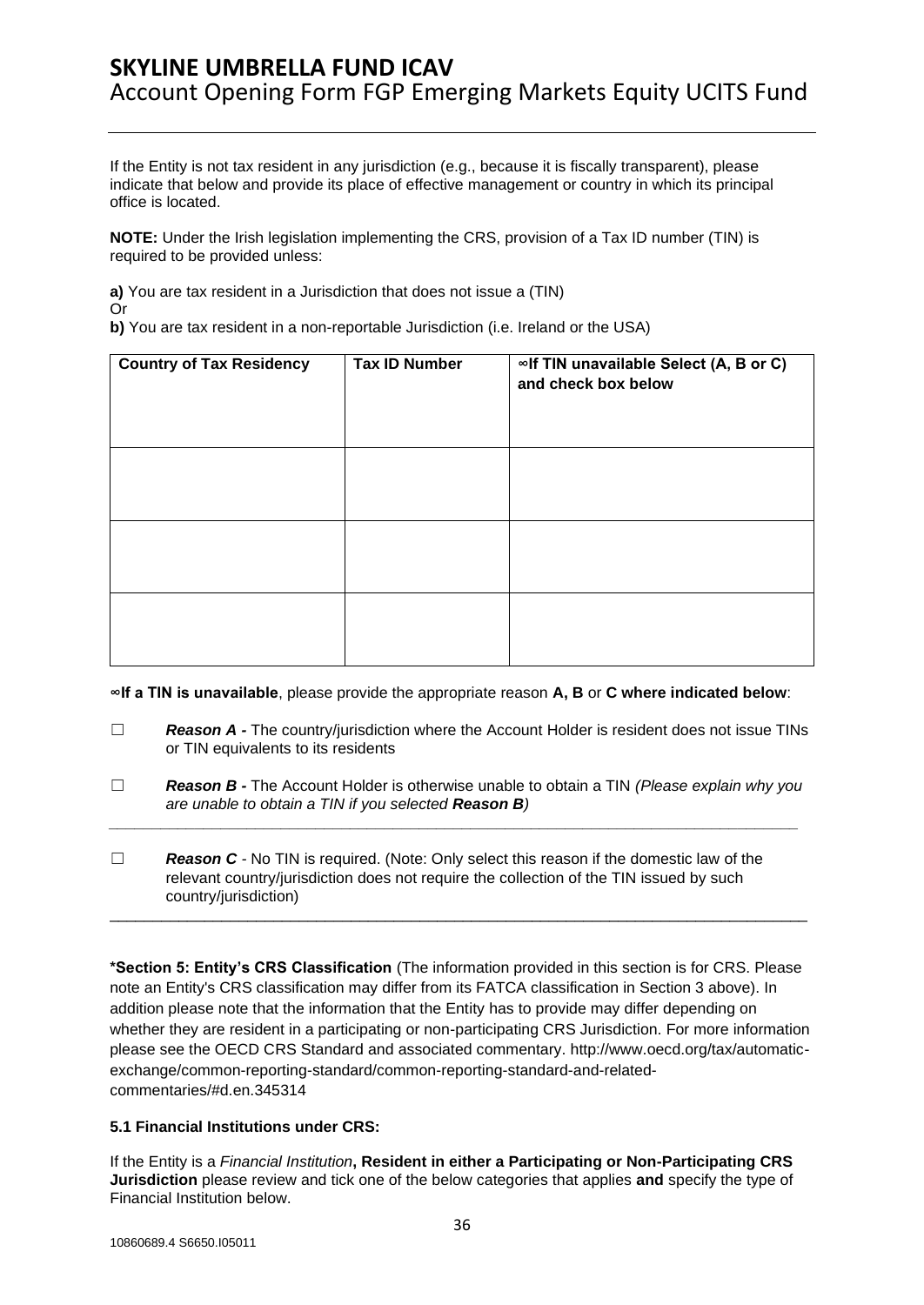*Note: Please check the Irish Revenue AEOI portal at the time of completion of this form to confirm whether your country of Tax Jurisdiction is considered Participating or Non-Participating for the purposes of CRS Due-Diligence in Ireland. <http://www.revenue.ie/en/business/aeoi/participating-jurisdictions.pdf>*

I. *A Reporting Financial Institution resident in a participating CRS jurisdiction*  ☐ II. *A Financial Institution Resident in a Non-Participating Jurisdiction.*  ☐ **An** *Investment Entity* **resident in a** *Non-Participating Jurisdiction* **and managed by another** *Financial Institution* (If this box is ticked, please indicate the name of any Controlling Person(s) of the Entity **in section 6 below** and complete a separate individual self-certification forms for each of your Controlling Persons") ☐ **An Investment Entity resident in a Non-Participating Jurisdiction that is not managed by another Financial Institution**  ☐**Other Financial Institution**, including a Depository Financial Institution, Custodial Institution or Specified Insurance Company ☐ **III.** Non-Reporting Financial Institution under CRS. Specify the type of Non-**Reporting Financial Institution below:**  ☐Governmental Entity □International Organization ☐Central Bank ☐Broad Participation Retirement Fund ☐Narrow Participation Retirement Fund ☐Pension Fund of a Governmental Entity, International Organization, or Central Bank ☐Exempt Collective Investment Vehicle ☐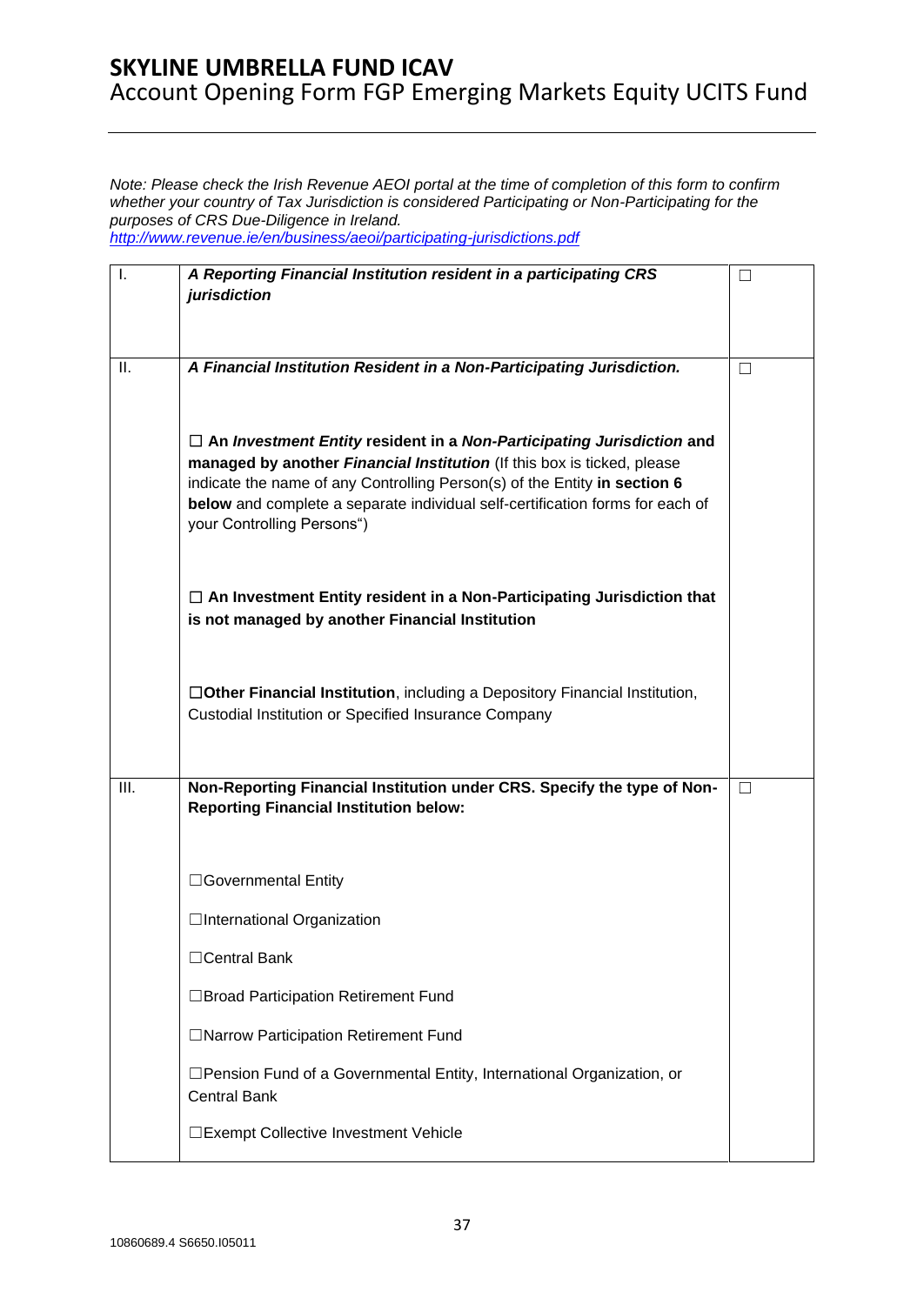# Account Opening Form FGP Emerging Markets Equity UCITS Fund

| Reportable Accounts           | $\Box$ Trust whose trustee reports all required information with respect to all CRS |
|-------------------------------|-------------------------------------------------------------------------------------|
| □Qualified Credit Card Issuer |                                                                                     |
| evade tax.                    | $\Box$ Other Entity defined under the domestic law as low risk of being used to     |
|                               | Specify the type provided in the domestic law:                                      |
|                               |                                                                                     |
|                               |                                                                                     |
|                               |                                                                                     |

## **5.2 Non Financial Institutions ("NFE") under CRS:**

If the Entity is a *not defined as a Financial Institution under CRS then***,** please tick one of the below categories confirming if you are an Active or Passive NFE.

| I.   | Active Non-Financial Entity - a corporation the stock of which is regularly<br>traded on an established securities market.<br>Please provide the name if the established securities market on which the<br>corporation is regularly traded: |                   |
|------|---------------------------------------------------------------------------------------------------------------------------------------------------------------------------------------------------------------------------------------------|-------------------|
| II.  | Active Non-Financial Entity - if you are a Related Entity of a regularly                                                                                                                                                                    | $\Box$            |
|      | traded corporation.                                                                                                                                                                                                                         |                   |
|      | Please provide the name of the regularly traded corporation that the Entity is<br>a Related Entity of:                                                                                                                                      |                   |
|      |                                                                                                                                                                                                                                             |                   |
|      |                                                                                                                                                                                                                                             |                   |
|      | Please provide details of the securities market that the entity is listed on :                                                                                                                                                              |                   |
|      |                                                                                                                                                                                                                                             |                   |
| III. | Active Non-Financial Entity - a Government Entity or Central Bank                                                                                                                                                                           | $\vert \ \ \vert$ |
| IV.  | Active Non-Financial Entity - an International Organisation                                                                                                                                                                                 | $\Box$            |
| V.   | Active Non-Financial Entity - other than those listed in I, II, III or IV above.                                                                                                                                                            | П                 |
|      |                                                                                                                                                                                                                                             |                   |
|      | (for example a start-up NFE or a non-profit NFE)                                                                                                                                                                                            |                   |
|      |                                                                                                                                                                                                                                             |                   |
|      |                                                                                                                                                                                                                                             |                   |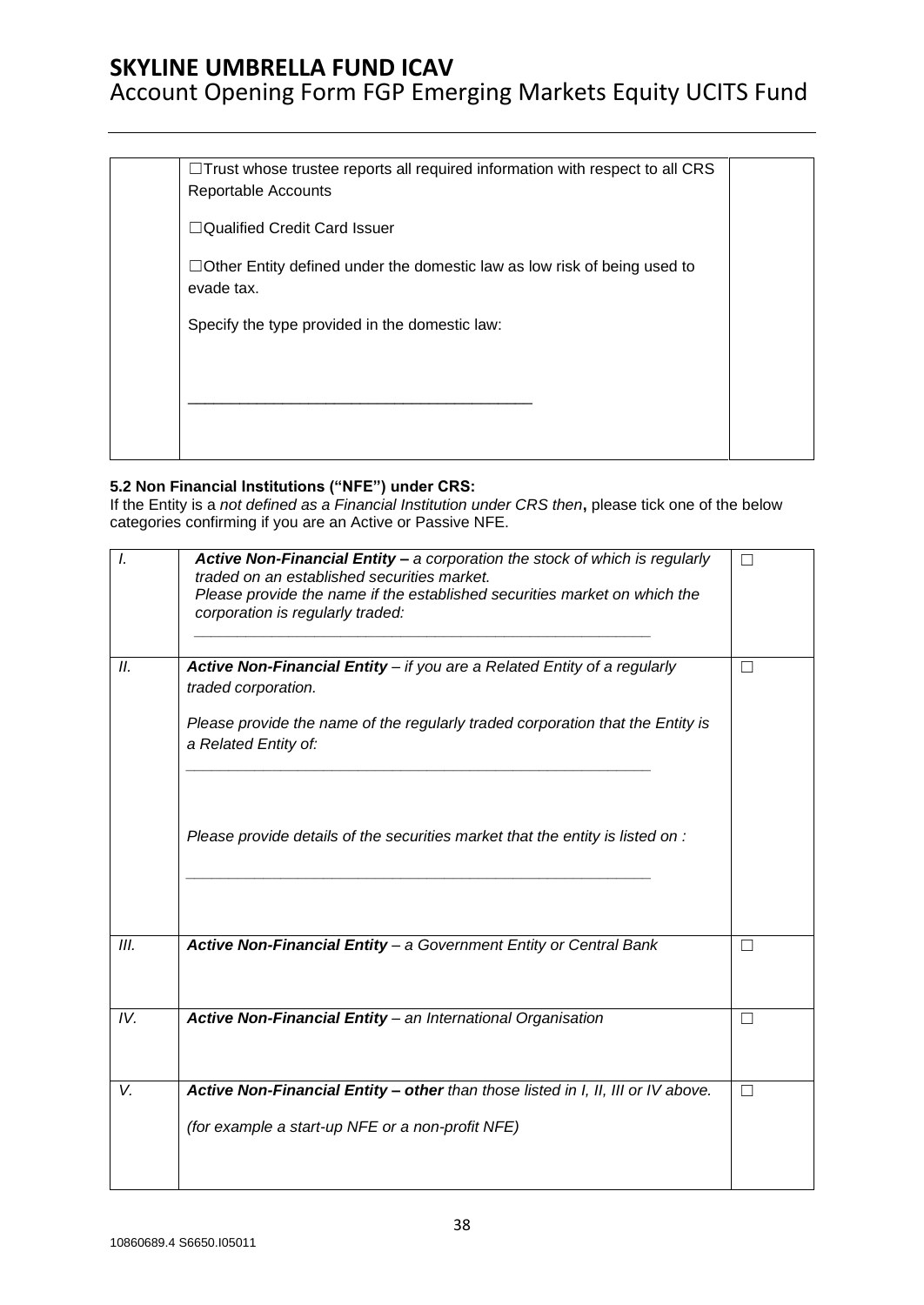|  | VI. | <b>Passive Non-Financial Entity</b> ("""If this box is ticked, please also complete<br>Section 6.1 below and indicate the name of all natural Controlling Person(s) of<br>the Entity and complete a separate Individual Self-Certification Form for each<br>of your Controlling Person(s) |  |
|--|-----|-------------------------------------------------------------------------------------------------------------------------------------------------------------------------------------------------------------------------------------------------------------------------------------------|--|
|--|-----|-------------------------------------------------------------------------------------------------------------------------------------------------------------------------------------------------------------------------------------------------------------------------------------------|--|

### **Section 6: Controlling Persons**

**NB: Please note that each Controlling Person must complete a Separate Individual Self-Certification form.** 

**If there are no natural person(s) who exercise control of the Entity then the Controlling Person will be the natural person(s) who hold the position of senior managing official of the Entity.** 

*For further information on Identification requirements under CRS for Controlling Persons, see the Commentary to Section VIII of the CRS Standard. [http://www.oecd.org/tax/automatic-exchange/common-reporting-standard/common-reporting-standard](http://www.oecd.org/tax/automatic-exchange/common-reporting-standard/common-reporting-standard-and-related-commentaries/#d.en.345314)[and-related-commentaries/#d.en.345314](http://www.oecd.org/tax/automatic-exchange/common-reporting-standard/common-reporting-standard-and-related-commentaries/#d.en.345314)*

#### **Name of All Controlling Person(s) of the Account Holder:**

If you have ticked sections 5.1 VI above, then please complete section 6.1 and 6.2 below:

### **6.1 Indicate the name of all Controlling Person(s) of the Account Holder:**

| П. |  |
|----|--|
|    |  |
| Ш. |  |
|    |  |

**Note: In case of a trust**, Controlling Persons means the settlor(s), the trustee(s), the protector(s) (if any), the beneficiary (ies) or class(es) of beneficiary(ies), **AND** any other natural person(s) exercising ultimate effective control over the trust. With respect to an Entity that is a legal person, if there are no natural person(s) who exercise control over the Entity, then the Controlling Person will be the natural person who holds the position of senior managing official of the Entity.

#### **6.2 Complete a separate Individual (Controlling Person's) Self-Certification for FATCA and CRS for each Controlling Person listed in Section 6.1.**

#### **\*Section 7: Declarations and Undertakings**

I/We declare (as an authorised signatory of the Entity) that the information provided in this form is, to the best of my/our knowledge and belief, accurate and complete.

**I acknowledge and consent** to the fact that the information contained in this form and information regarding the Account Holder may be reported to the tax authorities of the country in which this account(s) is/are maintained and exchanged with tax authorities of another country or countries in which the Account Holder may be tax resident where those countries (or tax authorities in those countries) have entered into Agreements to exchange financial account information.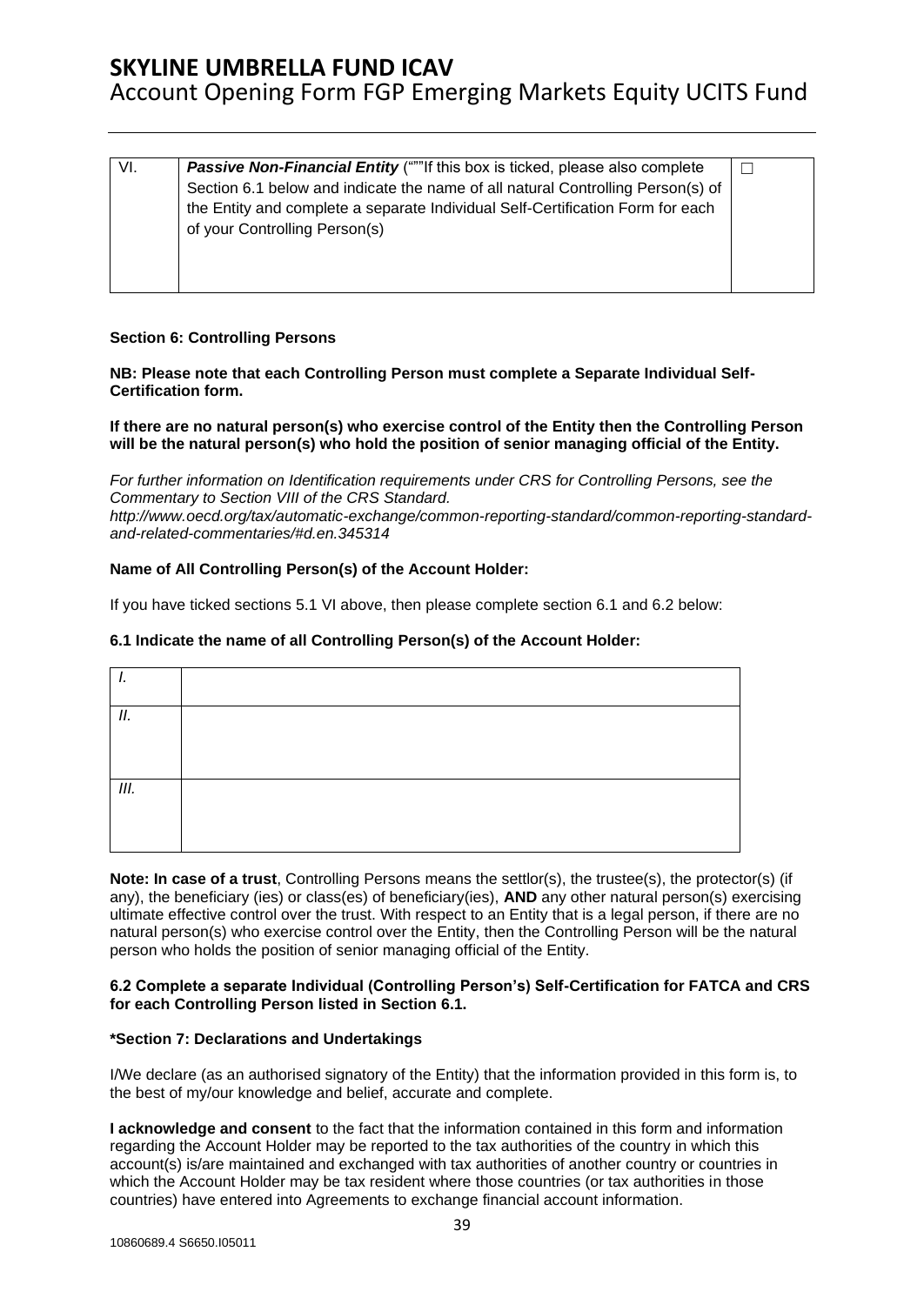I/We on behalf of the Entity undertake to advise the recipient promptly and provide an updated Self-Certification form within 30 days where any change in circumstance (for guidance refer to Irish Revenue or OECD website) occurs which causes any of the information contained in this form to be incorrect.

\_\_\_\_\_\_\_\_\_\_\_\_\_\_\_\_\_\_\_\_\_\_\_\_\_\_\_\_\_\_\_\_\_\_\_\_\_ \_\_\_\_\_\_\_\_\_\_\_\_\_\_\_\_\_\_\_\_\_\_\_\_\_\_\_\_\_\_\_\_\_\_\_\_\_\_\_

\_\_\_\_\_\_\_\_\_\_\_\_\_\_\_\_\_\_\_\_\_\_\_\_\_\_\_\_\_\_\_\_\_\_\_\_\_ \_\_\_\_\_\_\_\_\_\_\_\_\_\_\_\_\_\_\_\_\_\_\_\_\_\_\_\_\_\_\_\_\_\_\_\_\_\_\_

\_\_\_\_\_\_\_\_\_\_\_\_\_\_\_\_\_\_\_\_\_\_\_\_\_\_\_\_\_\_\_\_\_\_\_\_\_ \_\_\_\_\_\_\_\_\_\_\_\_\_\_\_\_\_\_\_\_\_\_\_\_\_\_\_\_\_\_\_\_\_\_\_\_\_\_\_

**\*Authorised Signature(s):** 

**\*Print Name(s):** 

**\*Capacity in which declaration is made**:

**\*Date: (dd/mm/yyyy):** \_\_\_\_\_\_\_\_\_\_\_\_\_\_\_\_\_\_\_\_\_\_\_\_\_\_\_\_\_\_\_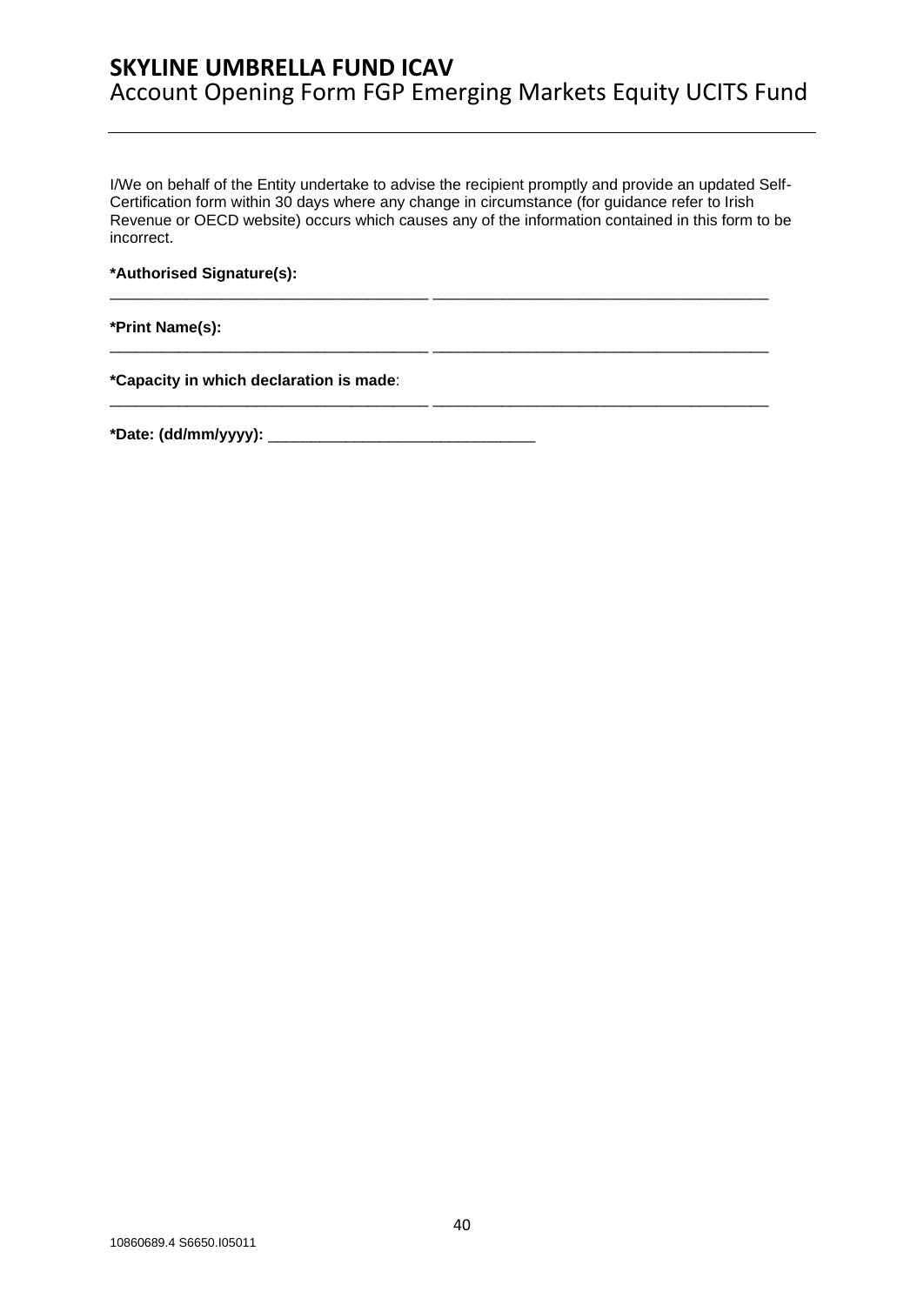Account Opening Form FGP Emerging Markets Equity UCITS Fund

#### <span id="page-40-0"></span>**7b. Individual (including Controlling Persons) Self-Certification for FATCA and CRS**

#### **Instructions for completion and data protection notice**

We are obliged under Section 891E, Section 891F and Section 891G of the Taxes Consolidation Act 1997 (as amended) and regulations made pursuant to those sections to collect certain information about each account holder's tax arrangements. Please complete the sections below as directed and provide any additional information that is requested. Please note that by completing this form you are providing personal information which may constitute personal data within the meaning of the Data Protection Acts, 1998 and 2003 of Ireland. Please note that in in certain circumstances we may be legally obliged to share this information, and other financial information with respect to an account holder's interests in the Sub-Fund, with Revenue, the Irish tax authority. They may in turn exchange this information, and other financial information with foreign tax authorities, including tax authorities outside the EU.

If you have any questions about this form or defining the account holder's tax residency status, please speak to a tax adviser or local tax authority.

For further information on FATCA or CRS please refer to the Irish Revenue or OECD websites at: *http://www.revenue.ie/en/business/aeoi/index.html* or the following link to the OECD CRS Information Portal at: *http://www.oecd.org/tax/automatic-exchange/* in the case of CRS only.

*If any of the information below about the account holder's tax residence or FATCA/CRS classification changes in the future, please advise of these changes promptly.*

*Please note that where there are joint account holders each account holder is required to complete a separate Self-Certification form.* 

*Section 1, 2, 3 and 5 must be completed by all Account holders or Controlling Persons.*

*Section 4 should only be completed by any individual who is a Controlling Person of an entity account holder which is a Passive Non-Financial Entity, or a Controlling Person of an Investment Entity located in a Non-Participating Jurisdiction and managed by another Financial Institution.* 

*For further guidance see:http://www.oecd.org/tax/automatic-exchange/common-reportingstandard/common-reporting-standard-and-related-commentaries/#d.en.345314* 

*Unless otherwise defined in the Account Opening Form, capitalised terms used in this Individual Self-Certification Form shall have the same meaning as set-out under FATCA and/or CRS, as applicable.*

**(Mandatory fields are marked with an \*)** 

**\*Section 1**: **Account Holder/Controlling Person Identification** 

\_\_\_\_\_\_\_\_\_\_\_\_\_\_\_\_\_\_\_\_\_\_\_\_\_\_\_\_\_\_\_\_\_\_\_\_\_\_\_\_\_\_\_\_\_\_\_\_\_\_\_

\_\_\_\_\_\_\_\_\_\_\_\_\_\_\_\_\_\_\_\_\_\_\_\_\_\_\_\_\_\_\_\_\_\_\_\_\_\_\_\_\_\_\_\_\_\_\_\_\_\_\_\_\_\_\_\_\_\_\_

**\*Account Holder / Controlling Person Name:** 

\_\_\_\_\_\_\_\_\_\_\_\_\_\_\_\_\_\_\_\_\_\_\_\_\_\_\_\_\_\_\_\_\_\_\_\_\_\_\_\_\_\_\_\_

**\*Current Residential Address**:

Number: \_\_\_\_\_\_\_\_\_\_\_ Street:

City, Town, State, Province or County:

Postal/ZIP Code: \_\_\_\_\_\_\_\_\_\_\_\_\_\_\_\_\_\_\_\_\_\_\_\_\_ Country: \_\_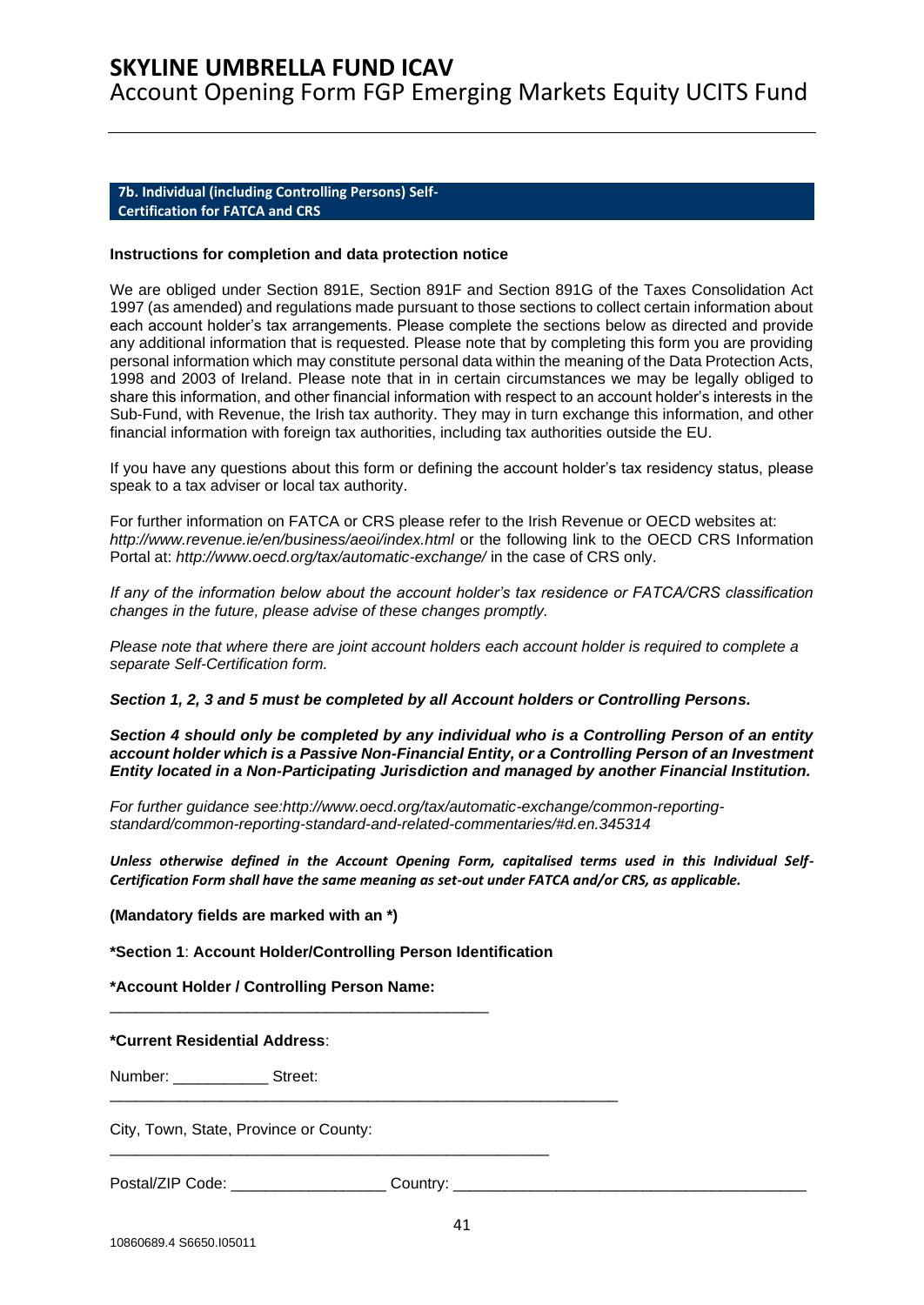Account Opening Form FGP Emerging Markets Equity UCITS Fund

| Mailing address (if different from above):                                                                |  |  |  |  |
|-----------------------------------------------------------------------------------------------------------|--|--|--|--|
| Number: ________________ Street:                                                                          |  |  |  |  |
| City, Town, State, Province or County:                                                                    |  |  |  |  |
| Postal/ZIP Code: ________________________ Country:                                                        |  |  |  |  |
| *Place and Date Of Birth                                                                                  |  |  |  |  |
| *Town or City of Birth: __________________________________*Country of Birth: ____________________________ |  |  |  |  |
| *Date of Birth: ______________________                                                                    |  |  |  |  |
| *Section 2: FATCA Declaration of U.S. Citizenship or U.S. Residence for Tax purposes:                     |  |  |  |  |
| Please tick either (a) $or$ (b) and complete as appropriate.                                              |  |  |  |  |

(a) I confirm that **I am** a U.S. citizen and/or resident in the U.S. for tax purposes and my U.S. federal taxpayer identifying number (U.S. TIN) is as follows:

### **OR**

(b) I confirm that **I am not** a U.S. citizen or resident in the U.S. for tax purposes.

\_\_\_\_\_\_\_\_\_\_\_\_\_\_\_\_\_\_\_\_\_\_\_\_\_\_\_\_\_\_\_\_\_\_\_\_\_\_\_\_\_\_\_\_\_\_

### **\*Section 3: CRS Declaration of Tax Residency/Residencies (please confirm all Tax Residencies)**

Please indicate your country of tax residence (if resident in more than one country please detail all countries of tax residence and associated tax identification numbers ("**TINs**")). For further guidance please refer to the OECD CRS Information Portal [\(http://www.oecd.org/tax/automatic-exchange/\)](http://www.oecd.org/tax/automatic-exchange/).

**NOTE:** Under the Irish legislation implementing the CRS, provision of a Tax ID number (TIN) is required to be provided unless:

**a)** You are tax resident in a Jurisdiction that does not issue a (TIN), or,

**b)** You are tax resident in a non-reportable Jurisdiction (i.e. Ireland or the USA)

| <b>Country of Tax Residency</b> | <b>Tax ID Number</b> | ∞If TIN unavailable Select (A,<br>B or C) and check box below |
|---------------------------------|----------------------|---------------------------------------------------------------|
|                                 |                      |                                                               |
|                                 |                      |                                                               |
|                                 |                      |                                                               |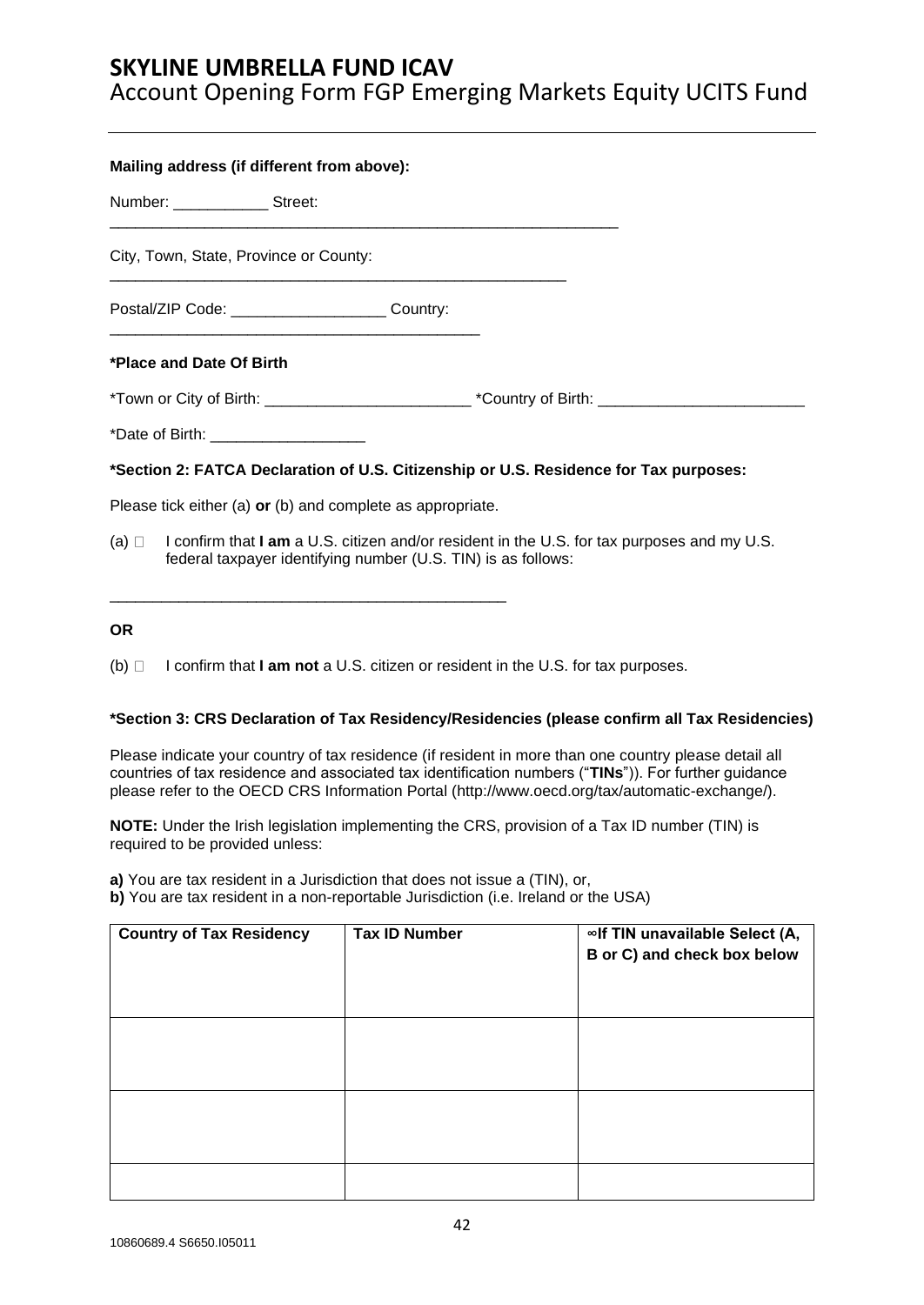Account Opening Form FGP Emerging Markets Equity UCITS Fund

**∞If a TIN is unavailable**, please provide the appropriate reason **A, B** or **C where indicated below**:

- *Reason A -* The country/jurisdiction where the Account Holder is resident does not issue TINs  $\Box$ or TIN equivalents to its residents
- $\Box$ *Reason B -* No TIN is required. (Note: Only select this reason if the domestic law of the relevant country/jurisdiction does not require the collection of the TIN issued by such country/jurisdiction)
- $\Box$ *Reason C -* The Account Holder is otherwise unable to obtain a TIN *(Please explain why you are unable to obtain a TIN if you selected Reason C)*

*\_\_\_\_\_\_\_\_\_\_\_\_\_\_\_\_\_\_\_\_\_\_\_\_\_\_\_\_\_\_\_\_\_\_\_\_\_\_\_\_\_\_\_\_\_\_\_\_\_\_\_\_\_\_\_\_\_\_\_\_\_\_\_\_\_\_\_\_\_\_\_\_*

### **Section 4 – Type of Controlling Person**

(**ONLY** to be completed by an individual who is a Controlling Person of an entity which is a Passive Non-Financial Entity or an Investment Entity located in a Non-Participating Jurisdiction and managed by another Financial Institution)

For Joint or multiple Controlling Persons please use a separate Self-Certification form for each Controlling Person.

| Please Confirm the type of Controlling Person applicable under CRS that<br>applies to you/the Account holder by ticking the appropriate box | <b>Please</b><br>tick | <b>Entity Name</b> |
|---------------------------------------------------------------------------------------------------------------------------------------------|-----------------------|--------------------|
| Controlling Person of a legal person – control by ownership                                                                                 |                       |                    |
| Controlling Person of a legal person - control by other means                                                                               |                       |                    |
| Controlling Person of a legal person - senior managing official                                                                             |                       |                    |
| Controlling Person of a trust - settlor                                                                                                     |                       |                    |
| Controlling Person of a trust - trustee                                                                                                     |                       |                    |
| Controlling Person of a trust - protector                                                                                                   |                       |                    |
| Controlling Person of a trust - beneficiary                                                                                                 |                       |                    |
| Controlling Person of a trust - other                                                                                                       |                       |                    |
| Controlling Person of a legal arrangement (non-trust) - settlor-equivalent                                                                  |                       |                    |
| Controlling Person of a legal arrangement (non-trust) - trustee-equivalent                                                                  |                       |                    |
| Controlling Person of a legal arrangement (non-trust) – protector-equivalent                                                                |                       |                    |
| Controlling Person of a legal arrangement (non-trust) - beneficiary-equivalent                                                              |                       |                    |
| Controlling Person of a legal arrangement (non-trust) – other-equivalent                                                                    |                       |                    |

### **\*Section 5: Declaration and Undertakings:**

I declare that the information provided in this form is, to the best of my knowledge and belief, accurate and complete.

I acknowledge and consent to the fact that the information contained in this form and information regarding the Account Holder may be reported to the tax authorities of the country in which this account(s) is/are maintained and exchanged with tax authorities of another country or countries in which the Account Holder may be tax resident where those countries (or tax authorities in those countries) have entered into Agreements to exchange financial account information.

I undertake to advise the recipient promptly and provide an updated Self-Certification form within 30 days where any change in circumstances occurs which causes any of the information contained in this form to be incorrect.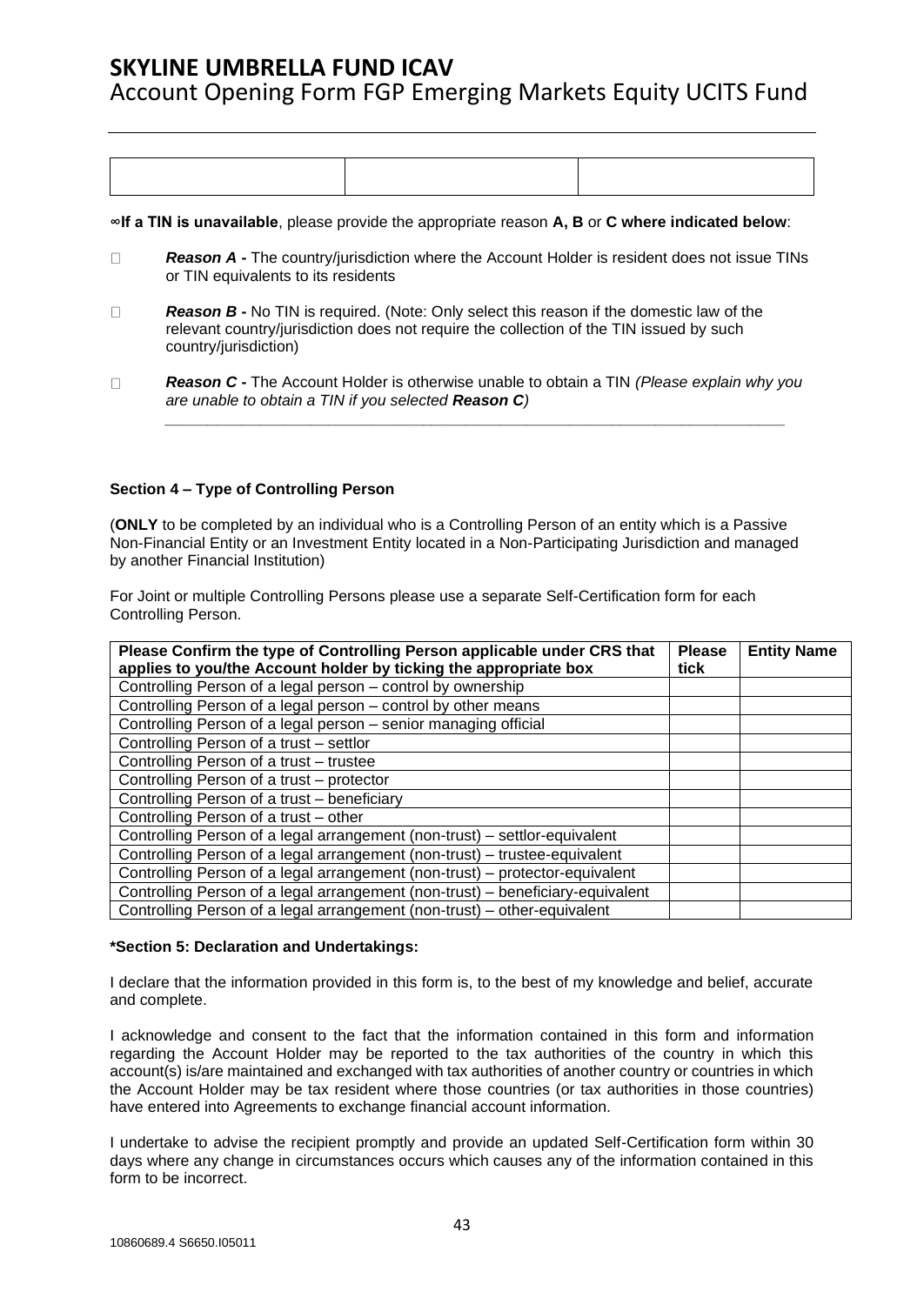#### **Data Protection - Customer Information Notice:**

The Common Reporting Standard ("**CRS**"), formally referred to as the Standard for Automatic Exchange of Financial Account Information, is an information standard for the automatic exchange of information ("**AEoI**"), developed in the context of the Organisation for Economic Co-operation and Development ("**OECD**").

The standard requires that Financial Institutions in participating jurisdictions gather certain information from account holders (and, in particular situations, also collect information in relation to relevant Controlling Persons of such account holders).

Under CRS account holder information (and, in particular situations, information in relation to relevant Controlling Persons of such account holders) is to be reported to the relevant tax authority where the account is held, which, if a different country to that in which the account holder resides, will be shared with the relevant tax authority of the account holder's resident country, if that is a CRS-participating jurisdiction.

Information that may be reported includes name, address, date of birth, place of birth, account balance, any payments including redemption and dividend/interest payments, Tax Residency(ies) and TIN(s).

Further information is available on the OECD website: http://oecd.org/tax/automatic-exchange/ and on the Irish Revenue website - [http://www.revenue.ie/en/business/aeoi/\)](http://www.revenue.ie/en/business/aeoi/)

\*Authorised Signature: **Example 2018** 

\*Print Name: <u>and the set of the set of the set of the set of the set of the set of the set of the set of the set of the set of the set of the set of the set of the set of the set of the set of the set of the set of the se</u>

\*Date: (dd/mm/yyyy): \_\_\_\_\_\_\_\_\_\_\_\_\_\_\_\_\_\_\_\_\_\_\_\_\_\_\_\_\_\_\_\_\_\_\_\_\_\_\_\_

\*Capacity (if Controlling Person): \_\_\_\_\_\_\_\_\_\_\_\_\_\_\_\_\_\_\_\_\_\_\_\_\_\_\_\_\_\_\_\_\_\_\_\_\_\_\_\_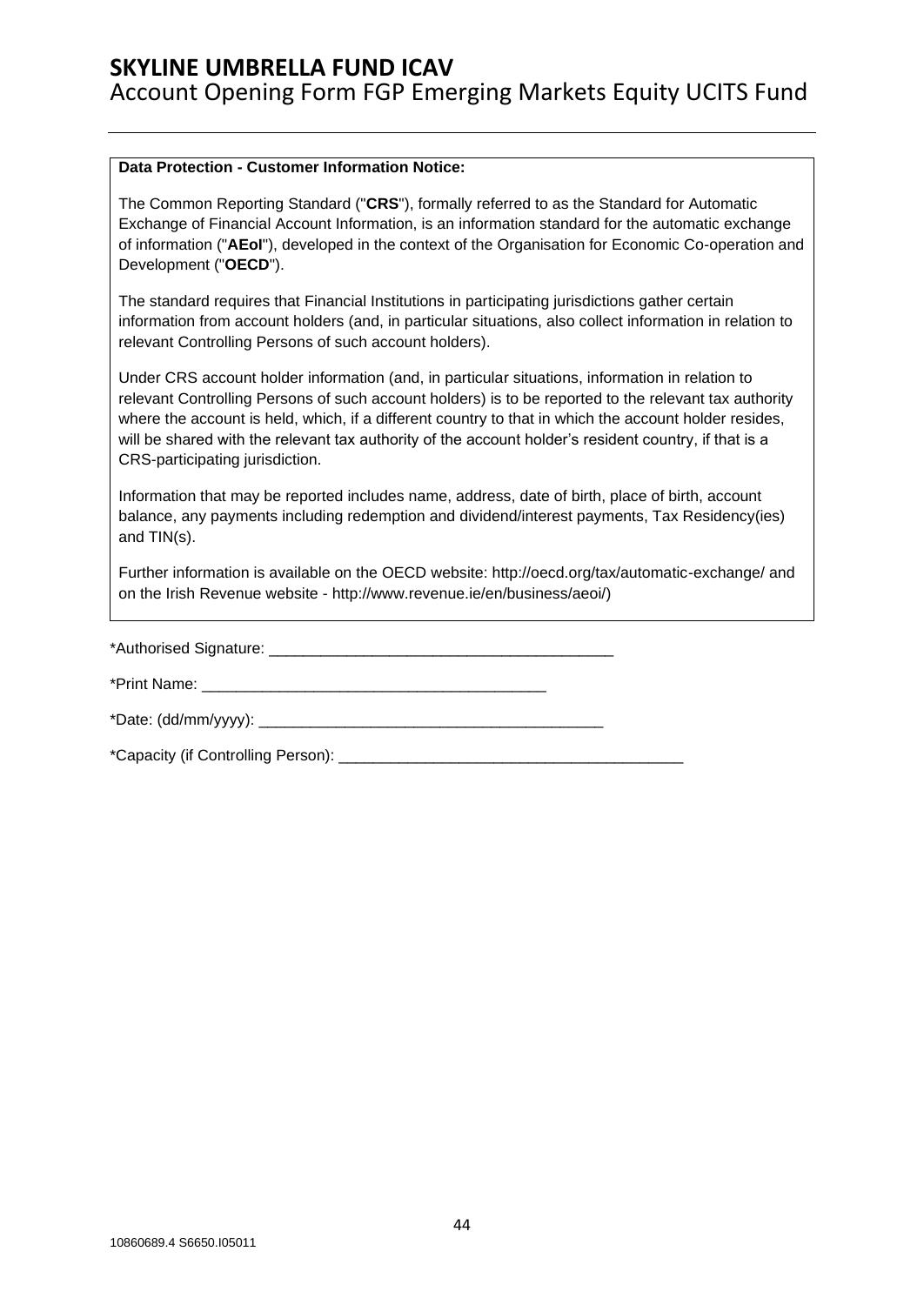#### <span id="page-44-0"></span>**8. Return of Values (Investment Undertakings) Regulations 2013 (for Irish resident investors only)**

Pursuant to the Return of Values (Investment Undertakings) Regulations 2013 (S.I. 245 of 2013) (the "Return Regulations"), the Sub-Fund is required to collect certain information from certain Irish residents. All applicants, whether individuals, bodies corporate or unincorporated bodies of persons, which are Irish resident or ordinarily resident should review the list of Exempt Irish Investors in the Prospectus. If the applicant is Irish resident or ordinarily resident and is not an Exempt Irish Investor, please provide the relevant Tax Identification Number (TIN) / PPS Number together with any one original or copy of the following additional documents: P60, P45, P21 Balancing Statement, Payslip (where employer is identified by name or tax number), Drug Payment Scheme Card, Tax Assessment, Tax Return Form, PAYE Notice of Tax Credits, Child Benefit Award Letter / Book, Pension book, Social Services Card, or Public Services Card. In addition, printed documentation issued by the Irish Revenue Commissioners or the Department of Social Protection which includes the applicant's name, address and tax reference number is also acceptable. In the case of joint account holders, the additional documentation is required for each applicant. By signing this Account Opening Form the applicant acknowledges that information relating to its investment in Shares in the Sub-Fund, the value of such investment and its name(s), address(es) and tax reference / PPS number may be subject to disclosure to the Revenue Commissioners in accordance with the Return Regulations.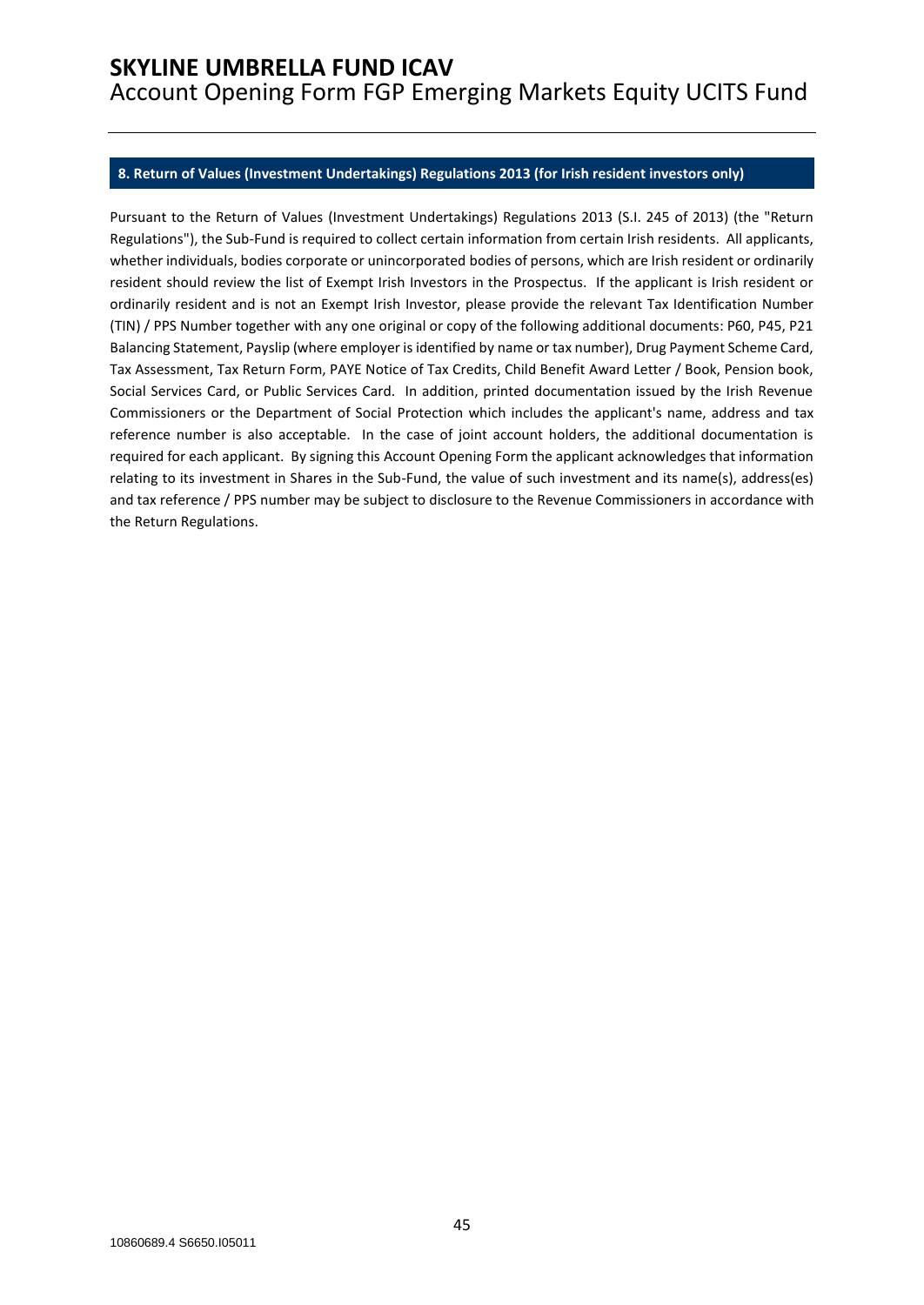Account Opening Form FGP Emerging Markets Equity UCITS Fund

<span id="page-45-0"></span>

| <b>9. Applicant Signatures</b>                                                                                                                                                    | <b>Please sign</b> |  |
|-----------------------------------------------------------------------------------------------------------------------------------------------------------------------------------|--------------------|--|
| Checklist prior to submission of the Account Opening Form to the Administrator (please tick $(\nu)$ when<br>complete where applicable)                                            |                    |  |
| Section 1: Are all registration details completed?                                                                                                                                |                    |  |
| Section 1: Are all registration details completed in relation to an authorised contactee/agent?                                                                                   |                    |  |
| Section 2: Have all details been completed to include the amount of shares in figures and<br>words?                                                                               |                    |  |
| Section 2: Are all bank account details provided?                                                                                                                                 |                    |  |
| Section 3: Have you completed the Declaration of residency form (to include the tax exempt<br>declaration, where relevant) and completed and attached all relevant documentation? |                    |  |
| Section 4: Have you completed the Identity verification section fully and attached the required<br>identity verification documentation?                                           |                    |  |
| Section 6: Have you read and understood the Representations & Warranties section? Have<br>you signed it?                                                                          |                    |  |
| Section 7a: Have you completed the FATCA form if completing on behalf of an entity?                                                                                               |                    |  |
| Section 7b: Have you completed the FATCA form if you are an individual investor?                                                                                                  |                    |  |
| Section 7a: Have you completed the CRS form if completing on behalf of an entity?                                                                                                 |                    |  |
| Section 7b: Have you completed the CRS form if you are an individual investor?                                                                                                    |                    |  |
| Section 8: Have you completed the Return of values (investment undertakings) section fully?<br>(Irish resident investors only)                                                    |                    |  |
| Section 9: Have you fully signed and dated this Account Opening Form?                                                                                                             |                    |  |
| If applicable, have you attached supporting evidence for anti-money laundering purposes?                                                                                          |                    |  |

I/we agree to be bound by the representations and statements set out in this Account Opening Form. If applicable, attach an authorised signatory list of those entitled to instruct on this investment.

**Signature Joint Applicant (if applicable) Signature**

**Date Date**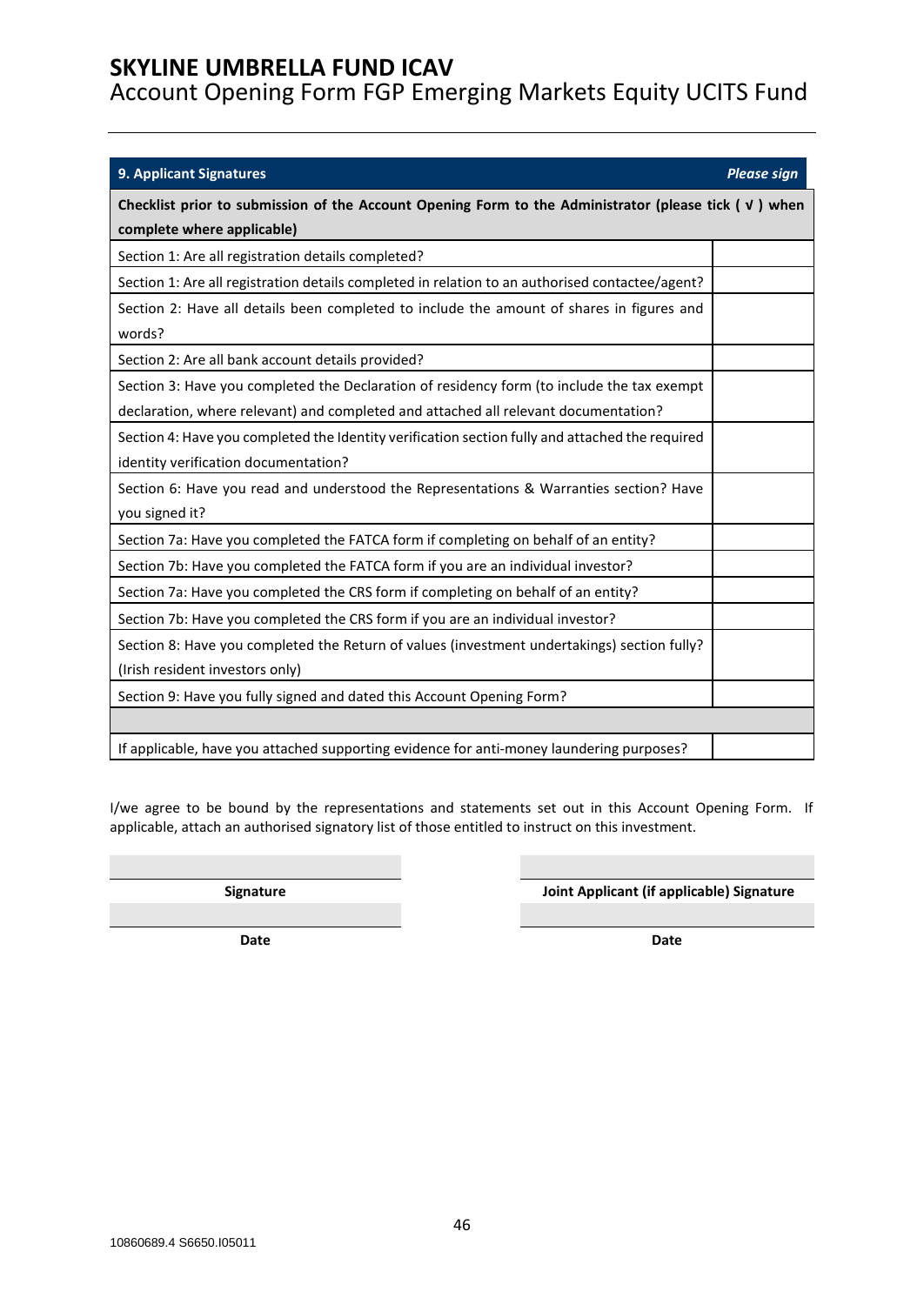## **SKYLINE UMBRELLA FUND ICAV**  FGP Emerging Markets Equity UCITS Fund

#### <span id="page-46-0"></span>**Appendix I - Subscription form**

**This Subscription Form is for investors wishing to subscribe for shares or additional shares in the Sub-Fund(s) indicated below.**

The completed Subscription Form should be completed in compliance with the Prospectus and delivered to the Administrator, at the address below, by post, facsimile or as provided for in the Prospectus.

#### **ADDRESS FOR DOCUMENTATION**

| <b>Attention: Transfer Agency</b>                                               |
|---------------------------------------------------------------------------------|
| c/o Northern Trust International Fund Administration Services (Ireland) Limited |
| 2 <sup>nd</sup> Floor, Block A                                                  |
| <b>City East Plaza</b>                                                          |
| <b>Towlerton, Ballysimon</b>                                                    |
| Limerick                                                                        |
| <b>V94 X2N9</b>                                                                 |
| Ireland                                                                         |
| T+353 14345124                                                                  |
| <b>F</b> +353 1 4345285                                                         |
| <b>E</b> davy ta queries @ ntrs.com                                             |

I/we hereby apply to purchase Shares in the amount of which sum will be paid by telegraphic transfer, and agree to be bound by the Instrument of Incorporation of the ICAV and its material contracts as set out in the Prospectus. I/we restate(s) all of the declarations made in the original Account Opening Form ("**Original Account Opening**") and certify that all of the information in the Original Account Opening remains accurate and complete.

| <b>Share Class Name</b> | <b>Base</b> | <b>Monetary Amount</b> | <b>Monetary Amount in words</b> |
|-------------------------|-------------|------------------------|---------------------------------|
|                         | Currency    |                        |                                 |
| USD <sub>F1</sub>       | <b>USD</b>  |                        |                                 |
| GBP F1                  | GBP         |                        |                                 |
| EUR <sub>F1</sub>       | <b>EUR</b>  |                        |                                 |
| USD <sub>F2</sub>       | <b>USD</b>  |                        |                                 |
| GBP F2                  | GBP         |                        |                                 |
| EUR <sub>F2</sub>       | <b>EUR</b>  |                        |                                 |
| USD <sub>I</sub>        | <b>USD</b>  |                        |                                 |
| GBP I                   | GBP         |                        |                                 |
| EUR I                   | <b>EUR</b>  |                        |                                 |
| USD A                   | <b>USD</b>  |                        |                                 |
| GBP A                   | GBP         |                        |                                 |
| <b>EURA</b>             | <b>EUR</b>  |                        |                                 |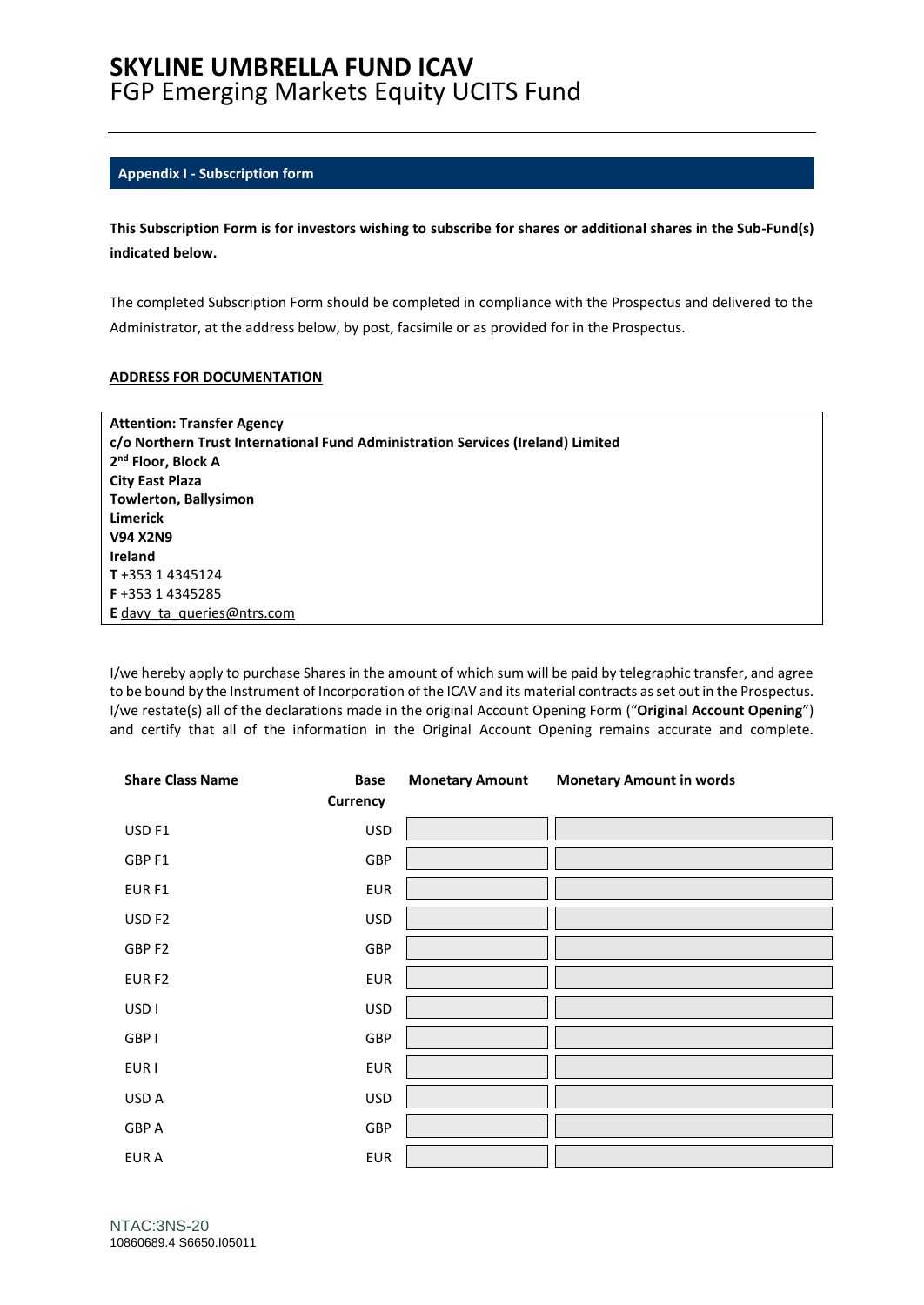| USD B | <b>USD</b> |  |
|-------|------------|--|
| GBP B | GBP        |  |
| EUR B | <b>EUR</b> |  |
|       |            |  |

The minimum initial subscription and minimum subsequent subscription amounts are set out below:

|                         | <b>Base</b><br>Currency | <b>Minimum initial</b><br>subscription | Minimum subsequent<br>subscription amount |
|-------------------------|-------------------------|----------------------------------------|-------------------------------------------|
| <b>Share Class Name</b> |                         | amount                                 |                                           |
| USD <sub>F1</sub>       | <b>USD</b>              | \$1,000,000                            | \$10,000                                  |
| GBP F1                  | GBP                     | £1,000,000                             | £10,000                                   |
| EUR <sub>F1</sub>       | <b>EUR</b>              | €1,000,000                             | € 10,000                                  |
| USD <sub>F2</sub>       | <b>USD</b>              | \$1,000,000                            | \$10,000                                  |
| GBP <sub>F2</sub>       | GBP                     | £1,000,000                             | £10,000                                   |
| EUR <sub>F2</sub>       | <b>EUR</b>              | €1,000,000                             | €10,000                                   |
| USD <sub>1</sub>        | <b>USD</b>              | \$1,000,000                            | \$10,000                                  |
| GBP I                   | GBP                     | £1,000,000                             | £10,000                                   |
| EUR I                   | <b>EUR</b>              | €1,000,000                             | €10,000                                   |
| USD A                   | <b>USD</b>              | \$5,000                                | \$500                                     |
| <b>GBP A</b>            | GBP                     | £5,000                                 | £500                                      |
| EUR A                   | <b>EUR</b>              | €5,000                                 | €500                                      |
| USD <sub>B</sub>        | <b>USD</b>              | \$5,000                                | \$500                                     |
| <b>GBP B</b>            | GBP                     | £5,000                                 | £500                                      |
| <b>EURB</b>             | <b>EUR</b>              | €5,000                                 | €500                                      |

| Signature:         | Signature:         |
|--------------------|--------------------|
| <b>Print name:</b> | <b>Print name:</b> |

Position (only if signing on behalf of the beneficial owner)

**Date: / / Date: / /**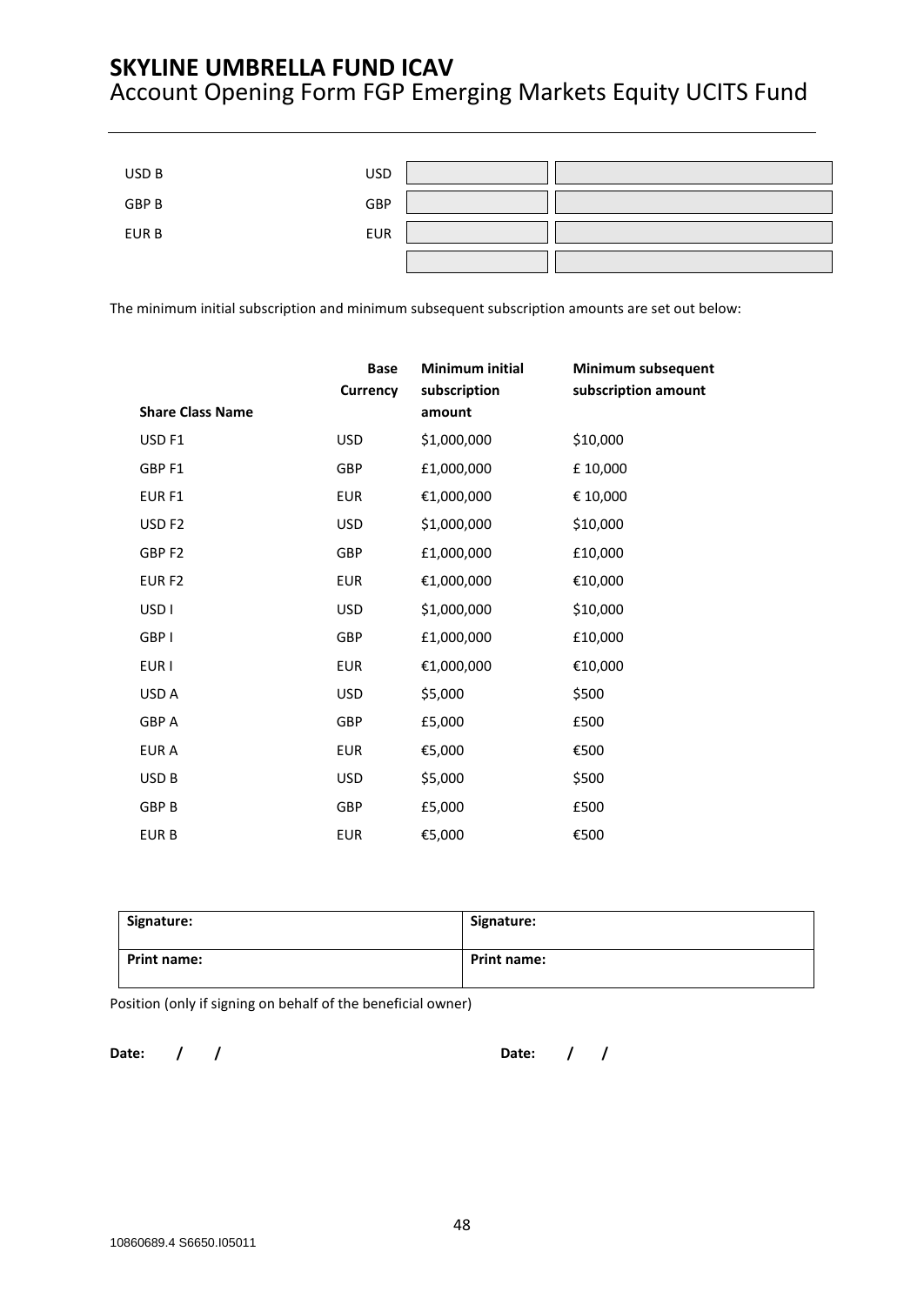Account Opening Form FGP Emerging Markets Equity UCITS Fund

*Please complete in full*

Cleared subscription monies must be received no later than **3 Business Days** immediately following the relevant Dealing Day.

If payment in full in cleared funds is not received within the required number of Business Days any provisional allotment of shares may be cancelled.

**Please note any subscription proceeds paid in currencies other than the Base Currency of the relevant Sub-Fund or the designated currency of the relevant Share Class will be converted into that currency at prevailing exchange rates. This foreign exchange transaction will be arranged by the Administrator at the cost and risk of the relevant investor.**

#### **Bank account details for USD Subscription Payments**

Pay subscription monies in USD to the following bank account:

|                                                   | <b>FOR USD SETTLEMENT</b>                                               |
|---------------------------------------------------|-------------------------------------------------------------------------|
| To:                                               | The Northern Trust International Banking Corporation                    |
| <b>Address:</b>                                   |                                                                         |
| <b>ABA/Sort Code:</b>                             | FedwireABA:                                                             |
|                                                   | 026001122                                                               |
|                                                   | CHIPS ABA: 0112                                                         |
| <b>Swift Code:</b>                                | CNORUS33                                                                |
| <b>Beneficiary Bank</b>                           |                                                                         |
| A/C Number:                                       |                                                                         |
| Beneficiary account name & number:                | Foyston Gordon Payne (FGP) Emerging Markets Equity<br><b>UCITS Fund</b> |
|                                                   | 194001-20010                                                            |
| Reference: Register number and/or order<br>number |                                                                         |

#### **Note: Currency subscription settlement times**

GBP 16:00 GMT EURO 14:30 GMT USD 16:00 GMT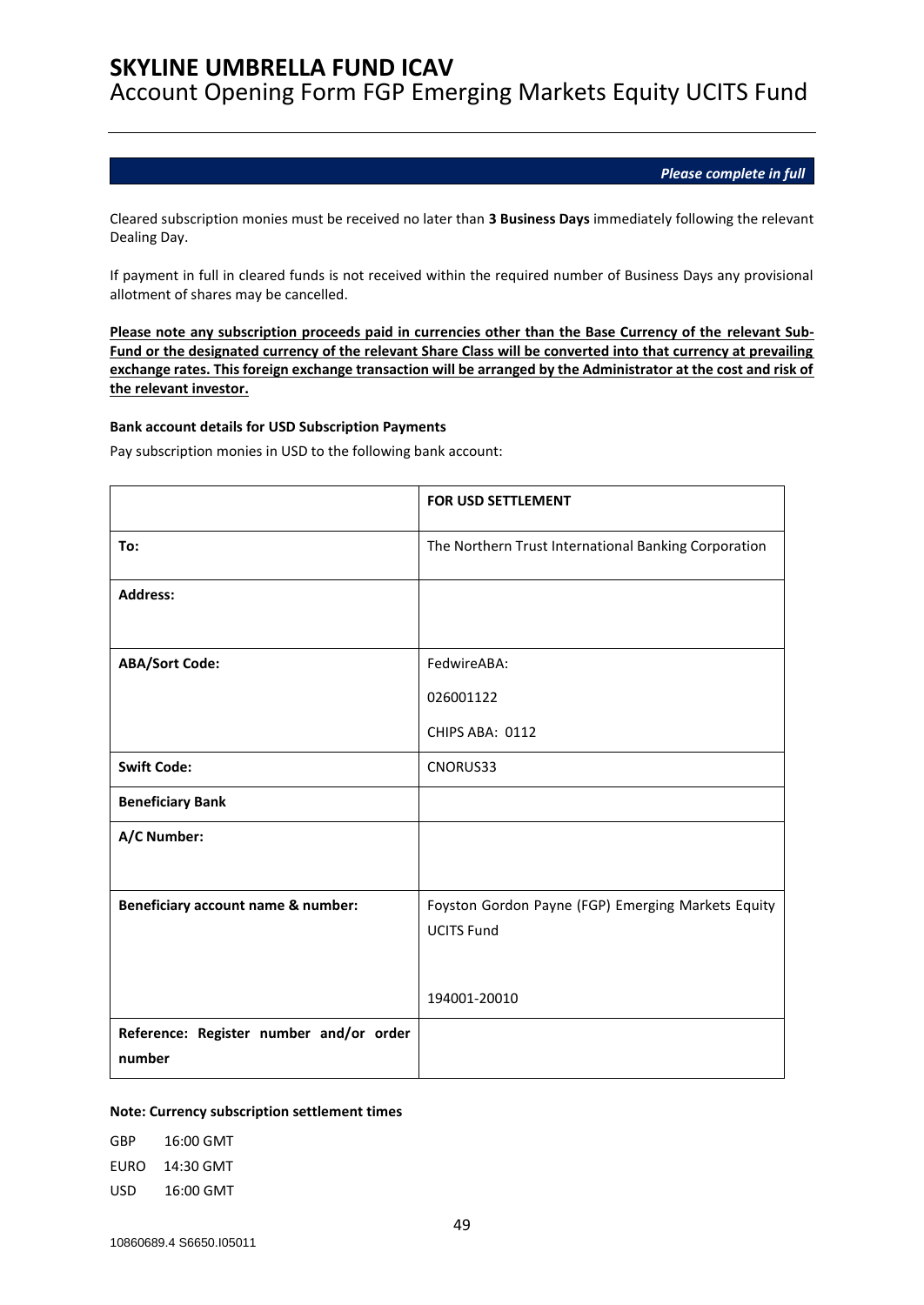### **Bank account details for EUR Subscription Payments**

Pay subscription monies in EUR to the following bank account:

|                                         | <b>FOR EURO SETTLEMENT</b>                                                               |
|-----------------------------------------|------------------------------------------------------------------------------------------|
| To:                                     | Barclays Bank PLC,                                                                       |
| <b>Address:</b>                         | Frankfurt                                                                                |
| <b>ABA/Sort Code:</b>                   |                                                                                          |
| <b>Swift Code:</b>                      | <b>BARCDEFF</b>                                                                          |
| <b>Beneficiary Bank</b>                 | The Northern Trust International Banking Corporation,<br>New Jersey<br>Swift: (CNORUS33) |
| A/C Number:                             | 0210472800                                                                               |
| Beneficiary account name & number:      | Foyston Gordon & Payne (FGP) Emerging Markets<br>Equity UCITS Fund<br>629659-20019       |
| Reference: Register number and/or order |                                                                                          |
| number                                  |                                                                                          |

#### **Bank account details for GBP Subscription Payments**

Pay subscription monies in GBP to the following bank account:

|                       | <b>FOR GBP SETTLEMENT</b>         |  |
|-----------------------|-----------------------------------|--|
|                       | (International payments)          |  |
| To:                   | <b>Barclays Bank</b>              |  |
|                       |                                   |  |
| <b>Address:</b>       | 1 Churchill Place, London E14 5HP |  |
|                       |                                   |  |
|                       |                                   |  |
| <b>ABA/Sort Code:</b> |                                   |  |
| <b>Swift Code:</b>    | BARCGB22                          |  |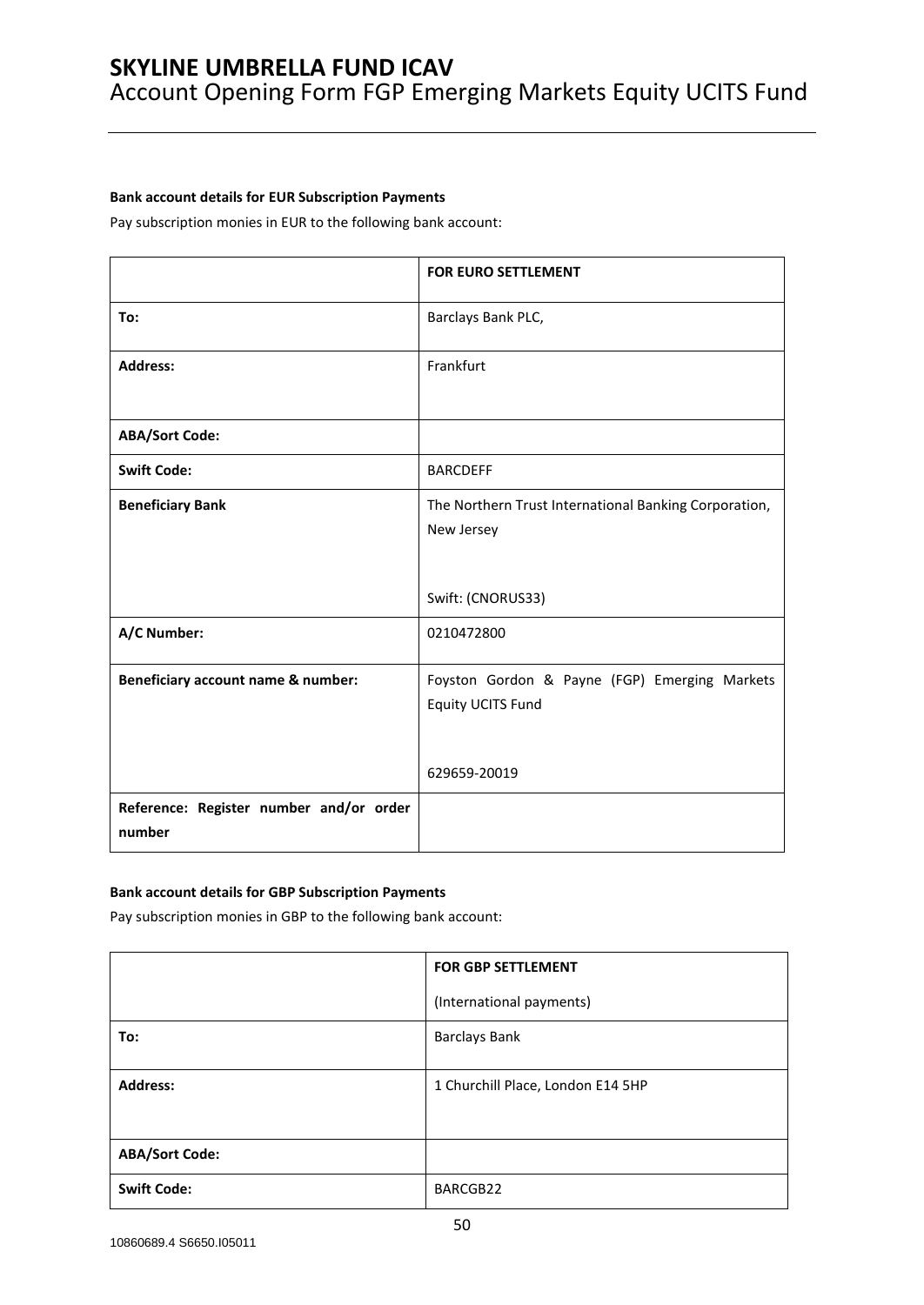Account Opening Form FGP Emerging Markets Equity UCITS Fund

| <b>Beneficiary Bank</b>                           | The Northern Trust International Banking Corporation,<br>New Jersey       |  |
|---------------------------------------------------|---------------------------------------------------------------------------|--|
|                                                   | Swift: (CNORUS33)                                                         |  |
| A/C Number:                                       | 53529495                                                                  |  |
| Beneficiary account name & number:                | Foyston Gordon & Payne (FGP) Emerging Markets<br><b>Equity UCITS Fund</b> |  |
|                                                   | 629667-20019                                                              |  |
| Reference: Register number and/or order<br>number |                                                                           |  |

#### **REGISTERED INFORMATION**

Registered Account Name

Account Number<sup>1</sup>

Your Company Contact

Name: Phone No: Fax No:

<sup>&</sup>lt;sup>1</sup> Please note you would have received this by email from the Administrator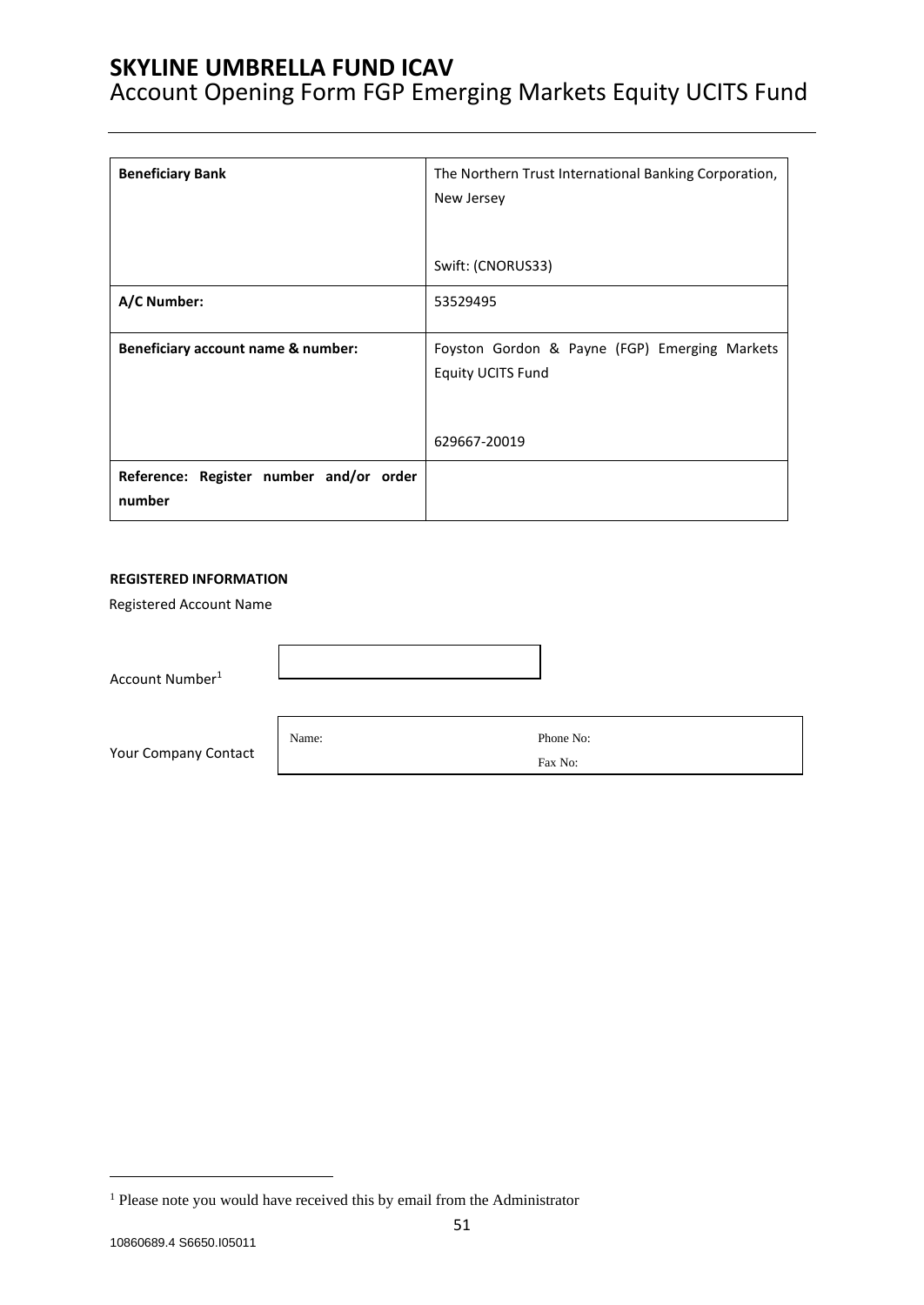Account Opening Form FGP Emerging Markets Equity UCITS Fund

### <span id="page-51-0"></span>**Appendix II – Redemption Form**

#### **This Redemption Form is for client(s) redeeming Shares from the Sub-Fund(s) below.**

This completed Redemption Form should be posted or sent by facsimile to the Administrator at the address below no later than the Dealing Deadline. Redemptions will not be processed on non-cleared/verified accounts.

#### **ADDRESS FOR DOCUMENTATION**

| <b>Attention: Transfer Agency</b>                                                |
|----------------------------------------------------------------------------------|
| C/o: Northern Trust International Fund Administration Services (Ireland) Limited |
| 2nd Floor, Block A                                                               |
| City East Plaza                                                                  |
| <b>Towlerton, Ballysimon</b>                                                     |
| Limerick                                                                         |
| <b>V94 X2N9</b>                                                                  |
| Ireland                                                                          |
| T+353 14345124                                                                   |
| F+353 14345285                                                                   |
| <b>E</b> davy ta queries@ntrs.com                                                |

Please see the Prospectus for full details of how to apply for a redemption of shares.

Any redemption request which would reduce the value of your aggregate shareholding below the Minimum Subscription amounts specified in the Prospectus may be refused or may result in the redemption of all of your shares.

It should be noted that any outstanding unpaid interest that you owe, arising due to late settlement of subscription monies, may be deducted from the redemption proceeds.

Redemption monies for the Classes of Shares in the ICAV will be remitted in the designated currency of the Class of Shares (or such other currency as the Directors may from time to time determine).

I/We, having received and read a copy of the Prospectus and Instrument of Incorporation of the ICAV wish to redeem Shares in the ICAV as indicated in the table below:

| <b>Share Class Name</b> | <b>Base</b>     | <b>Monetary Amount</b> | <b>Monetary Amount in words</b> |
|-------------------------|-----------------|------------------------|---------------------------------|
|                         | <b>Currency</b> |                        |                                 |
| USD <sub>F1</sub>       | <b>USD</b>      |                        |                                 |
| GBP <sub>F1</sub>       | GBP             |                        |                                 |
| EUR <sub>F1</sub>       | <b>EUR</b>      |                        |                                 |
| USD <sub>F2</sub>       | <b>USD</b>      |                        |                                 |
| GBP <sub>F2</sub>       | GBP             |                        |                                 |
| EUR <sub>F2</sub>       | <b>EUR</b>      |                        |                                 |
| USD <sub>I</sub>        | <b>USD</b>      |                        |                                 |
| GBP I                   | GBP             |                        |                                 |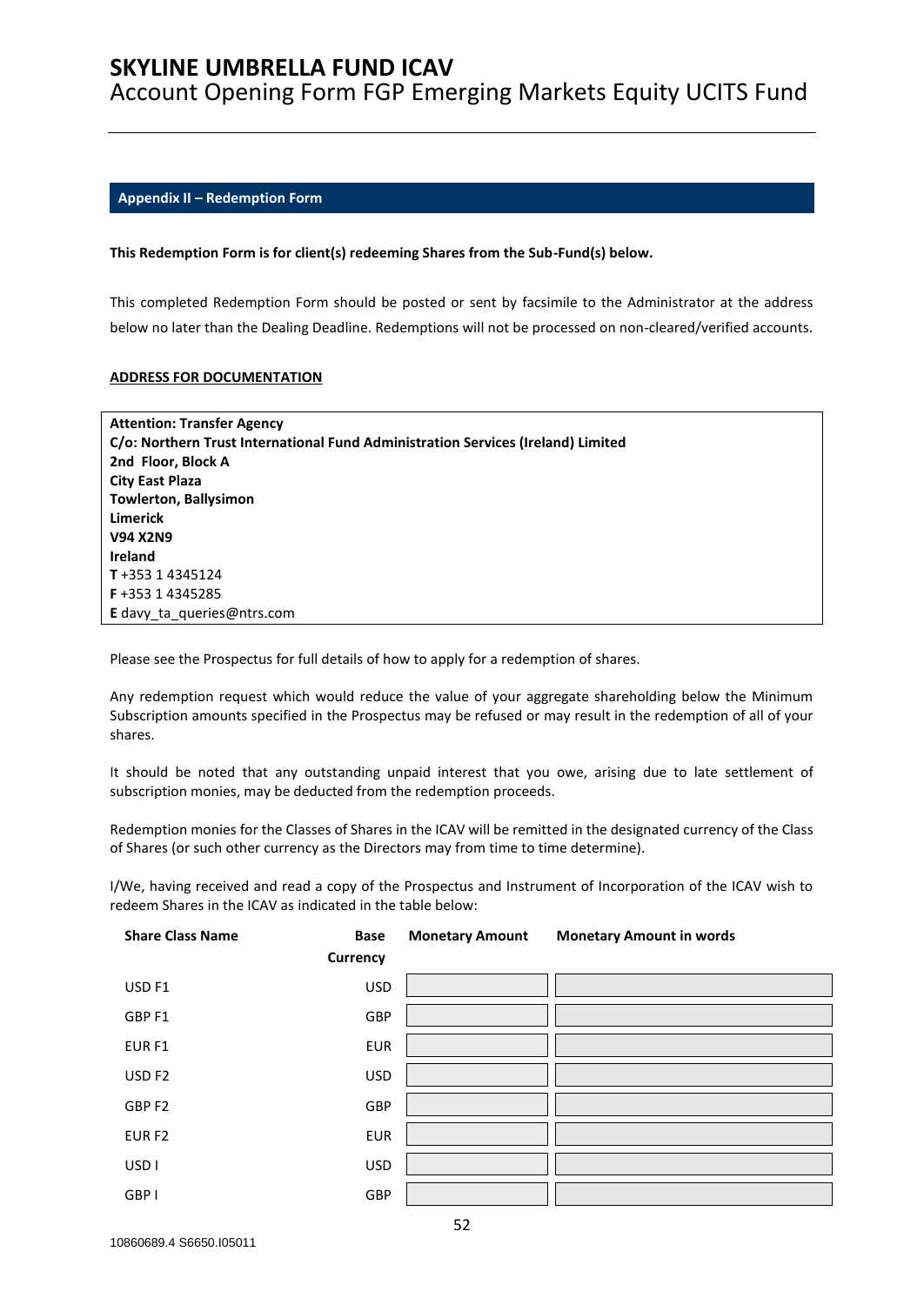| EUR I        | <b>EUR</b> |  |
|--------------|------------|--|
| USD A        | <b>USD</b> |  |
| <b>GBP A</b> | GBP        |  |
| EUR A        | <b>EUR</b> |  |
| USD B        | <b>USD</b> |  |
| GBP B        | GBP        |  |
| EUR B        | <b>EUR</b> |  |
|              |            |  |

The minimum initial subscription and minimum subsequent subscription amounts are set out below:

|                         | <b>Base</b><br>Currency | Minimum initial<br>subscription | Minimum subsequent<br>subscription amount |
|-------------------------|-------------------------|---------------------------------|-------------------------------------------|
| <b>Share Class Name</b> |                         | amount                          |                                           |
| USD <sub>F1</sub>       | <b>USD</b>              | \$1,000,000                     | \$10,000                                  |
| GBP F1                  | GBP                     | £1,000,000                      | £10,000                                   |
| EUR <sub>F1</sub>       | <b>EUR</b>              | €1,000,000                      | € 10,000                                  |
| USD <sub>F2</sub>       | <b>USD</b>              | \$1,000,000                     | \$10,000                                  |
| GBP <sub>F2</sub>       | GBP                     | £1,000,000                      | £10,000                                   |
| EUR <sub>F2</sub>       | <b>EUR</b>              | €1,000,000                      | €10,000                                   |
| USD <sub>I</sub>        | <b>USD</b>              | \$1,000,000                     | \$10,000                                  |
| GBP I                   | GBP                     | £1,000,000                      | £10,000                                   |
| EUR I                   | <b>EUR</b>              | €1,000,000                      | €10,000                                   |
| USD A                   | <b>USD</b>              | \$5,000                         | \$500                                     |
| <b>GBP A</b>            | GBP                     | £5,000                          | £500                                      |
| <b>EURA</b>             | <b>EUR</b>              | €5,000                          | €500                                      |
| USD <sub>B</sub>        | <b>USD</b>              | \$5,000                         | \$500                                     |
| <b>GBP B</b>            | GBP                     | £5,000                          | £500                                      |
| <b>EURB</b>             | <b>EUR</b>              | €5,000                          | €500                                      |

Payments will be made by default to the details provided at the time of registration. If these details have changed please complete the following and contact the Administrator.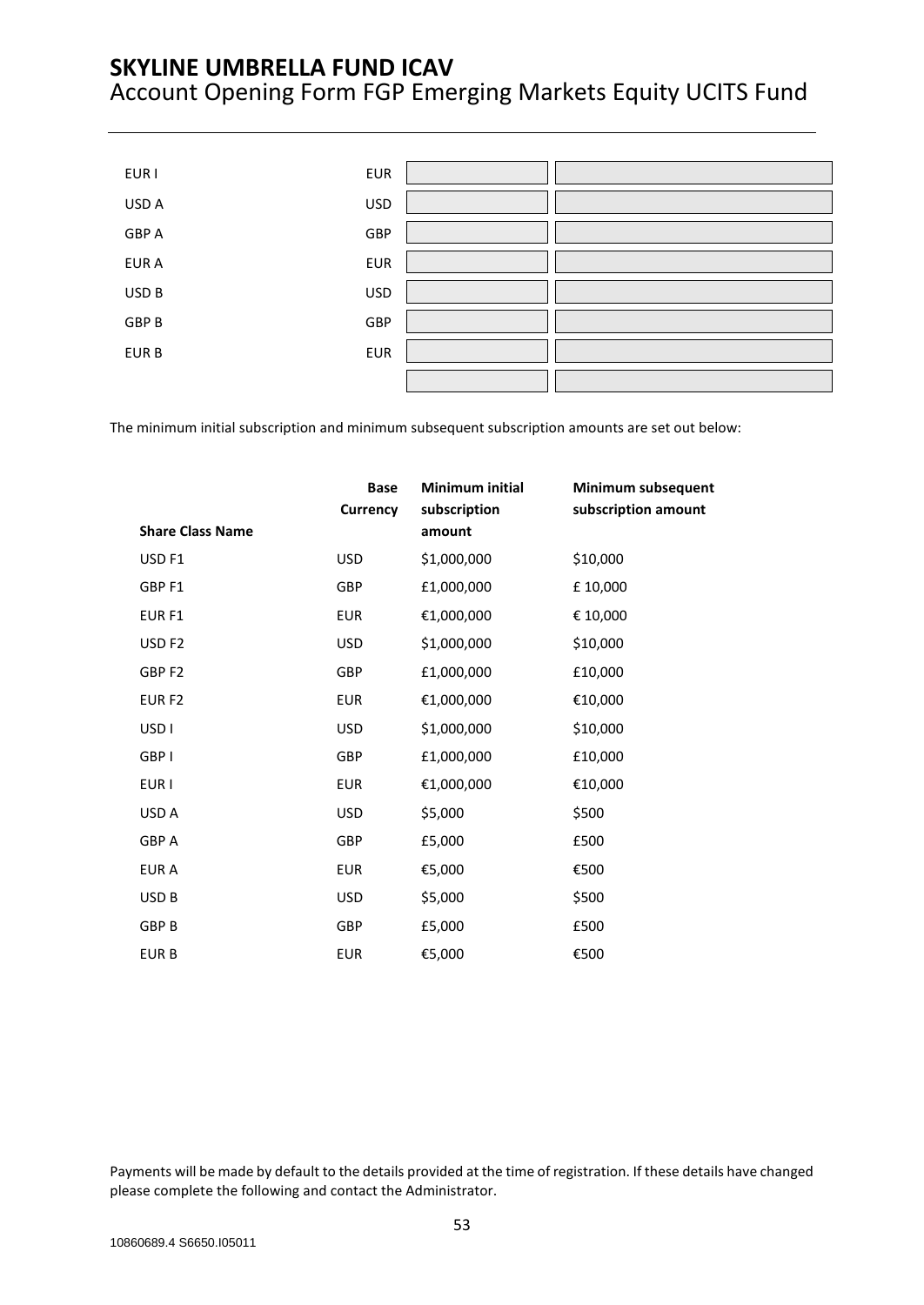#### **Bank Details (for the purposes of receiving redemption monies):**

| <b>Bank Name:</b>      |  |
|------------------------|--|
| <b>Branch Name:</b>    |  |
| IBAN:                  |  |
| BIC:                   |  |
| <b>Account Name:</b>   |  |
| <b>Account Number:</b> |  |
| <b>Sort Code:</b>      |  |

I/we acknowledge and agree that if all of the relevant anti-money laundering ("**AML**") information and Tax information requested under Account Opening Form has not been supplied to the Administrator, that my/our shareholding will be redeemed but that the related monies will be held by the Administrator until such documentation requested has been supplied.

| Signature:         | Signature:  |
|--------------------|-------------|
| <b>Print name:</b> | Print name: |

Position (only if signing on behalf of the beneficial owner)

**Date: / / Date: / /**

#### **REGISTERED INFORMATION**

Registered Account Name

| Account Number <sup>2</sup> |       |                      |  |
|-----------------------------|-------|----------------------|--|
| Your Company Contact        | Name: | Phone No:<br>Fax No: |  |

<sup>2</sup> Please note you would have received this by email from the Administrator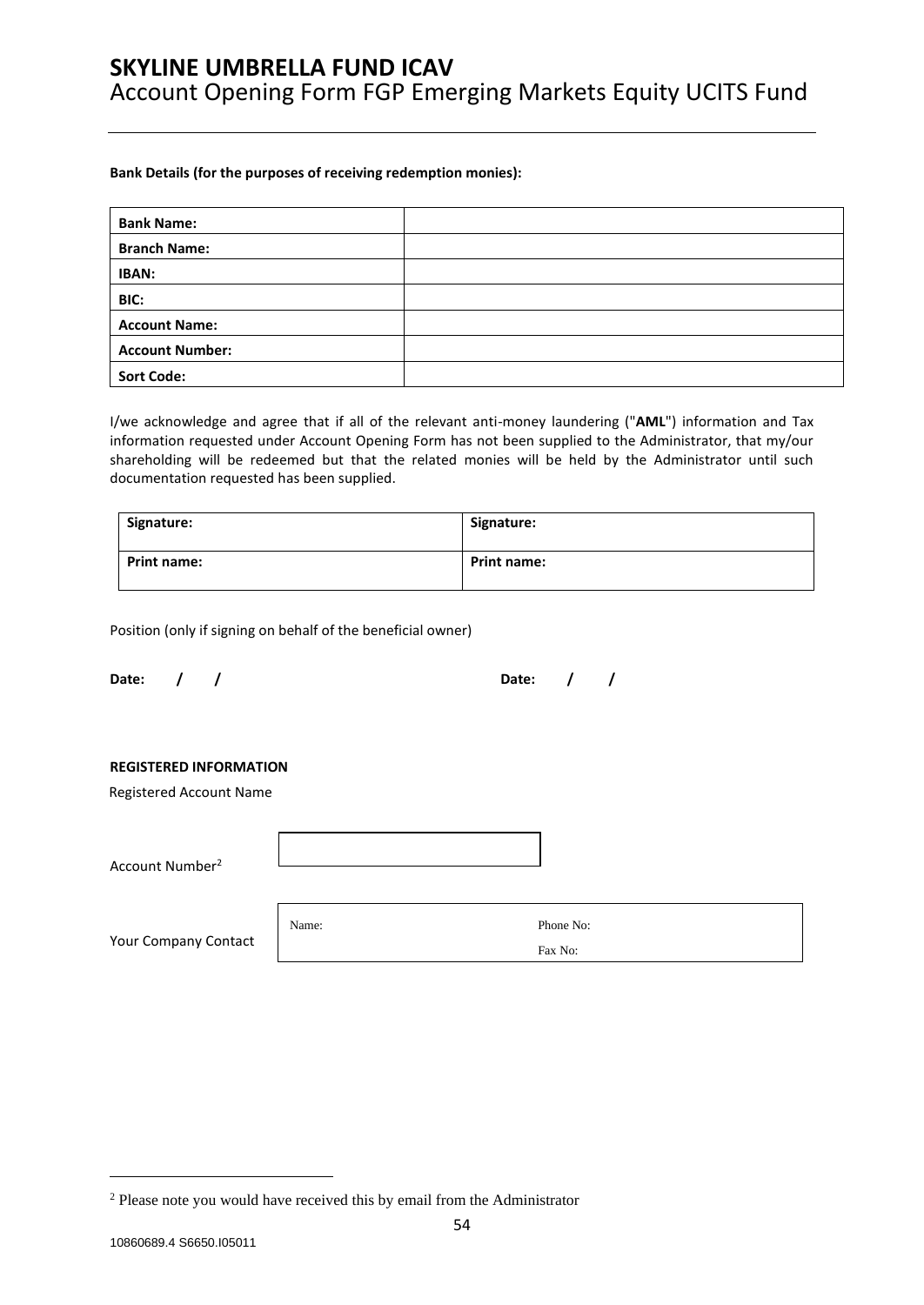Account Opening Form FGP Emerging Markets Equity UCITS Fund

#### <span id="page-54-0"></span>**Appendix III – Data Protection Notice**

### **Introduction**

This document outlines our data protection obligations and your data protection rights as they relate to your investment in the Fund under the EU data protection regime introduced by the General Data Protection Regulation (Regulation 2016/679, the "**Data Protection Legislation**").

The Fund will be characterised as a "data controller" under the Data Protection Legislation. The Management Company, the Investment Manager and the Investment Advisor and its affiliates and delegates may act as "data processors" under the Data Protection Legislation.

In this document, "we", "us" and "our" refers to the Fund, the Management Company, the Investment Manager and the Investment Advisor and its affiliates and delegates.

#### **Your personal data**

You understand that by virtue of making an investment in the Fund and your associated interactions with us (including this application, and including the recording of electronic communications or phone calls where applicable) or by virtue of you otherwise providing us with personal information on individuals connected with you as an investor (for example directors, trustees, employees, representatives, shareholders, investors, clients, beneficial owners or agents), you will provide us with certain personal information which constitutes personal data within the meaning of the Data Protection Legislation. This includes, but is not restricted to, data such as your name, residential address, email address, place of birth, date of birth, bank account details and details relating to your investment activity.

#### **Why we may use your personal data**

You understand that we may collect, store and use this data for lawful purposes including, in particular: (i) where this is necessary for the performance of the contract to purchase shares in the Fund; (ii) where this is necessary for compliance with a legal obligation to which we are subject (such as the anti-money laundering obligation to verify the identity of our customers (and, if applicable their beneficial owners) and retain copies of materials in respect thereof for five years after the relationship terminates); and/or (iii) where this is necessary for the purposes of the legitimate interests of us or a third party and such legitimate interests are not overridden by your interests, fundamental rights or freedoms.

It is noted that the Data Protection Legislation states that the use of personal data for direct marketing purposes (that is, providing you with information on products and services that may be of interest) may be regarded as being for the purposes of a legitimate interest. Analysing personal data for quality control, business and statistical analysis, tracking fees and costs, training and related purposes are also legitimate interests for using your personal data.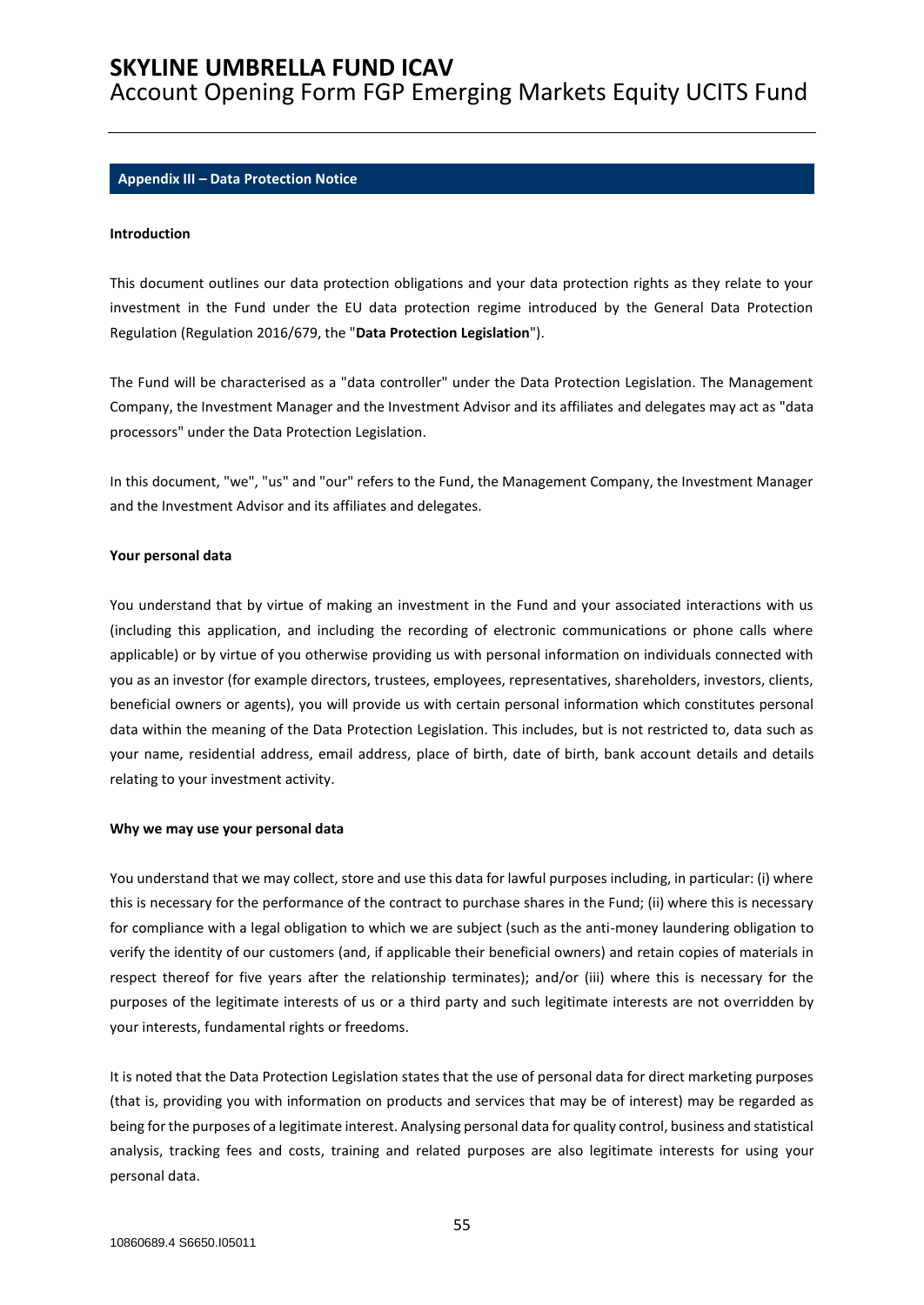Accordingly, you understand that we may use your personal data for such purposes as described above, provided that we are acting in a fair, transparent and accountable manner and have taken appropriate steps to prevent such activity having any unwarranted impact on you and also noting your right to object to such use, as discussed below.

Given the specific purposes for which we envisage using your personal data, under the provisions of the Data Protection Legislation, we do not anticipate being required to obtain your consent to do so. Should we wish to use your personal data for other specific purposes that require your consent, we will contact you to request this.

#### **Why we may transmit your personal data**

You understand that in certain circumstances we and/or our authorised delegates may be legally obliged to share your data and other financial information with respect to your interest in the Fund with the Irish Revenue Commissioners and they, in turn, may exchange this information with foreign tax authorities including tax authorities located outside the EEA.

We anticipate disclosing your personal data to the Administrator, the Management Company, the Investment Manager and the Investment Advisor and their respective affiliates and this may include certain entities located outside the EEA.

#### **The data protection measures we take**

Any transmission of personal data by us or our duly authorised delegates outside the EEA shall be in accordance with the conditions in the Data Protection Legislation.

We and our duly authorised delegates shall apply appropriate information security measures designed to protect data in our/our delegates' possession from unauthorised access by third parties or any form of computer corruption.

We shall notify you of any personal data breach affecting you that is likely to result in a high risk to your rights and freedoms.

#### **Your data protection rights**

You understand that you have certain rights regarding our use of this data such as:

- the right to access your data (in an easily readable form);
- the right to examine and correct your data;
- the right to restrict the use of your data;